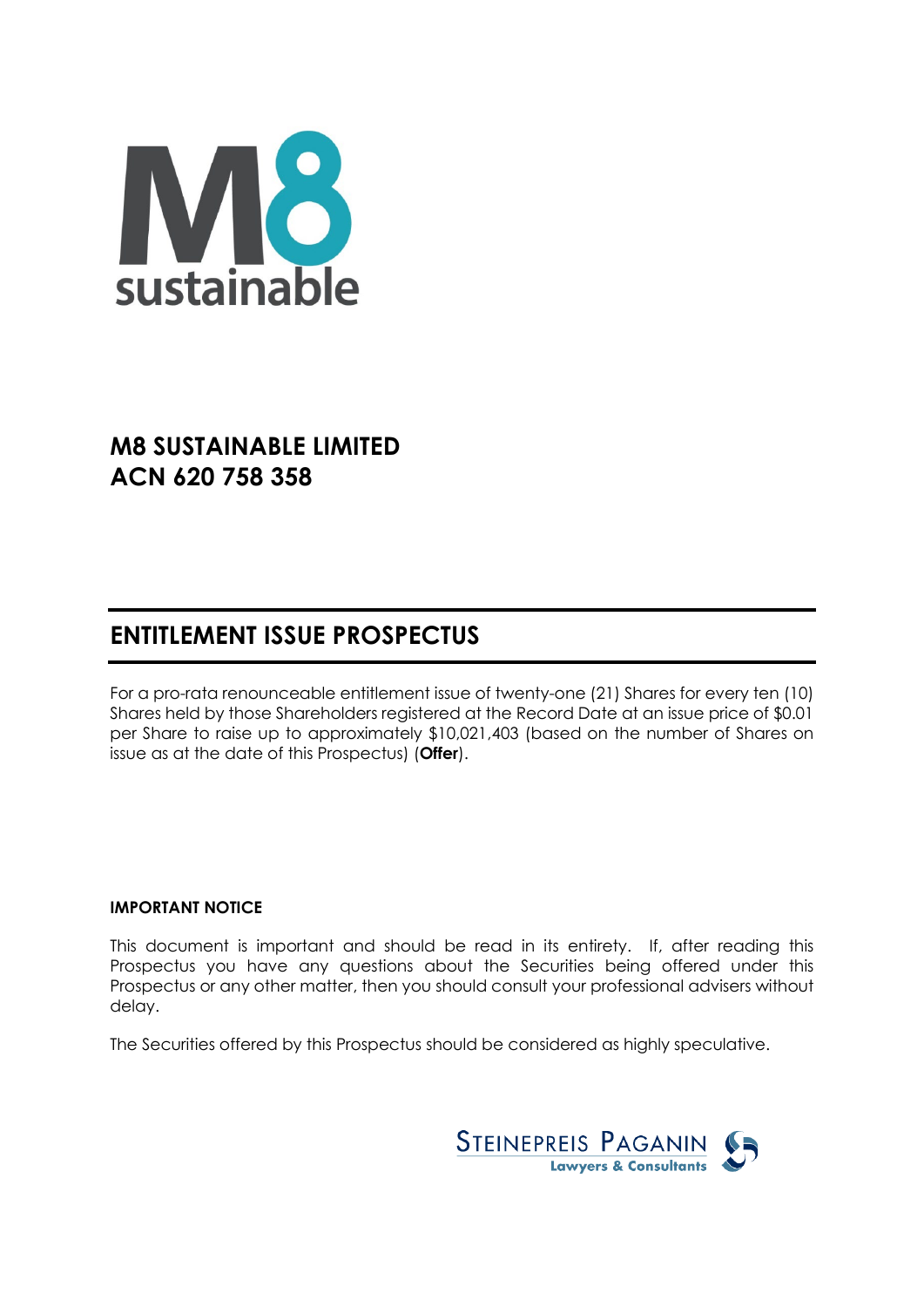## **IMPORTANT NOTICE**

This Prospectus is dated 20 May 2022 and was lodged with the ASIC on that date. The ASIC, ASX and their respective officers take no responsibility for the contents of this Prospectus or the merits of the investment to which this Prospectus relates.

No Securities may be issued on the basis of this Prospectus later than 13 months after the date of this Prospectus.

No person is authorised to give information or to make any representation in connection with this Prospectus, which is not contained in this Prospectus. Any information or representation not so contained may not be relied on as having been authorised by the Company in connection with this Prospectus.

It is important that investors read this Prospectus in its entirety and seek<br>professional advice where professional advice where necessary. The Securities offered by this Prospectus should be considered as highly speculative.

Applications for Securities offered pursuant to this Prospectus can only be made by an original Entitlement and Acceptance Form or Shortfall Application Form.

This Prospectus is a transaction specific prospectus for an offer of continuously quoted securities (as defined in the Corporations Act) and has been prepared in accordance with section 713 of the Corporations Act. It does not contain the same level of disclosure as an initial public offering prospectus and is only required to contain information in relation to the effect of the issue of securities on a company and the rights attaching to the securities. It is not necessary to include general information in relation to all of the assets and liabilities, financial position, profits and losses or prospects of the issuing company.

Representations contained in this Prospectus are made taking into account that the Company is a disclosing entity for the purposes of the Corporations Act and certain matters are publicly available information or may reasonably be expected to be known to investors and professional advisers whom prospective investors may consult.

#### **No Investment Advice**

The information contained in this Prospectus is not financial product advice or investment advice and does not take into account your financial or investment objectives,

financial situation or particular needs (including financial or taxation issues). You should seek professional advice from your accountant, financial adviser, stockbroker, lawyer or other professional adviser before deciding to subscribe for Securities under this Prospectus to determine whether it meets your objectives, financial situation and needs.

#### **Forward**-**looking statements**

This Prospectus contains forwardlooking statements which are identified by words such as 'may', 'could', 'believes', 'estimates', 'targets', 'expects', or 'intends' and other similar words that involve risks and uncertainties.

These statements are based on an assessment of present economic and operating conditions, and on a number of assumptions regarding future events and actions that, as at the date of this Prospectus, are expected to take place.

Such forward-looking statements are not guarantees of future performance and involve known and unknown risks, uncertainties, assumptions and other important factors, many of which are beyond the control of the Company, the Directors and the Company's management.

The Company cannot and does not give any assurance that the results, performance or achievements expressed or implied by the forwardlooking statements contained in this Prospectus will actually occur and investors are cautioned not to place undue reliance on these forwardlooking statements.

The Company has no intention to update or revise forward-looking statements, or to publish prospective financial information in the future, regardless of whether new information, future events or any other factors affect the information contained in this Prospectus, except where required by law.

These forward-looking statements are subject to various risk factors that could cause the Company's actual results to differ materially from the results expressed or anticipated in these statements. These risk factors are set out in Section [5.](#page-24-0) 

#### **Overseas shareholders**

This Offer does not, and is not intended to, constitute an offer in any place or jurisdiction in which, or to any person to whom, it would not be lawful to make such an offer or to issue this Prospectus.

For further information on overseas<br>Shareholders please refer to please refer to Section 2.10

#### **Continuous disclosure obligations**

The Company is a "disclosing entity" (as defined in section 111AC of the Corporations Act) for the purposes of section 713 of the Corporations Act and, as such, is subject to regular reporting and disclosure obligations. Specifically, like all listed companies, the Company is required to continuously disclose any information it has to the market which a reasonable person would expect to have a material effect on the price or the value of the Securities.

This Prospectus is intended to be read in conjunction with the publicly available information in relation to the Company which has been notified to ASX and does not include all of the information that would be included in a prospectus for an initial public offering of securities in an entity that is not already listed on a stock exchange. Investors should therefore have regard to the other publicly available information in relation to the Company before making a decision whether or not to invest.

Having taken such precautions and having made such enquires as are reasonable, the Company believes that it has complied with the general and specific requirements of ASX as applicable from time to time throughout the three months before the issue of this Prospectus which required the Company to notify ASX of information about specified events or matters as they arise for the purpose of ASX making that information available to the stock market conducted by ASX.

Please refer to Section [6.2](#page-37-0) for further details.

#### **Electronic Prospectus**

A copy of this Prospectus can be downloaded from the website of the Company at a company at the company of the company  $\alpha$ [www.m8sustainable.com.au/](http://www.m8sustainable.com.au/)investo rs/corporate-governance/. If you are accessing the electronic version of this Prospectus for the purpose of making an investment in the Company, you must be a resident of Australia, New Zealand, Hong Kong, Singapore or Thailand and must only access this Prospectus from within Australia, New Zealand, Hong Kong, Singapore or Thailand.

The Corporations Act prohibits any person passing onto another person an Application Form unless it is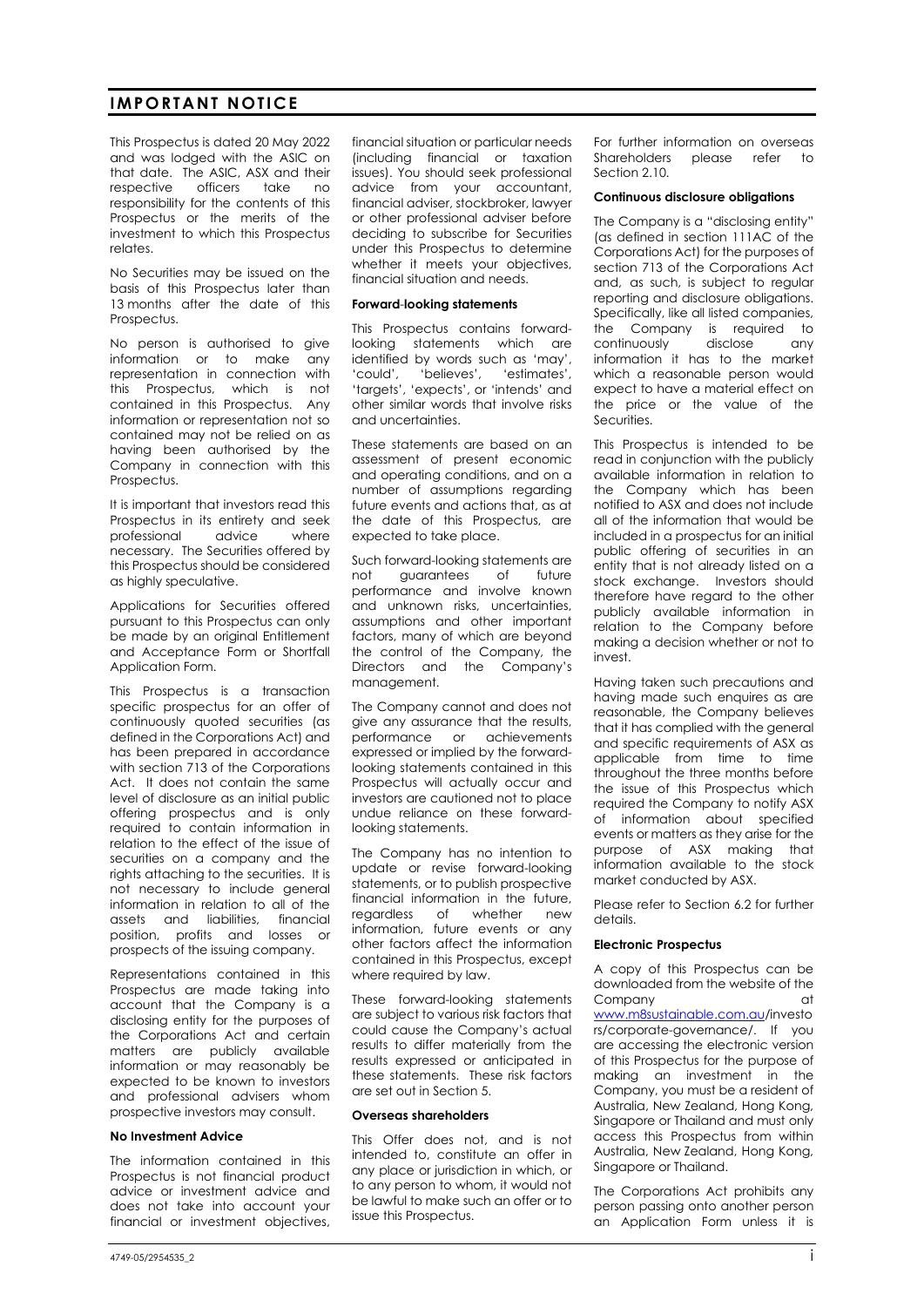attached to a hard copy of this Prospectus or it accompanies the complete and unaltered version of this Prospectus. You may obtain a hard copy of this Prospectus free of charge by contacting the Company by phone on +61 8 6140 9500 during office hours or by emailing the Company at

info@m8sustainable.com.

The Company reserves the right not to accept an Application Form from a person if it has reason to believe that when that person was given access to the electronic Application Form, it was not provided together with the electronic Prospectus and any relevant supplementary or replacement prospectus or any of those documents were incomplete or altered.

#### **Company Website**

No documents or other information available on the Company's website is incorporated into this Prospectus by reference.

#### **Financial forecasts**

The Directors have considered the matters set out in ASIC Regulatory Guide 170 and believe that they do not have a reasonable basis to forecast future earnings on the basis that the operations of the Company are inherently uncertain. Accordingly, any forecast or projection information would contain such a broad range of potential outcomes and possibilities that it is not possible to prepare a reliable best estimate forecast or projection.

#### **Clearing House Electronic Sub-Register System (CHESS) and Issuer Sponsorship**

The Company will apply to participate in CHESS, for those investors who have, or wish to have, a sponsoring stockbroker. Investors who do not wish to participate through CHESS will be issuer sponsored by the Company.

Electronic sub-registers mean that the Company will not be issuing certificates to investors. Instead, investors will be provided with statements (similar to a bank account statement) that set out the number of Securities issued to them under this Prospectus. The notice will also advise holders of their Holder Identification Number or Security Holder Reference Number and explain, for future reference, the sale and purchase procedures under CHESS and issuer sponsorship.

Electronic sub-registers also mean ownership of securities can be transferred without having to rely upon paper documentation. Further monthly statements will be provided

to holders if there have been any changes in their security holding in the Company during the preceding month.

#### **Photographs and Diagrams**

Photographs used in this Prospectus which do not have descriptions are for illustration only and should not be interpreted to mean that any person shown endorses the Prospectus or its contents or that the assets shown in them are owned by the Company. Diagrams used in this Prospectus are illustrative only and may not be drawn to scale.

#### **Definitions and Time**

Unless the contrary intention appears or the context otherwise requires, words and phrases contained in this Prospectus have the same meaning and interpretation as given in the Corporations Act and capitalised terms have the meaning given in the Glossary in Section [0.](#page-44-0)

All references to time in this Prospectus are references to Australian Western Standard Time.

#### **Privacy statement**

If you complete an Application Form, you will be providing personal information to the Company. The Company collects, holds and will use that information to assess your application, service your needs as a Shareholder and to facilitate distribution payments and corporate communications to you as a Shareholder.

The information may also be used from time to time and disclosed to persons inspecting the register, including bidders for your securities in the context of takeovers, regulatory bodies including the Australian Taxation Office, authorised securities brokers, print service providers, mail houses and the share registry.

You can access, correct and update the personal information that we hold about you. If you wish to do so, please contact the share registry at the relevant contact number set out in this Prospectus.

Collection, maintenance and disclosure of certain personal information is governed by legislation including the Privacy Act 1988 (as amended), the Corporations Act and certain rules such as the ASX Settlement Operating Rules. You should note that if you do not provide the information required on the application for Securities, the Company may not be able to accept or process your application.

#### **Enquiries**

If you are in any doubt as to how to deal with any of the matters raised in this Prospectus, you should consult with your broker or legal, financial or other professional adviser without delay. Should you have any questions about the Offer or how to accept the Offer please call the Company Secretary on +61 8 6377 9600.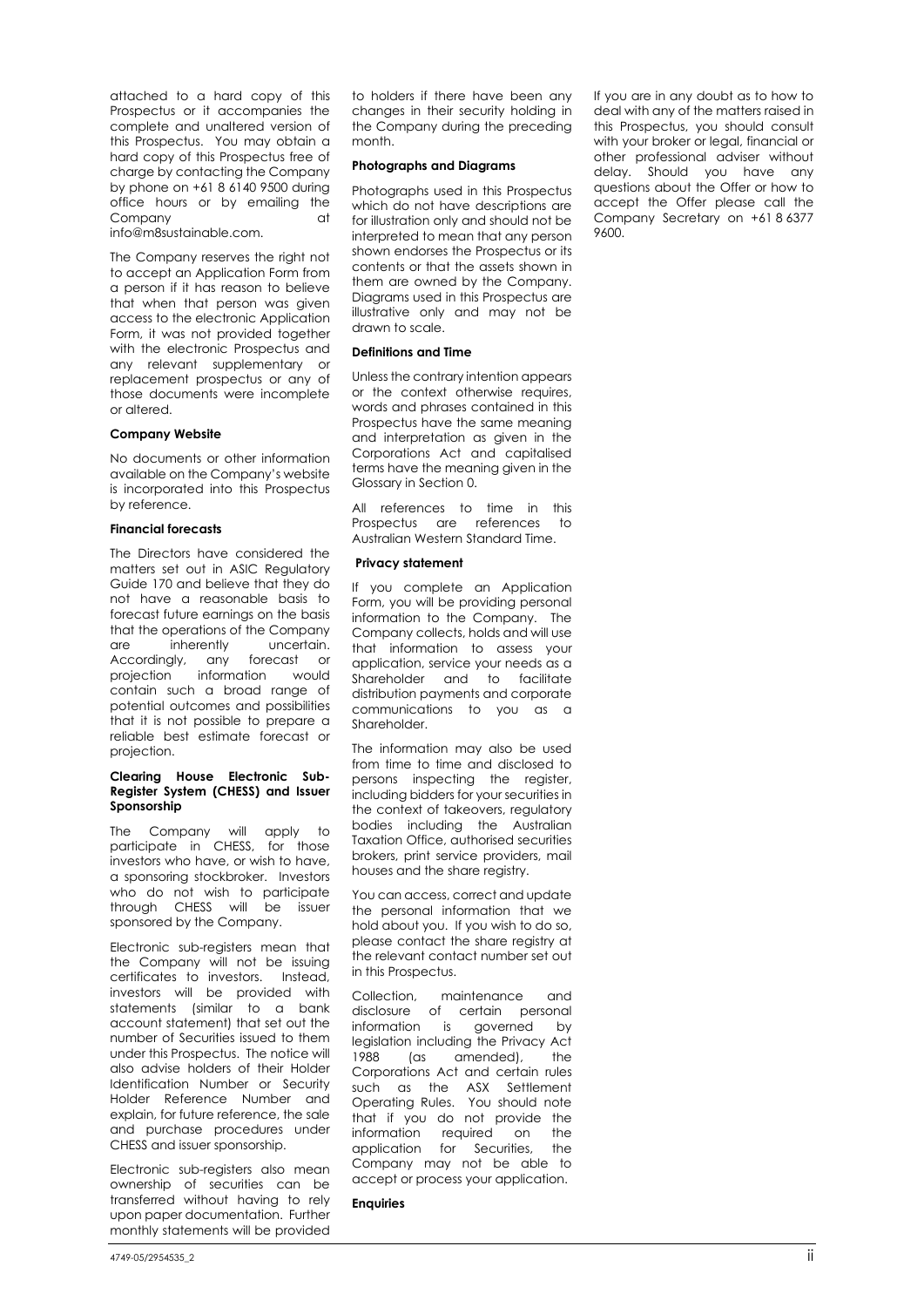## **CORPORATE DIRECTORY**

## **Directors**

Mark Puzey *Non-Executive Chairman*

Tomasz Rudas *Managing Director and Chief Executive Officer*

Saithsiri Saksitthisereekul *Non-Executive Director*

## **Company Secretary**

John Colli

C/- 4C Consulting Pty Ltd Unit 5, 145 Walcott Street Mount Lawley WA 6050

Telephone: + 61 8 6377 9600

Email: info@m8sustainable.com.au Website: www.m8sustainable.com.au

## **Auditor\***

Ernst & Young 11 Mounts Bay Road PERTH WA 6000

\*These entities are included for information purposes only. They have not been involved in the preparation of this Prospectus and have not consented to being named in this Prospectus.

## **Share Registry\***

Computershare Investor Services Pty Ltd Level 11 172 St Georges Terrace PERTH WA 6000

Telephone: 1300 850 505 (Australia) +61 3 9415 4000 (Overseas)

## **Legal advisers**

Steinepreis Paganin Lawyers and Consultants Level 4, The Read Buildings 16 Milligan Street PERTH WA 6000 **Registered Office**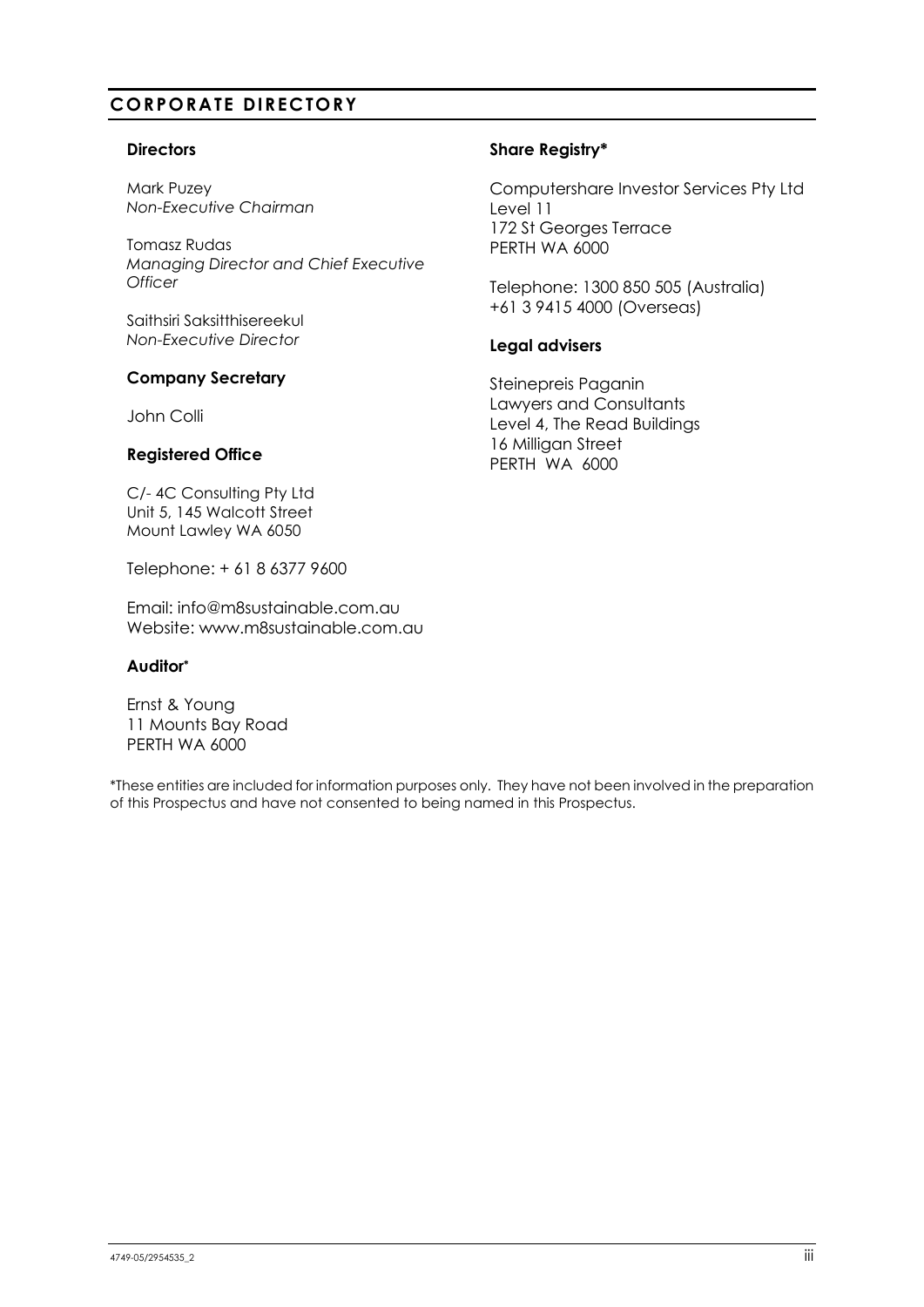# **TABLE OF CONTENTS**

| $\mathbf{1}$ .     |  |
|--------------------|--|
| 2.                 |  |
| 3.                 |  |
| $\boldsymbol{4}$ . |  |
| 5.                 |  |
| $\mathbf{6}$ .     |  |
| 7.                 |  |
|                    |  |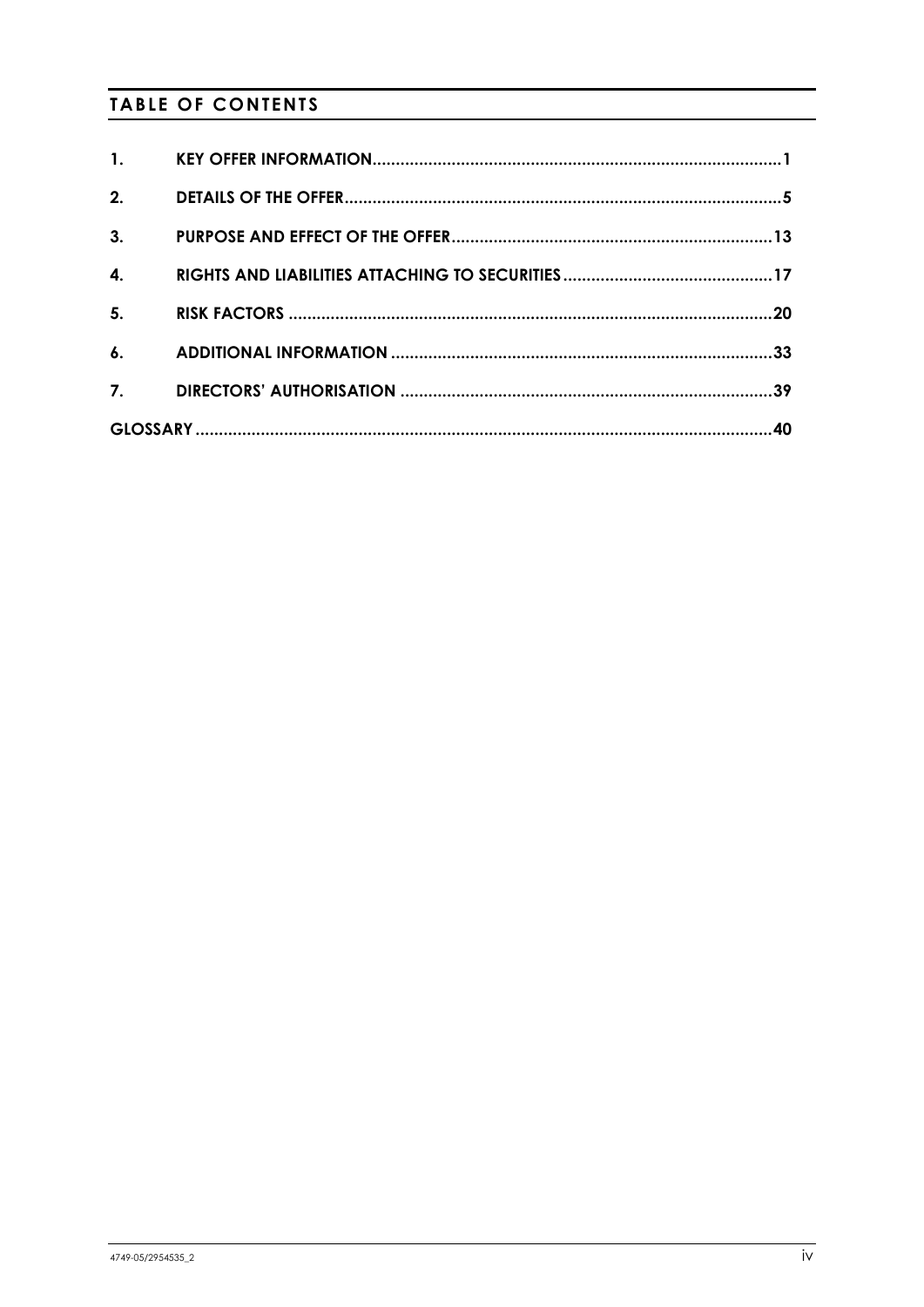## <span id="page-5-0"></span>**1. KEY OFFER INFORMATION**

## **1.1 Timetable**

| Lodgement of Prospectus with the ASIC and ASX                                                            | 20 May 2022   |
|----------------------------------------------------------------------------------------------------------|---------------|
| Ex date                                                                                                  | 25 May 2022   |
| Rights start trading                                                                                     | 25 May 2022   |
| Record Date for determining Entitlements                                                                 | 26 May 2022   |
| Offer opening date, Prospectus sent out to Shareholders<br>and Company announces this has been completed | 30 May 2022   |
| Rights stop trading                                                                                      | 3 June 2022   |
| Securities quoted on a deferred settlement basis                                                         | 6 June 2022   |
| Last day to extend the Closing Date                                                                      | 7 June 2022   |
| Closing Date as at 5:00pm <sup>*</sup>                                                                   | 10 June 2022. |
| Issue date and lodgement of Appendix 2A with ASX<br>applying for quotation of the Shares                 | 15 June 2022  |
| Quotation of Shares issued under the Offer*                                                              | 16 June 2022  |

\*The Directors may extend the Closing Date by giving at least 3 Business Days' notice to ASX prior to the Closing Date. Accordingly, the date the Shares are expected to commence trading on ASX may vary.

## **1.2 Key statistics of the Offer**

## **Shares1**

|                                                                       | <b>Minimum Subscription</b><br>$($ \$8,000,000) | <b>Full Subscription</b><br>(\$10,021,403) |
|-----------------------------------------------------------------------|-------------------------------------------------|--------------------------------------------|
| Offer Price per Share                                                 | \$0.01                                          | \$0.01                                     |
| Entitlement Ratio (based on existing<br>Shares)                       | 21:10                                           | 21:10                                      |
| Shares currently on issue                                             | 477,209,670                                     | 477,209,670                                |
| Shares to be issued under the Offer                                   | 800,000,000                                     | 1,002,140,307                              |
| Shares to be issued to Canaccord in<br>lieu of corporate advisory fee | 8,000,000                                       | 8,000,000                                  |
| Gross proceeds of the issue of Shares                                 | \$8,000,000                                     | \$10,021,403                               |
| Total Shares on issue after completion<br>of the Offers               | 1,285,209,670                                   | 1,487,349,977                              |

## **Notes:**

1. Refer to Section [4.1](#page-21-1) for the terms of the Shares.

## **Options**

|                                         | <b>Minimum Subscription</b><br>$($ \$8,000,000) | <b>Full Subscription</b><br>(\$10,021,403) |
|-----------------------------------------|-------------------------------------------------|--------------------------------------------|
| Options currently on issue <sup>1</sup> | 30,000,000                                      | 30,000,000                                 |
| Options to be issued under the Offer    | nil                                             | nil                                        |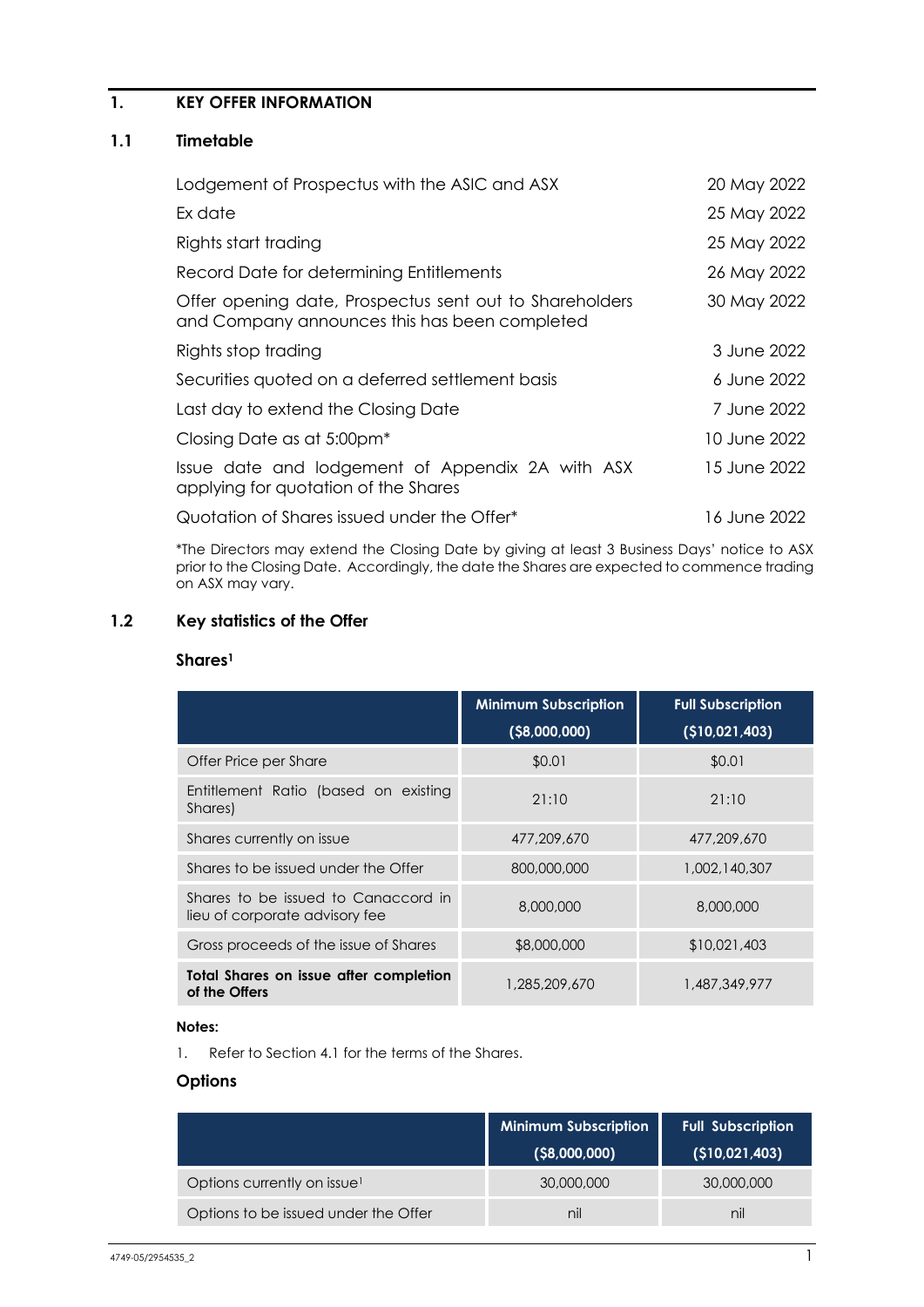|                                                          | <b>Minimum Subscription</b> | <b>Full Subscription</b> |
|----------------------------------------------------------|-----------------------------|--------------------------|
|                                                          | $($ \$8,000,000)            | (\$10,021,403)           |
| Total Options on issue after completion of<br>the Offers | 30,000,000                  | 30,000,000               |

## **Notes:**

- 1. Comprising of:
	- (a) 20,000,000 unquoted options (exercisable at \$0.25 on or before 4 December 2022); and
	- (b) 10,000,000 unquoted options (exercisable at \$0.04 on or before 2 August 2024).

## **1.3 Risk Factors**

Prospective investors should be aware that subscribing for Securities involves a number of risks and an investment in the Company should be considered as highly speculative. The future performance of the Company and the value of the Securities may be influenced by a range of factors, many of which are largely beyond the control of the Company and the Directors. The key risks associated with the Company's business, the industry in which it operates and general risks applicable to all investments in listed securities and financial markets generally are set out in Section 5.

## <span id="page-6-0"></span>**1.4 Directors' Interests in Securities and Effect on Control by M8H**

The relevant interest of each of the Directors in the Securities of the Company as at the date of this Prospectus, together with their respective Entitlement, is set out in the table below:

| <b>Director</b>             | <b>Shares</b>          |                          | Options   Share Entitlement | ১            |
|-----------------------------|------------------------|--------------------------|-----------------------------|--------------|
| Mark Puzey                  | 1,500,000              | $\overline{\phantom{a}}$ | 3,150,000                   | 31,500       |
| Tomasz Rudas                | 2,000,002 <sup>2</sup> | $\overline{\phantom{0}}$ | 4,200,005                   | 42,000.05    |
| Saithsiri Saksitthisereekul | 166,430,0763           | $\overline{\phantom{a}}$ | 349,503,160                 | 3,495,031.60 |

### **Notes:**

- 1. Comprising 450,000 Shares held by Mr Puzey and 1,050,000 Shares held by Ingrid Puzey, the spouse of Mr Puzey.
- 2. Comprising 1 Share each held by Mr Rudas and Jane Rudas, the spouse of Mr Rudas and 2,000,000 Shares held by Krystyna Rudas, the mother of Mr Rudas.
- 3. These Shares are held by M8 Holding Limited (formerly named SBANG Sustainable Energies Ltd) (**M8H**). Mr Saksitthisereekul is a director and holds 42.95% of the issued capital of M8H.

The Company and M8H have entered a deed of debt conversion. M8H agrees to take up a portion of its Entitlement under the Offer to convert debt into equity (representing a subscription for 140,000,000 Shares for a sum of \$1,400,000) subject to successful completion of the Offer (**M8H Conversion Amount**). Assuming M8H takes up the M8H Conversion Amount and no other Shareholders accept their entitlements (and no other Shortfall Shares are issued), M8H's voting power in the Company would increase to approximately 49.65%. Assuming M8H takes up its full Entitlement and no other Shareholders accept their entitlements (and no other Shortfall Shares are issued), M8H's voting power in the Company would increase to approximately 62.4%.

The Directors reserve the right to take up their respective Entitlement in whole or in part at their discretion.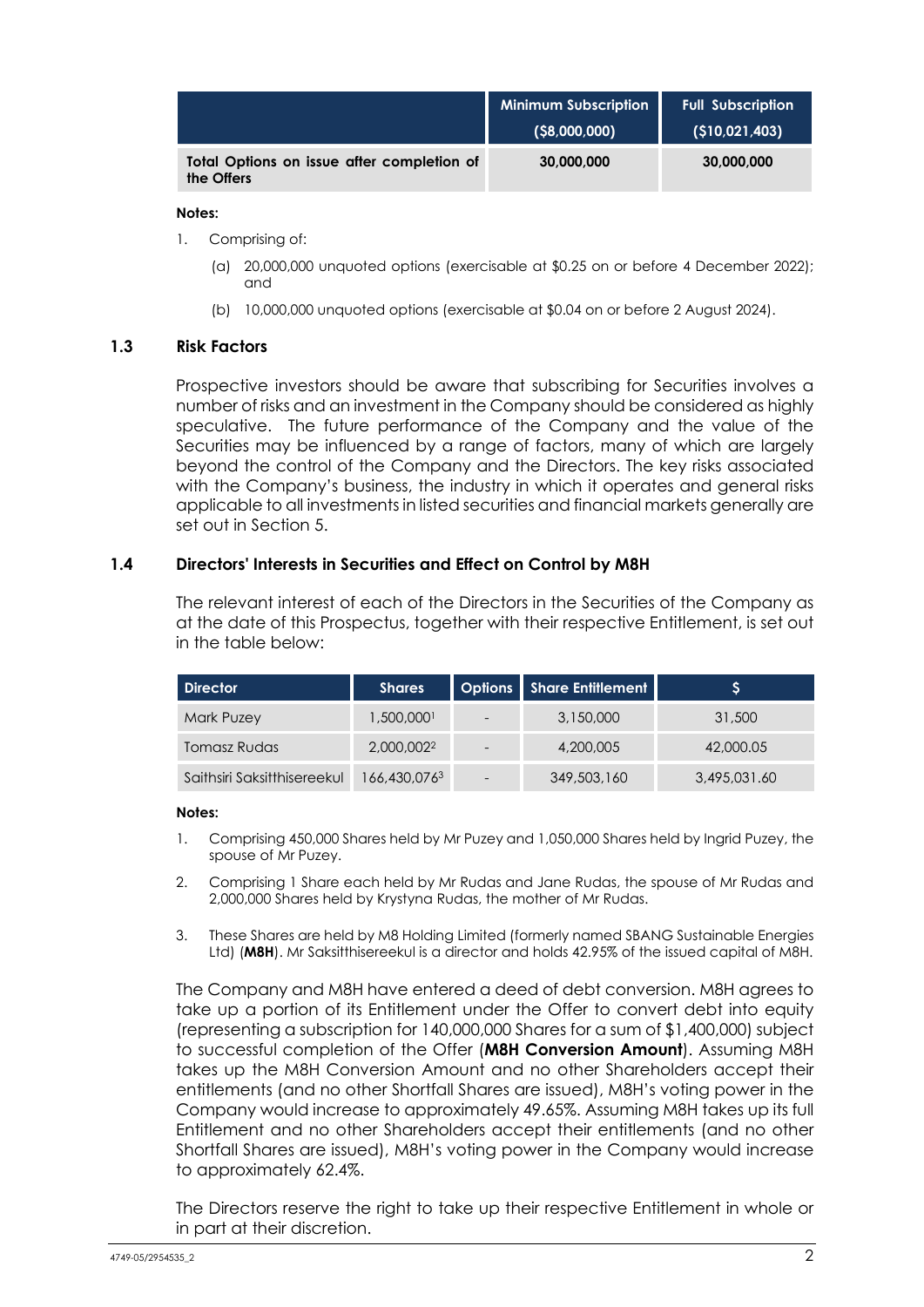## **1.5 Details of Substantial Holders**

Based on publicly available information as at the date of this Prospectus, those persons which (together with their associates) have a relevant interest in 5% or more of the Shares on issue are set out below:

| <b>Shareholder</b>                                                                 | <b>Shares</b> | $\frac{9}{6}$ <sup>1</sup> |
|------------------------------------------------------------------------------------|---------------|----------------------------|
| M8 Holding Limited (formerly named SBANG<br>Sustainable Energies Ltd) <sup>2</sup> | 166,430,076   | 34.9                       |
| Star Universal Network Public Company Limited                                      | 23,900,000    | 5.0                        |

## **Notes:**

- 1. Based on 477,209,670 Shares on issue. as at the date of this Prospectus.
- 2. As noted above, Director Mr Saksitthisereekul is a director and holds 42.95% of the issued capital of M8H.

In the event all Entitlements are accepted there will be no change to the substantial holders on completion of the Offer.

## <span id="page-7-0"></span>**1.6 Top-up Placement**

The Company also reserves the right to undertake a placement of up to 200,000,000 Shares to professional and sophisticated investors at the same price as the Offer (being \$0.01 per Share) to raise up to an additional \$2,000,000 (**Topup Placement**). Where the number of Shares applied for under the Top-up Placement exceeds the Company's available placement capacity, Shareholder approval will be sought for the issue of the number of Shares which is in excess of the available placement capacity.

## **1.7 Potential dilution on non-participating Shareholders**

In addition to potential control impacts set out in Section [1.6,](#page-7-0) Shareholders should note that if they do not participate in the Offer, their holdings are likely to be diluted by approximately 67.74% (as compared to their holdings and number of Shares on issue as at the date of this Prospectus) assuming the Full Subscription is raised.

For illustrative purposes, the table below shows how the dilution may impact the holdings of Shareholders:

| Holder        | Holding as at<br><b>Record date</b> | % at Record<br>Date <sup>1</sup> | <b>Entitlements</b><br>under the<br><b>Offer</b> | <b>Holdings if</b><br>Offer not<br>taken Up | % post Offer <sup>2</sup> |
|---------------|-------------------------------------|----------------------------------|--------------------------------------------------|---------------------------------------------|---------------------------|
| Shareholder 1 | 10,000,000                          | 2.10%                            | 21,000,000                                       | 10,000,000                                  | 0.68%                     |
| Shareholder 2 | 5,000,000                           | 1.05%                            | 10,500,000                                       | 5,000,000                                   | 0.34%                     |
| Shareholder 3 | 1,500,000                           | 0.31%                            | 3,150,000                                        | 1,500,000                                   | 0.10%                     |
| Shareholder 4 | 400,000                             | 0.08%                            | 840,000                                          | 400,000                                     | 0.03%                     |
| Shareholder 5 | 50,000                              | 0.01%                            | 105,000                                          | 50,000                                      | 0.00%                     |

## **Notes:**

1. This is based on a share capital of 477,209,670 Shares as at the date of the Prospectus and assumes no Shares are issued including on exercise or conversion of other Securities on issue prior to the Record Date.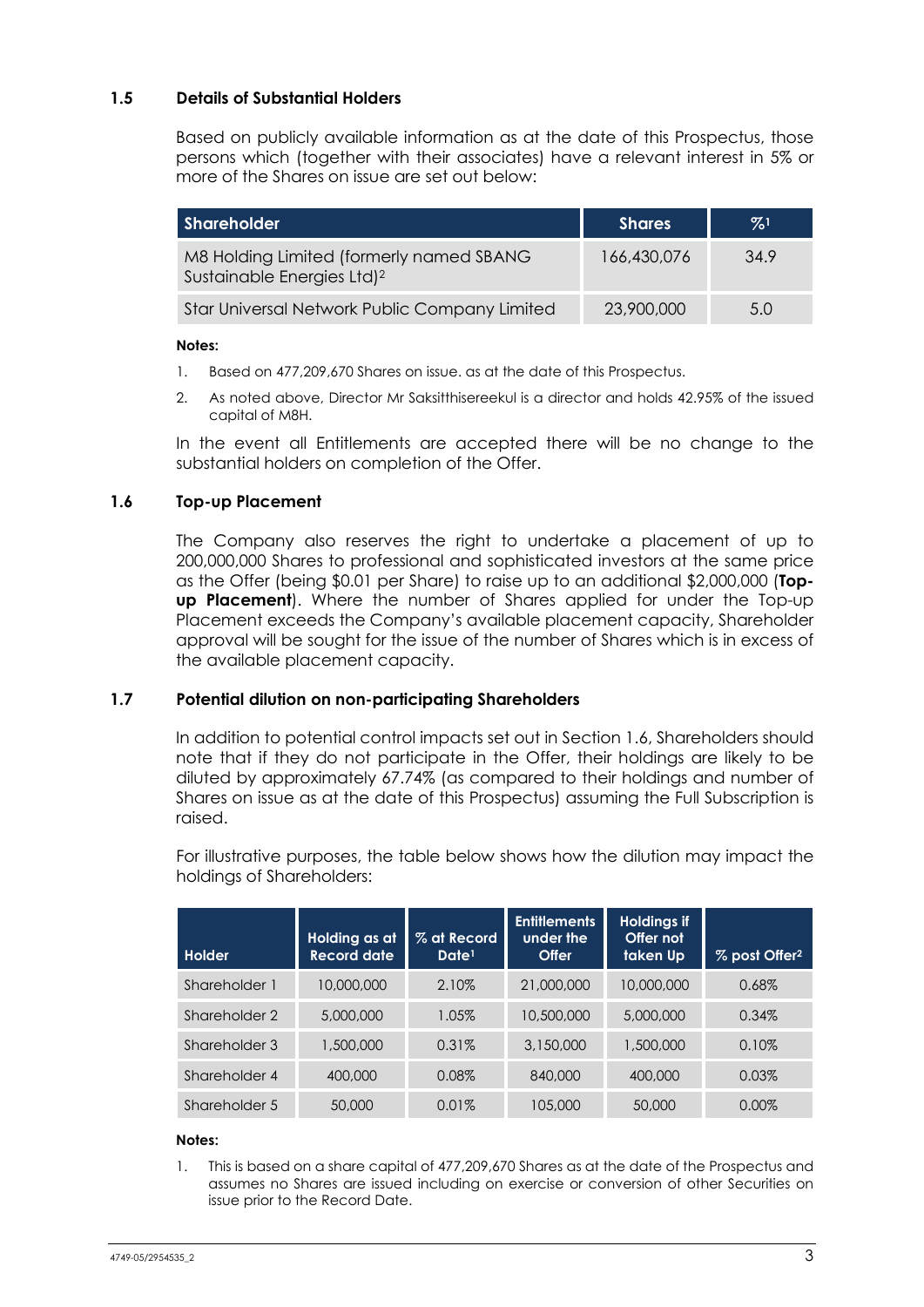2. This is based on a share capital of 1,479,349,977 Shares following completion of the Offer and assumes no Shares are issued including on exercise or conversion of other Securities on issue prior to the Record Date.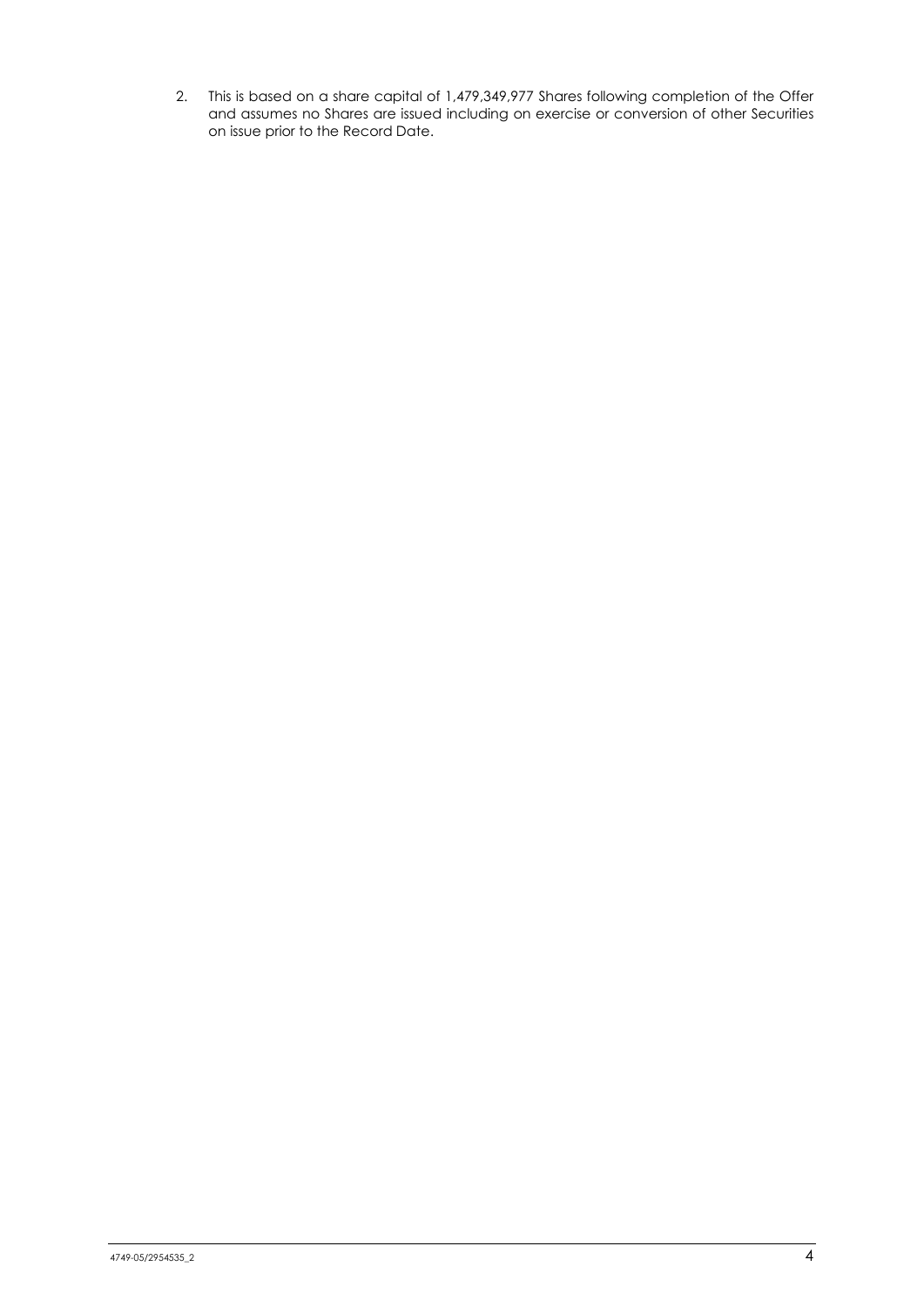## <span id="page-9-0"></span>**2. DETAILS OF THE OFFER**

## **2.1 The Offer**

The Offer is being made as a pro-rata renounceable entitlement offer of twentyone (21) Shares for every ten (10) Shares held by Shareholders registered at the Record Date at an issue price of \$0.01 per Share. Fractional entitlements will be rounded up to the nearest whole number.

Based on the capital structure of the Company as at the date of this Prospectus, (and assuming no Shares are issued prior to the Record Date including on exercise or conversion of Securities on issue) approximately 1,002,140,307 Shares may be issued under the Offer to raise up to approximately \$10,021,403.

As at the date of this Prospectus, the Company has 30,000,000 Options on issue all of which may be exercised prior to the Record Date in order to participate in the Offer. Please refer to Section [3.3](#page-18-0) for information on the exercise price and expiry date of the Options on issue.

All of the Shares offered under this Prospectus will rank equally with the Shares on issue at the date of this Prospectus. Please refer to Section [4.1](#page-21-1) for further information regarding the rights and liabilities attaching to the Shares.

The purpose of the Offer and the intended use of funds raised are set out in Section [3.1.](#page-17-1)

## **2.2 What Eligible Shareholders may do**

The number of Securities to which Eligible Shareholders are entitled is shown on the personalised Entitlement and Acceptance Form which accompanies this Prospectus. Eligible Shareholders may choose any of the options set out in the table below.

| Option                                                                                                                      | <b>Key Considerations</b> | For more<br>information                                                                                                                                                                                                                                                                                                           |                                 |
|-----------------------------------------------------------------------------------------------------------------------------|---------------------------|-----------------------------------------------------------------------------------------------------------------------------------------------------------------------------------------------------------------------------------------------------------------------------------------------------------------------------------|---------------------------------|
| Take up all of<br>your Entitlement                                                                                          | $(\alpha)$                | Should you wish to accept all of your<br>Entitlement, then your application for<br>Securities under this Prospectus must<br>be made by following the instructions<br>on the personalised Entitlement and<br>Acceptance<br>Form<br>which<br>accompanies this Prospectus. Please<br>read the instructions carefully.                | Section 2.3 and<br>Section 2.4. |
|                                                                                                                             | (b)                       | Payment can be made by the<br>methods set out in Section 2.3. As set<br>out in Section 2.3, if you pay by BPAY,<br>you do not need to return the<br>Entitlement and Acceptance Form.                                                                                                                                              |                                 |
| Take<br>up all of<br><b>Entitlement</b><br><b>your</b><br>also apply<br>and<br><b>Shortfall</b><br>for<br><b>Securities</b> | (a)                       | Should you wish to accept all of your<br>Entitlement and apply for Shortfall<br>Securities, then your application for your<br>Entitlement and additional Shortfall<br>Securities under this Prospectus must be<br>made by following the instructions on<br>your personalised Entitlement and<br>Acceptance Form which accompanies | Sections 2.3, 2.4<br>and 2.6.   |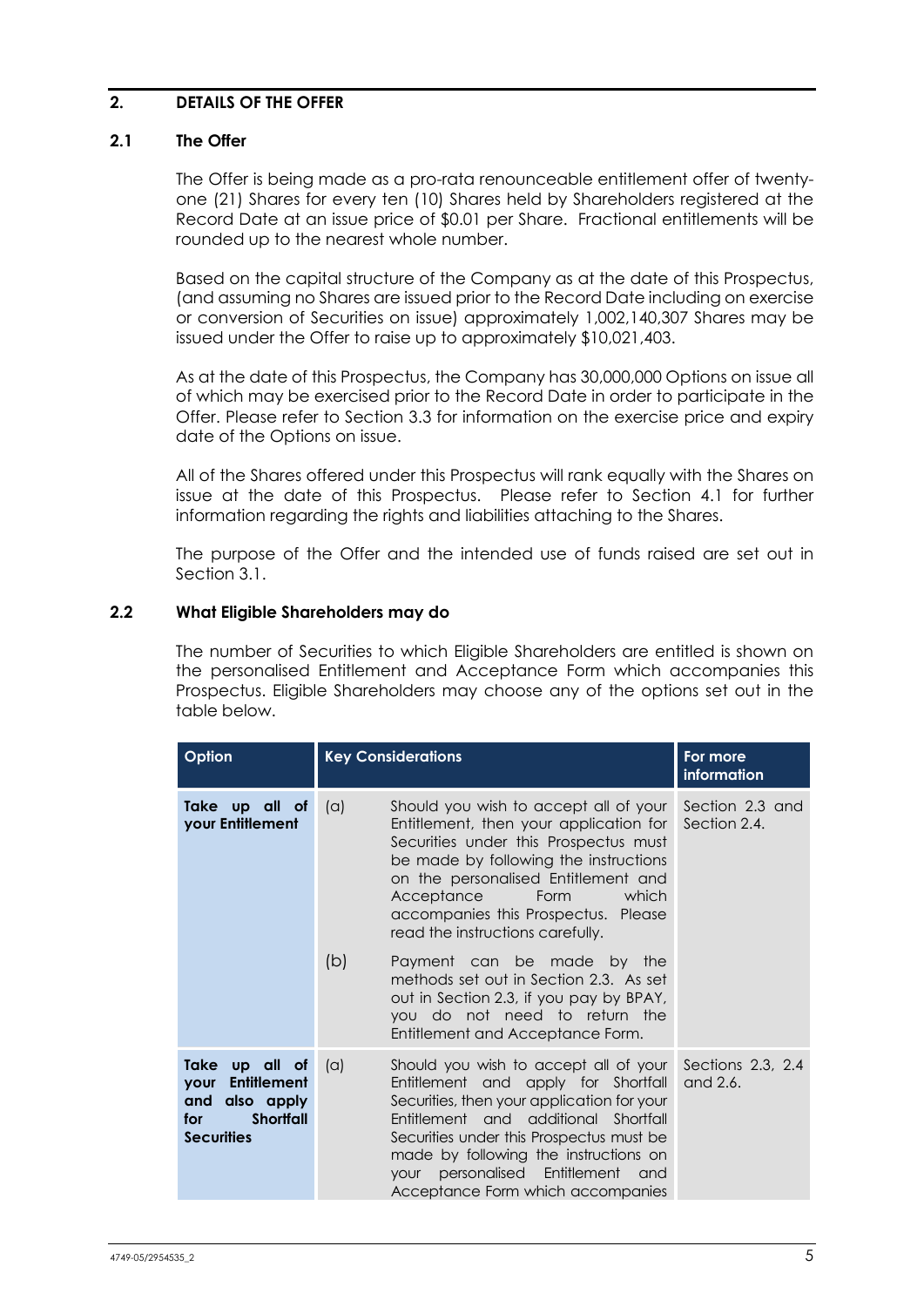| Option                                                                                                                  |     | <b>Key Considerations</b>                                                                                                                                                                                                                                                                                                                                                                                                                            | For more<br>information        |
|-------------------------------------------------------------------------------------------------------------------------|-----|------------------------------------------------------------------------------------------------------------------------------------------------------------------------------------------------------------------------------------------------------------------------------------------------------------------------------------------------------------------------------------------------------------------------------------------------------|--------------------------------|
|                                                                                                                         |     | Prospectus.<br>the<br><b>this</b><br>Please<br>read<br>instructions carefully.                                                                                                                                                                                                                                                                                                                                                                       |                                |
|                                                                                                                         | (b) | Payment can be made by the methods<br>set out in Section 2.3. Payment should be<br>made for your Entitlement and the<br>amount of the Shortfall for which you are<br>applying.                                                                                                                                                                                                                                                                       |                                |
|                                                                                                                         | (C) | If you apply for Shortfall Securities<br>beyond your Entitlement<br><b>YOU</b><br>are<br>deemed<br>to have accepted<br>your<br>Entitlement in full. You should note that<br>the allocation of Shortfall Securities is at<br>the absolute discretion of the Company<br>as per the allocation policy set out in<br>2.6.<br>Section<br>Accordingly,<br>your<br>application for<br>additional<br>Shortfall<br>Securities may be scaled-back.             |                                |
|                                                                                                                         | (d) | The Company's decision on the number<br>of Shortfall Securities to be allocated to<br>you will be final.                                                                                                                                                                                                                                                                                                                                             |                                |
| Sell all of your<br><b>Entitlement</b><br>on<br><b>ASX</b>                                                              | (a) | The Entitlements under the Offer are<br>renounceable which means that all or<br>part of an Eligible Shareholder's rights<br>to subscribe for Securities under the<br>Offer may be traded on ASX.                                                                                                                                                                                                                                                     | N/A                            |
|                                                                                                                         | (b) | If you wish to sell all of your Entitlement<br>on ASX, provide instructions to your<br>stockbroker regarding the Entitlement<br>you wish to sell on ASX. Trading of<br>Entitlements will commence on ASX on<br>25 May 2022 and will cease on 3 June<br>2022.                                                                                                                                                                                         |                                |
|                                                                                                                         | (c) | There is no guarantee that an Eligible<br>Shareholder will be able to sell all or<br>any part of their Entitlement on ASX or<br>that any particular price will be paid for<br>the Entitlements sold on ASX.                                                                                                                                                                                                                                          |                                |
| <b>Take</b><br><b>Up</b><br>a<br>proportion<br>of<br><b>Entitlement</b><br>your<br>and<br>sell<br>the<br>balance on ASX | (a) | If you wish to take up only part of your<br>Entitlement, your application must be<br>made by completing the personalised<br>Entitlement and Acceptance Form<br>which accompanies this Prospectus for<br>the number of Securities you wish to<br>take up and making payment using the<br>methods set out in Section 2.3 below.<br>As set out in Section 2.3, if you pay by<br>BPAY, you do not need to return the<br>Entitlement and Acceptance Form. | Section 2.3 and<br>Section 2.4 |
|                                                                                                                         | (b) | Subsequently, provide instructions to<br>stockbroker<br>regarding<br>your<br>the<br>proportion of your Entitlement you wish<br>to sell on ASX.                                                                                                                                                                                                                                                                                                       |                                |
| <b>Take</b><br><b>up</b><br>a<br>proportion<br><b>of</b><br><b>Entitlement</b><br>your                                  | (a) | If you wish to take up only part of your<br>Entitlement and allow the balance to<br>lapse, your application must be made                                                                                                                                                                                                                                                                                                                             | Section 2.3 and<br>Section 2.4 |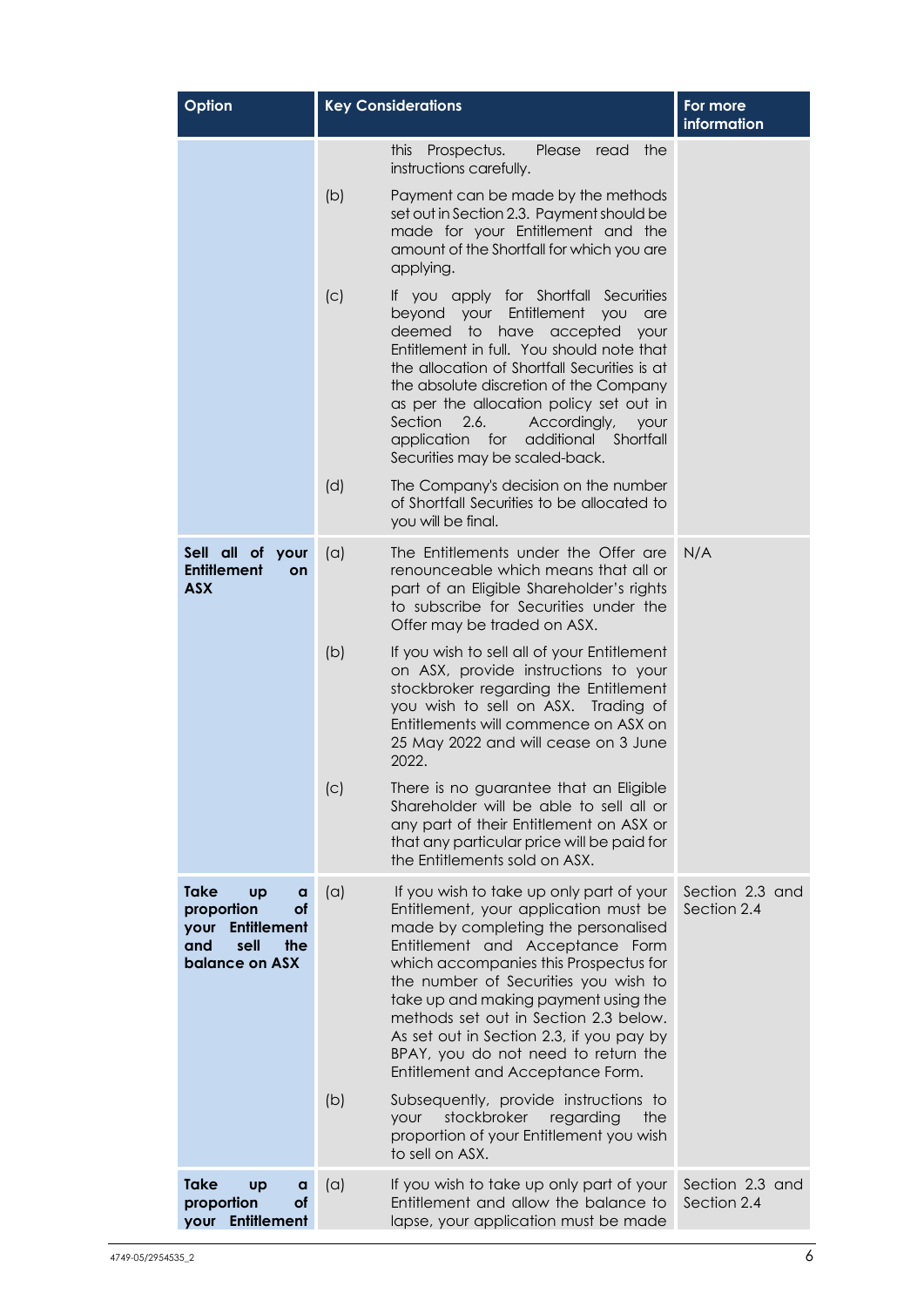| Option                                                                                                            | <b>Key Considerations</b> | For more<br>information                                                                                                                                                                                                                                                                                                                                                                                                                                                                                                                                                                                                                   |     |
|-------------------------------------------------------------------------------------------------------------------|---------------------------|-------------------------------------------------------------------------------------------------------------------------------------------------------------------------------------------------------------------------------------------------------------------------------------------------------------------------------------------------------------------------------------------------------------------------------------------------------------------------------------------------------------------------------------------------------------------------------------------------------------------------------------------|-----|
| allow<br>and<br>the<br>balance to lapse                                                                           |                           | the<br>personalised<br>completing<br>by<br>Entitlement and Acceptance Form<br>which accompanies this Prospectus for<br>the number of Securities you wish to<br>take up and making payment using the<br>methods set out in Section 2.3 below.<br>As set out in Section 2.3, if you pay by<br>BPAY, you do not need to return the<br>Entitlement and Acceptance Form.                                                                                                                                                                                                                                                                       |     |
| <b>Sell</b><br>all<br><b>or</b><br>a<br>proportion<br>оf<br>your Entitlement<br>other<br>than<br>on<br><b>ASX</b> | (a)                       | You may elect to transfer all or a<br>proportion of your Entitlement<br>to<br>another person other than on ASX. If<br>the purchaser of your Entitlement is an<br>Ineligible Shareholder or a person that<br>would be an Ineligible Shareholder if<br>they were a registered holder of<br>Shares, that purchaser will not be able<br>to take up the Entitlement they have<br>purchased.                                                                                                                                                                                                                                                    | N/A |
|                                                                                                                   | (b)                       | If you are a Shareholder on the issuer<br>sponsored subregister and you wish to<br>transfer all or a proportion of your<br>Entitlement to another person other<br>than on ASX, forward a completed<br>standard renunciation and<br>transfer<br>form (obtainable<br>from<br>the<br>Share<br>and<br>the<br>Registry)<br>applicable<br>transferee's cheque for the Shares they<br>wish to subscribe for payable to "M8<br>Sustainable Limited" and crossed "Not<br>Negotiable" to the Share Registry by<br>post at any time after the issue of this<br>Prospectus and on or before the<br>Closing Date at the following address:<br>By Post: |     |
|                                                                                                                   |                           | c/- Computershare Investor Services Pty<br>Limited<br>GPO Box 52, MELBOURNE VIC 3001,<br><b>AUSTRALIA</b>                                                                                                                                                                                                                                                                                                                                                                                                                                                                                                                                 |     |
|                                                                                                                   | (c)                       | If you wish to transfer all or a proportion<br>of your Entitlement to or from another<br>person on the CHESS subregister you<br>must contact your CHESS controlling<br>participant (usually your stockbroker).<br>If the transferee wants to exercise some<br>or all of the Entitlement, you should<br>follow your stockbroker's instructions as<br>to the most appropriate way to take up<br>the Entitlement on their behalf.<br><b>The</b><br>Application Monies for Shares<br>the<br>transferee of the Entitlement wants to<br>acquire must be received by the Share<br>Registry.                                                      |     |
| Allow all or part<br>οf<br>your                                                                                   | (a)                       | Shareholders should be aware that<br>their Entitlement may have value.<br>Entitlement is renounceable, which<br>enable Eligible Shareholders who do                                                                                                                                                                                                                                                                                                                                                                                                                                                                                       | N/A |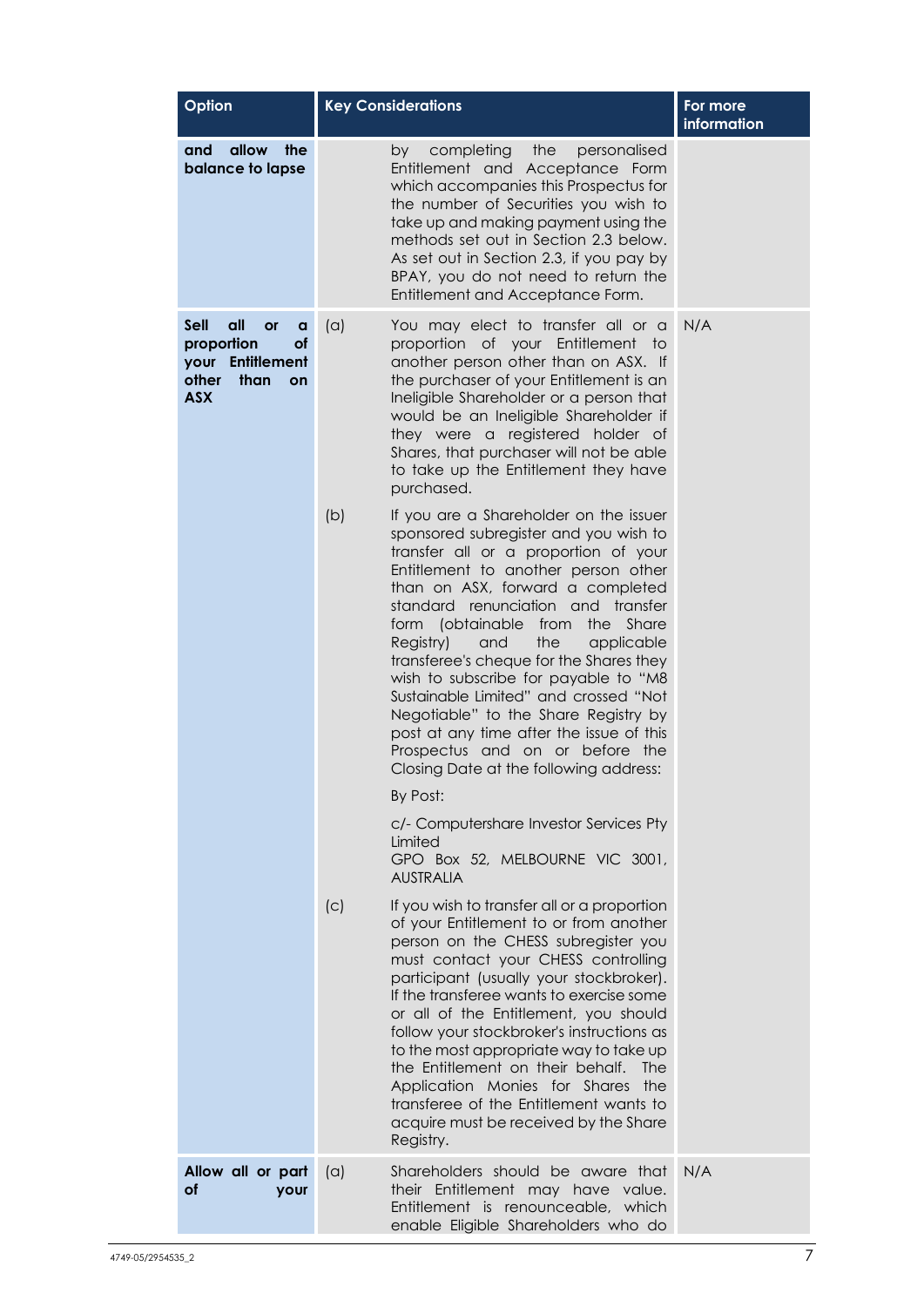| Option                            |     | <b>Key Considerations</b>                                                                                                                                                                                                                      | For more<br>information |
|-----------------------------------|-----|------------------------------------------------------------------------------------------------------------------------------------------------------------------------------------------------------------------------------------------------|-------------------------|
| <b>Entitlement</b><br>to<br>lapse |     | not wish to take up part or all of their<br>Entitlement to seek to sell or trade all or<br>some of their Entitlement on ASX or<br>otherwise.                                                                                                   |                         |
|                                   | (b) | If you do not wish to accept or trade<br>any part of your Entitlement, you are<br>not obliged to do anything. If you do<br>not take up your Entitlement or dispose<br>of your Entitlement by the Closing<br>Date, the Offer to you will lapse. |                         |

## <span id="page-12-0"></span>**2.3 Payment options**

## (a) **By BPAY®**

For payment by BPAY®, please follow the instructions on the Entitlement and Acceptance Form. You can only make a payment via BPAY® if you are the holder of an account with an Australian financial institution that supports BPAY® transactions. Please note that should you choose to pay by BPAY®:

- (i) you do not need to submit the Entitlement and Acceptance Form but are taken to have made the declarations on that Entitlement and Acceptance Form;
- (ii) if you do not pay for your Entitlement in full, you are deemed to have taken up your Entitlement in respect of such whole number of Shares which is covered in full by your Application monies; and
- (iii) if you pay more than is required to subscribe for your Entitlement, you will be taken to have applied for Shortfall Securities (if any) under the Shortfall Offer, to the extent of the excess.

You should be aware that your own financial institution may implement earlier cut-off times with regard to electronic payment, and you should therefore take this into consideration when making payment. **It is your responsibility to ensure that funds submitted through BPAY® are received by 3.00pm (WST) on the Closing Date. The Company shall not be responsible for any delay in the receipt of the BPAY® payment.**

## **Guidance where you have more than one CRN (Shareholding of Shares)**

If you have more than one shareholding of Shares and consequently receive more than one Entitlement and Acceptance Form, when taking up your Entitlement in respect of one of those Shareholdings only use the CRN specific to that Shareholding as set out in the applicable Entitlement and Acceptance Form. **Do not use the same CRN for more than one of your Shareholdings**. This can result in your Application monies being applied to your Entitlement in respect of only one of your Shareholdings (with the result that any Application in respect of your remaining Shareholdings will not be valid).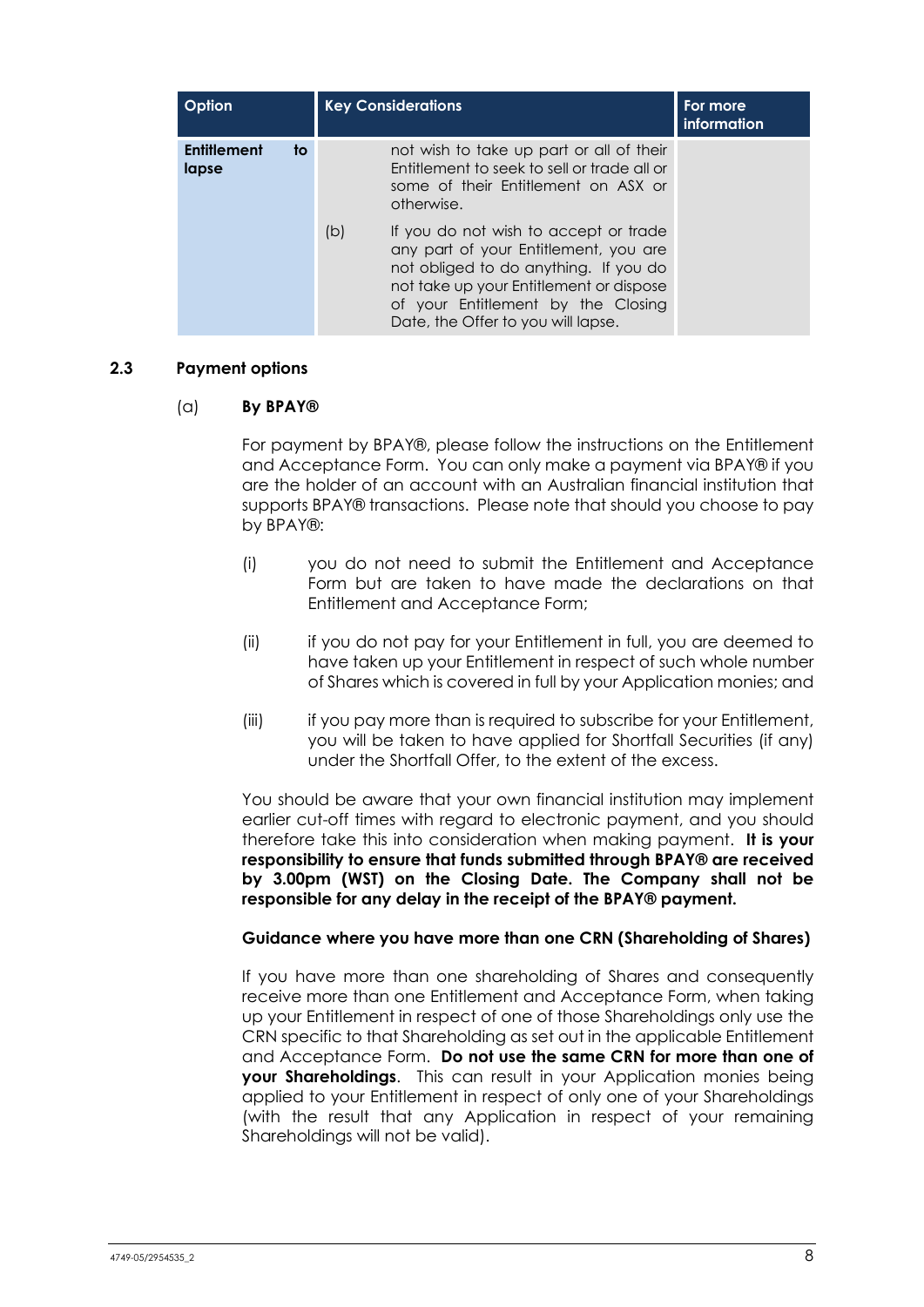## (b) **By Cheque**

All cheques must be drawn on an Australian bank or bank draft made payable in Australian currency to "M8 Sustainable Limited" and crossed "Not Negotiable".

Your completed Entitlement and Acceptance Form and cheque must reach the Company's share registry no later than 5.00pm (WST) on the Closing Date.

## <span id="page-13-0"></span>**2.4 Implications of an acceptance**

Returning a completed Entitlement and Acceptance Form or paying any Application monies by BPAY® will be taken to constitute a representation by you that:

- (a) you have received a copy of this Prospectus and the accompanying Entitlement and Acceptance Form, and read them both in their entirety; and
- (b) you acknowledge that once the Entitlement and Acceptance Form is returned, or a BPAY® payment instruction is given in relation to any Application monies, the application may not be varied or withdrawn except as required by law.

## **2.5 Minimum subscription**

The minimum subscription in respect of the Offer is \$8,000,000.

No Securities will be issued until the minimum subscription has been received. If the minimum subscription is not achieved within 4 months after the date of issue of this Prospectus, the Company will either repay the Application monies to the Applicants or issue a supplementary prospectus or replacement prospectus and allow Applicants one month to withdraw their Application and be repaid their Application monies.

## <span id="page-13-1"></span>**2.6 Shortfall Offer**

Any Entitlement not taken up pursuant to the Offer will form the Shortfall Offer (**Shortfall Securities**). The Shortfall Offer is a separate offer made pursuant to this Prospectus and will remain open for up to three months following the Closing Date. The issue price for each Share to be issued under the Shortfall Offer shall be \$0.01 being the price at which Shares have been offered under the Offer.

If you do not wish to take up any part of your Entitlement you are not required to take any action. That part of your Entitlement not taken up will form part of the Shortfall Offer and potentially be allocated to other Eligible Shareholders or other third parties as part of the Shortfall Offer. The Shortfall Offer will only be available where there is a Shortfall between applications received from Eligible Shareholders and the number of Shares proposed to be issued under the Offer.

Eligible Shareholders who wish to subscribe for Securities above their Entitlement are invited to apply for Shortfall Securities under the Shortfall Offer by completing the appropriate section on their Entitlement and Acceptance Form or by making payment for such Shortfall Securities in accordance with Section [2.3.](#page-12-0)

The Board presently intends to allocate Shortfall Securities as follows: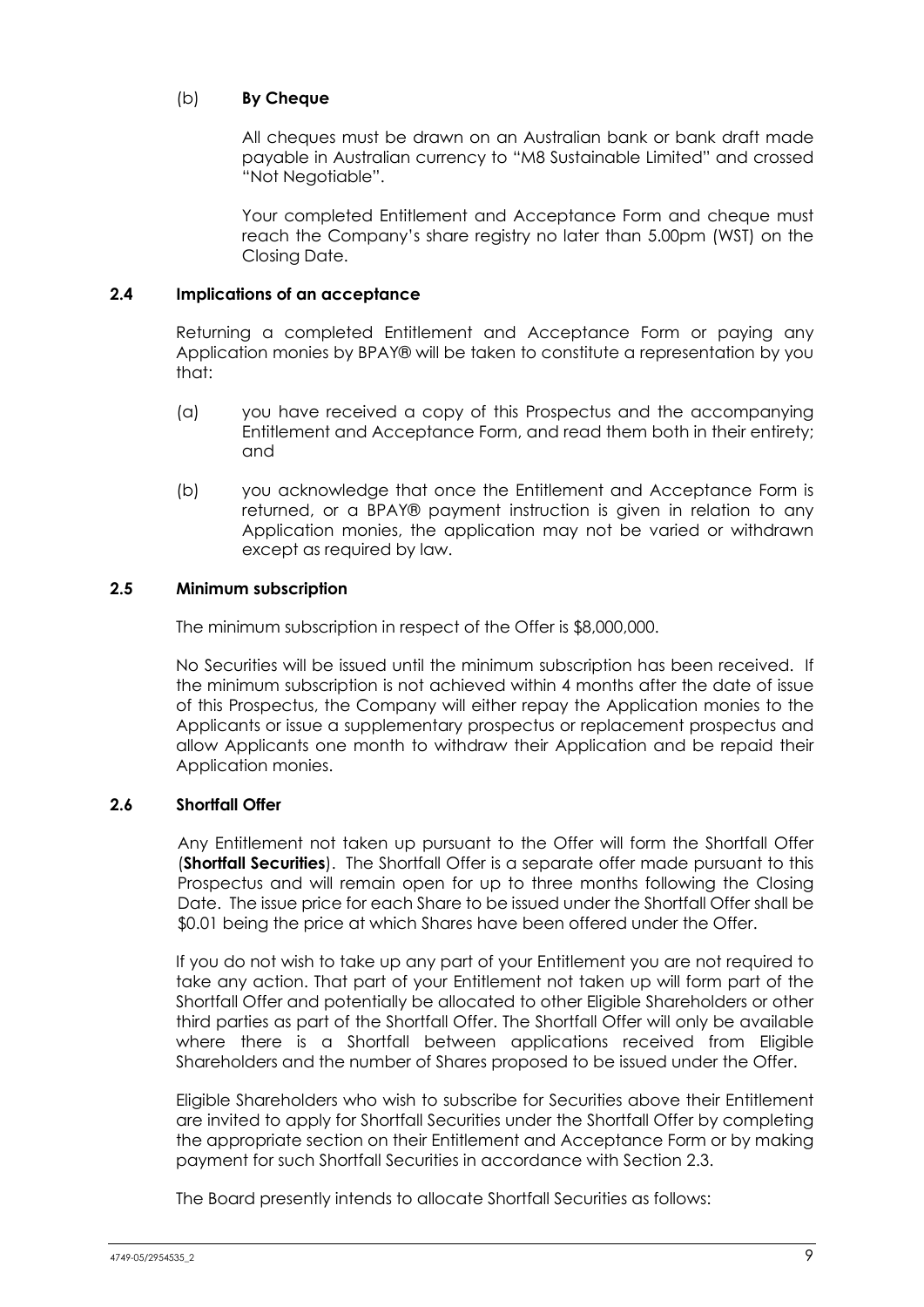- (a) to Eligible Shareholders who apply for an excess of their full Entitlement so long as the issue of Shortfall Securities to that Eligible Shareholder would not take their voting power to in excess of 19.99%; and then
- (b) to other parties identified by the Directors, which may include parties who are not currently Shareholders.

No Shares will be issued to party under the Shortfall Offer if the effect would be to increase that party's voting power in the Company to an amount greater than 19.99%. Similarly, no Securities will be issued via the Shortfall Offer to any related parties of the Company.

The Company reserves the right to issue an Eligible Shareholder a lesser number of Shortfall Securities than applied for or no Shortfall Securities at all. However, the Directors do not intend to refuse an application for Shortfall Securities from Eligible Shareholders other than in circumstances of oversubscription or where acceptance may result in a breach of the Corporations Act. If the number of Shortfall Securities applied for by Eligible Shareholders exceeds the total Shortfall, scale back will be applied to applications under the Shortfall Offer and the Shortfall Securities will be allocated among applying Eligible Shareholders proportionate to their existing holdings.

All decisions regarding the allocation of Shortfall Securities will be made by the Directors and will be final and binding on all applicants under the Shortfall Offer; as such there is no guarantee that any Shortfall Securities applied for will be issued to Eligible Shareholders.

The Company will have no liability to any Applicant who receives less than the number of Shortfall Securities they applied for under the Shortfall Offer. If the Company scales back any applications for Shortfall Securities under the Shortfall Offer any Application monies will be returned (without interest) as soon as practicable.

Eligible Shareholders resident in jurisdictions outside Australia should note that their participation in the Shortfall Offer may be restricted by Australia's foreign investment laws. The Company reserves the right to not issue Shortfall Shares to an Eligible Shareholder where it reasonably believes that doing so may infringe on Australia's foreign investment laws.

## **2.7 Canaccord Offer**

This Prospectus also includes an offer of 8,000,000 Shares to Canaccord (or its nominees) in consideration for corporate advisory services provided to the Company (**Corporate Advisory Fee Shares**). These Shares will rank equally with the Shares on issue at the date of this Prospectus. Please refer to Section [4.1](#page-21-1) for further information regarding the rights and liabilities attaching to the Shares. Only Canaccord (or its nominees) may accept the offer of the Corporate Advisory Fee Shares. A personalised Application Form will be issued to Canaccord (or its nominees) together with a copy of this Prospectus.

## **2.8 ASX listing**

Application for Official Quotation of the Shares offered pursuant to this Prospectus will be made in accordance with the timetable set out at Section 1. If ASX does not grant Official Quotation of the Shares offered pursuant to this Prospectus before the expiration of three months after the date of issue of the Prospectus, (or such period as varied by the ASIC), the Company will not issue any Shares and will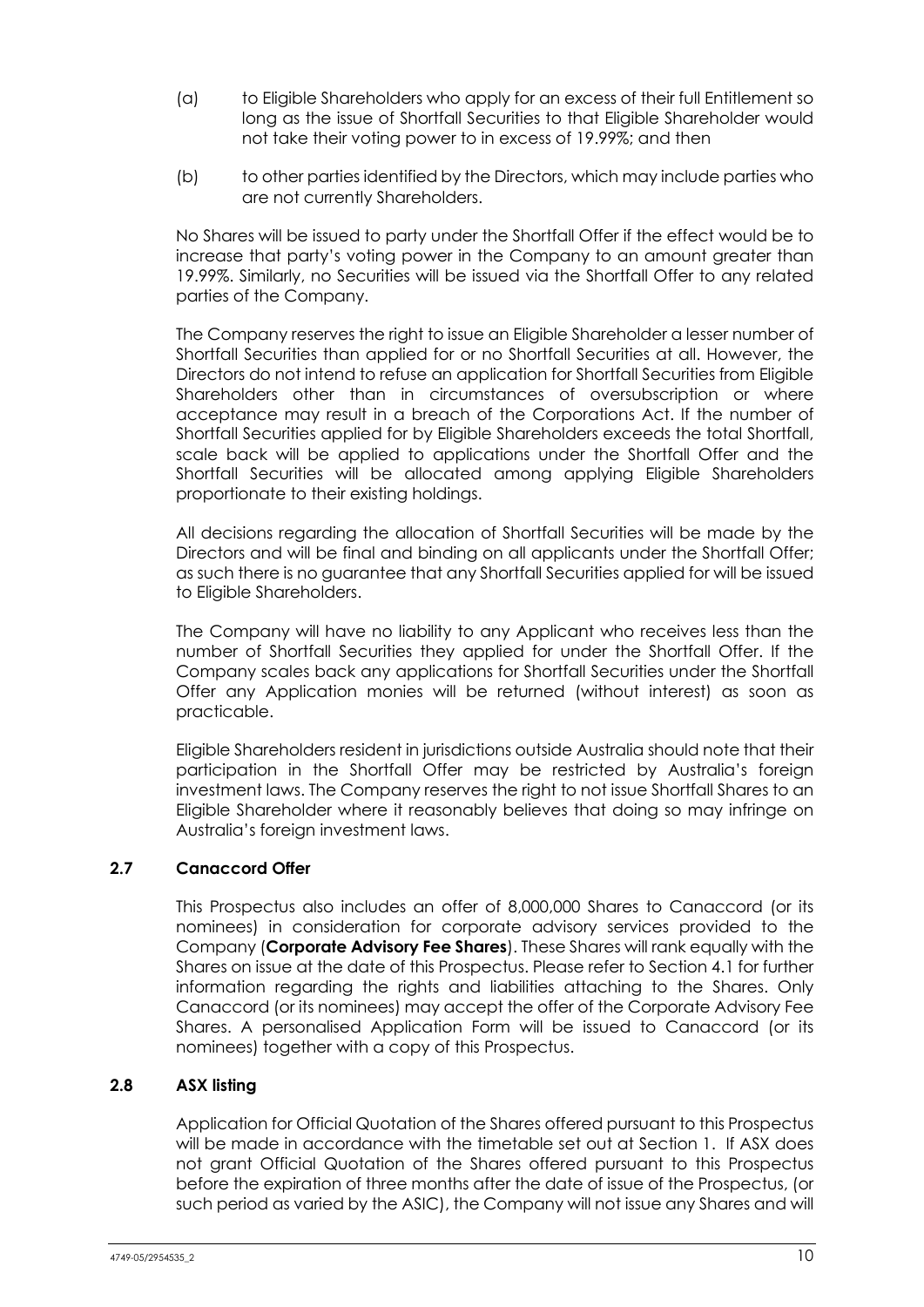repay all Application monies for the Shares within the time prescribed under the Corporations Act, without interest.

The fact that ASX may grant Official Quotation to the Shares is not to be taken in any way as an indication of the merits of the Company or the Shares now offered for subscription.

## **2.9 Issue of Securities**

Securities issued pursuant to the Offer will be issued in accordance with the ASX Listing Rules and timetable set out at Section 1.

Securities issued pursuant to the Shortfall Offer will be issued on a progressive basis. Where the number of Securities issued is less than the number applied for, or where no issue is made surplus Application monies will be refunded without any interest to the Applicant as soon as practicable after the closing date of the Shortfall Offer.

Pending the issue of the Securities or payment of refunds pursuant to this Prospectus, all Application monies will be held by the Company in trust for the Applicants in a separate bank account as required by the Corporations Act. The Company, however, will be entitled to retain all interest that accrues on the bank account and each Applicant waives the right to claim interest.

Holding statements for Securities issued under the Offer will be mailed as soon as practicable after the issue of Securities and for Shortfall Securities issued under the Shortfall Offer as soon as practicable after their issue.

## <span id="page-15-0"></span>**2.10 Commissions payable**

The Company reserves the right to pay commissions of up to 6% (exclusive of goods and services tax) of amounts subscribed through any licensed securities dealers or Australian financial services licensees in respect of any valid applications lodged and accepted by the Company and bearing the stamp of the licensed securities dealer or Australian financial services licensee. Payments will be subject to the receipt of a proper tax invoice from the licensed securities dealer or Australian financial services licensee.

## **2.11 Overseas shareholders**

This Offer does not, and is not intended to, constitute an offer in any place or jurisdiction in which, or to any person to whom, it would not be lawful to make such an offer or to issue this Prospectus.

All of the Company's Shareholders are resident in either, Australia, New Zealand, Hong Kong, Singapore or Thailand as at the date of this Prospectus and the Offer is extended to Shareholders resident in all of these countries.

## *New Zealand*

The Securities are not being offered to the public within New Zealand other than to existing shareholders of the Company with registered addresses in New Zealand to whom the offer of these securities is being made in reliance on the Financial Markets Conduct (Incidental Offers) Exemption Notice 2021. The offer of New Securities is renounceable in favour of members of the public.

This Prospectus has been prepared in compliance with Australian law and has not been registered, filed with or approved by any New Zealand regulatory authority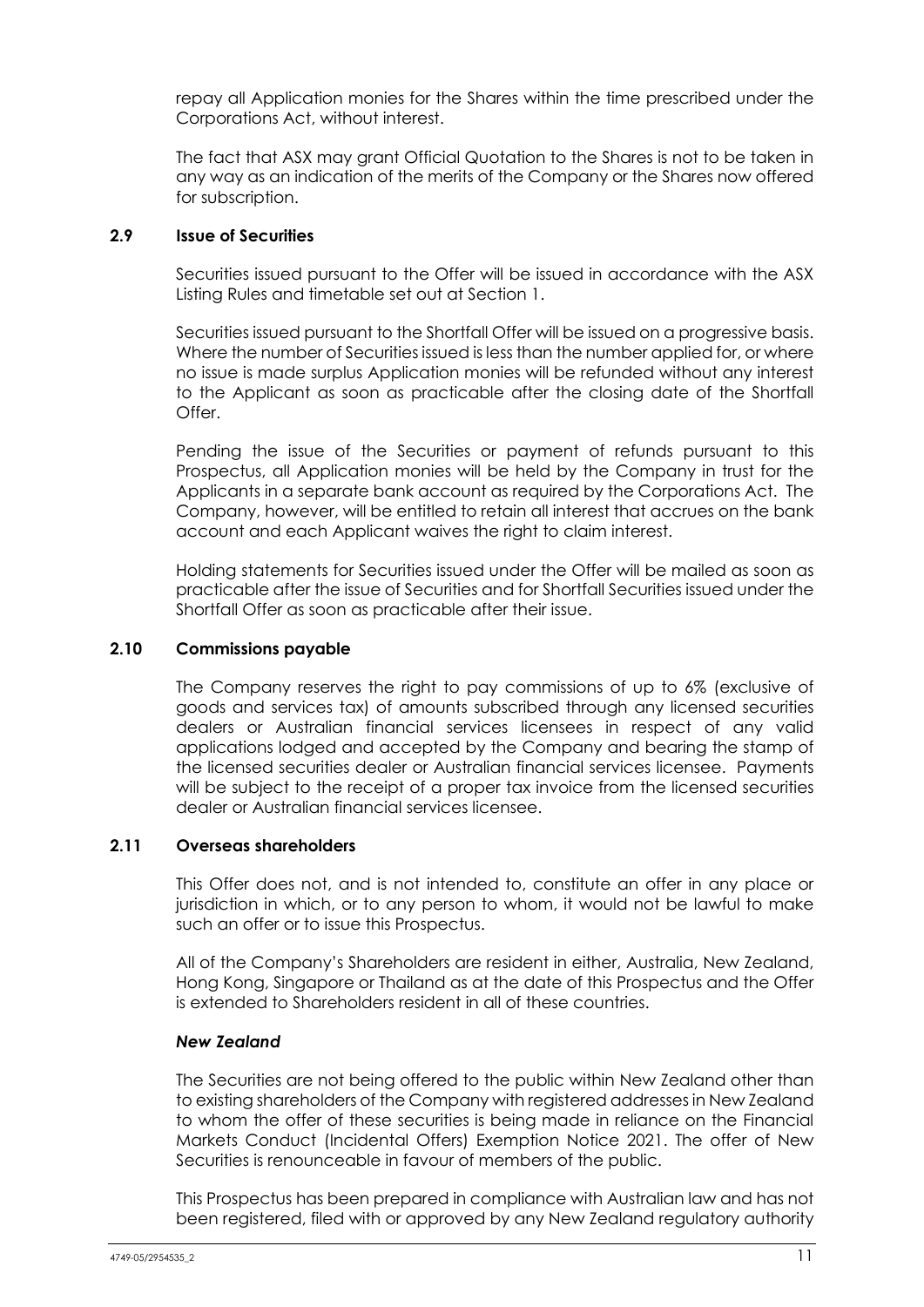under the Financial Markets Conduct Act 2013. This document is not a product disclosure statement under New Zealand law and is not required to, and may not, contain all the information that a product disclosure statement under New Zealand law is required to contain.

## *Hong Kong*

WARNING: The contents of this Prospectus have not been reviewed by any Hong Kong regulatory authority. You are advised to exercise caution in relation to the offer. If you are in doubt about any contents of this Prospectus, you should obtain independent professional advice.

## *Singapore*

This Prospectus and any other materials relating to the Securities have not been, and will not be, lodged or registered as a prospectus in Singapore with the Monetary Authority of Singapore. Accordingly, this Prospectus and any other document relating to the Securities may not be issued, circulated or distributed, nor may the Securities be offered or sold, or be made the subject of an invitation for subscription or purchase, whether directly or indirectly, to persons in Singapore except pursuant to and in accordance with exemptions in Subdivision (4) Division 1, Part 13 of the Securities and Futures Act 2001 of Singapore (the **SFA**) or another exemption under the SFA.

This Prospectus has been given to you on the basis that you are an existing holder of the Company's Shares. If you are not such a shareholder, please return this Prospectus immediately. You may not forward or circulate this Prospectus to any other person in Singapore.

Any offer is not made to you with a view to the Securities being subsequently offered for sale to any other party. There are on-sale restrictions in Singapore that may be applicable to investors who acquire Securities. As such, investors are advised to acquaint themselves with the SFA provisions relating to resale restrictions in Singapore and comply accordingly.

## *Thailand*

This Prospectus is not intended to be an offer, sale or invitation for subscription or purchase of securities in Thailand. This Prospectus has not been registered as a prospectus with the Office of the Securities and Exchange Commission of Thailand. Accordingly, this Prospectus and any other document relating to the offer, sale or invitation for subscription or purchase, of the Securities may not be circulated or distributed, nor may the Securities be offered or sold, or be made the subject of an invitation for subscription or purchase, whether directly or indirectly, to the public of Thailand. This Prospectus may be distributed in Thailand only to existing shareholders of the Company.

## *Nominees and custodians*

Nominees and custodians may not distribute this Prospectus, and may not permit any beneficial shareholder to participate in the Offer, in any country outside Australia, New Zealand and Singapore except, with the consent of the Company, to beneficial shareholders resident in certain other countries where the Company may determine it is lawful and practical to make the Offer.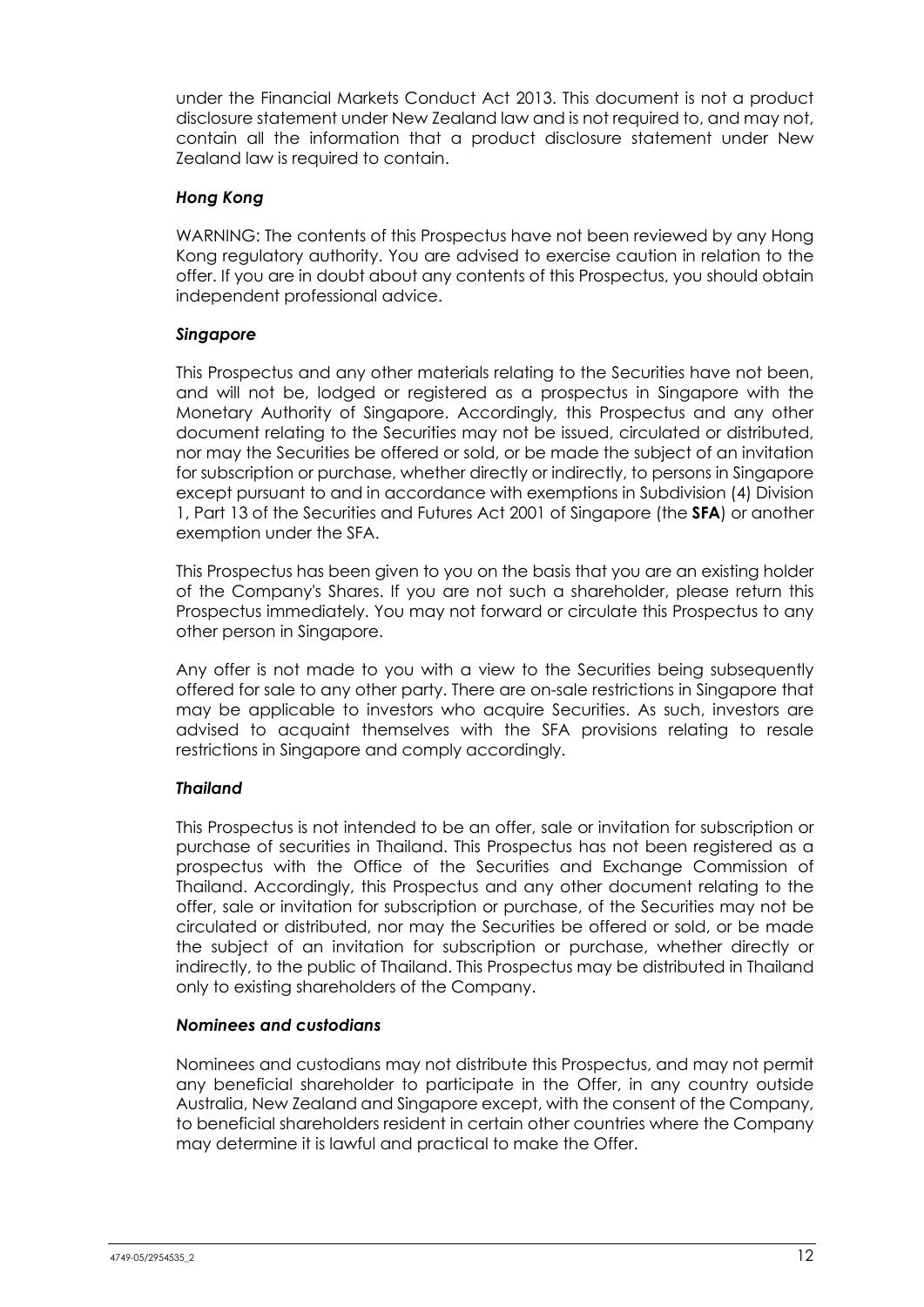## <span id="page-17-0"></span>**3. PURPOSE AND EFFECT OF THE OFFER**

## <span id="page-17-1"></span>**3.1 Purpose of the Offer**

The purpose of the Offer is to raise up to approximately \$10,021,403 (and a minimum of \$8,000,000) before costs. The funds raised from the Offer are intended to be applied in accordance with the table set out below:

| <b>Item</b> | Proceeds of<br>the<br><b>Offer</b>                                                                          | <b>Minimum</b><br><b>Subscription</b><br>(5) |      | <b>Full Subscription</b><br>(5) | $\%$           |
|-------------|-------------------------------------------------------------------------------------------------------------|----------------------------------------------|------|---------------------------------|----------------|
| 1.          | Construction<br>$\circ$ f<br>the Gingin Landfill<br>Facility                                                | 2,500,000                                    | 31.2 | 2,500,000                       | 25             |
| 2.          | <b>of</b><br>Payment<br>SBANG Australia<br>Invoices - Gingin<br><b>Facility</b><br>Landfill<br>Construction | 1,500,000                                    | 18.8 | 1,500,000                       | 15             |
| 3.          | $\circ$ f<br>Repayment<br>M8H Loan                                                                          | 1,400,000                                    | 17.5 | 1,400,000                       | 14             |
| 4.          | Repayment<br><b>of</b><br>Remagen Loan                                                                      |                                              |      | 1,900,000                       | 19             |
| 5.          | Working capital                                                                                             | 2,000,000                                    | 25   | 2,021,403                       | 20             |
| 6.          | of the<br>Expenses<br>Offer <sup>1</sup>                                                                    | 600,000                                      | 7.5  | 700,000                         | $\overline{7}$ |
|             | Total                                                                                                       | 8,000,000                                    |      | 10,021,403                      | 100.0          |

## **Notes:**

1. Refer to Section [6.7](#page-42-0) for further details relating to the estimated expenses of the Offer.

On completion of the Offer, the Board believes the Company will have sufficient working capital to achieve its stated objectives. The Company notes however that it will need to raise further equity or debt funding to repay the Remagen Loan Facility which is repayable on or before January 2023. In addition to this, and depending on the Company's ability to generate income from its operations, the Company may require further financing in addition to amounts raised under the Offer and in addition to amounts raised to repay the Remagen Loan Facility. Please refer to the risk factors entitled 'Going Concern', 'Additional Requirements for Capital' and 'Default Risk – Remagen Loan' for further details.

In the event the Offer is not fully subscribed, operational objectives may be modified, which may result in delay or substantial changes to the Company's future plans. In addition, it should be noted that the Company's budgets and forecasts will be subject to modification on an ongoing basis depending on the results achieved from its business activities and operations.

The Company intends to apply any funds raised under the Top-up Placement toward repayment of the Remagen Loan.

The above table and disclosure are statements of current intentions as of the date of this Prospectus. As with any budget, intervening events and new circumstances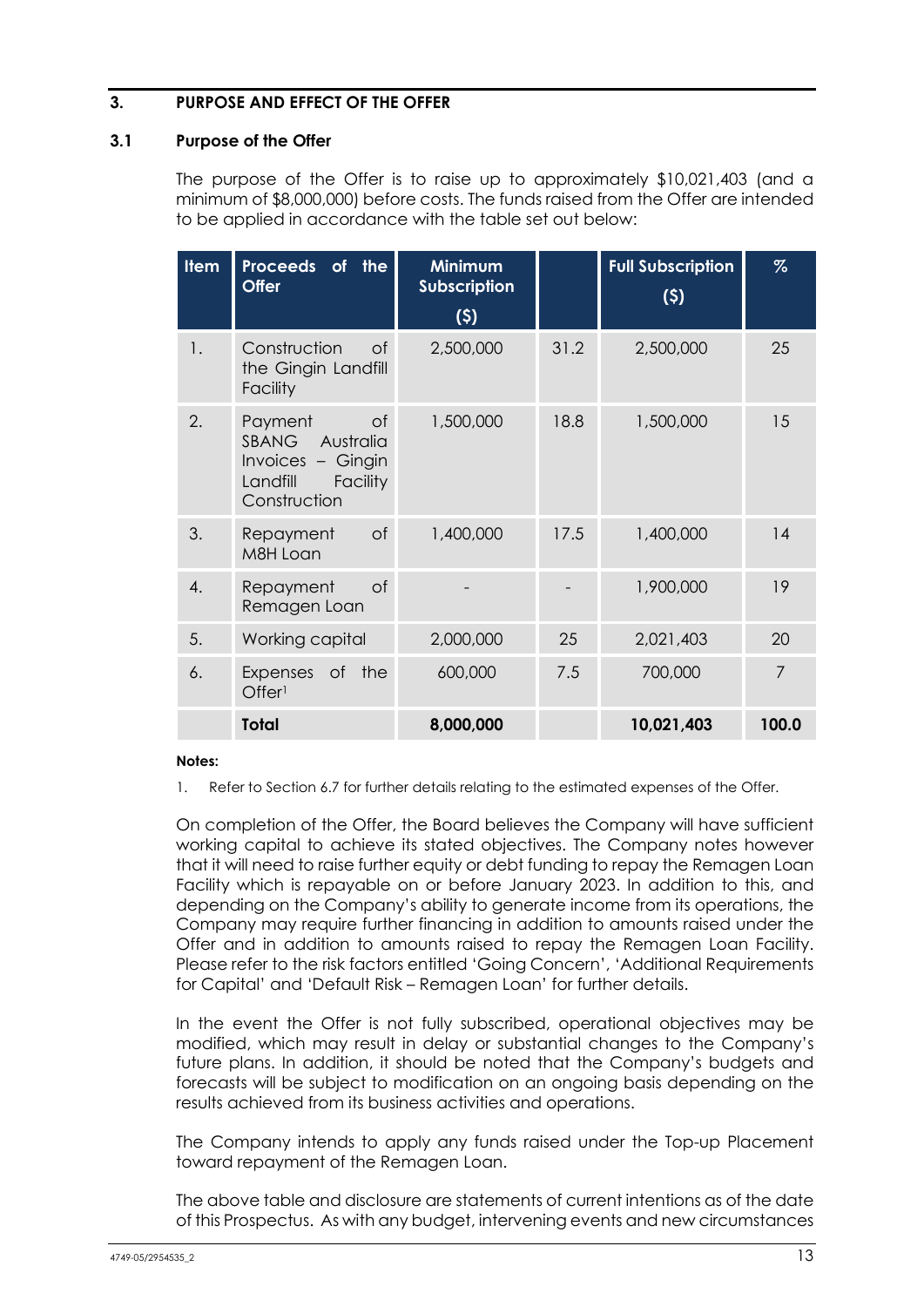have the potential to affect the manner in which the funds are ultimately applied. The Board reserves the right to alter the way funds are applied on this basis.

## **3.2 Effect of the Offer**

The principal effect of the Offer, assuming all Entitlements are accepted, and no Shares are issued including on exercise or conversion of other Securities on issue prior to the Record Date, will be to:

- (a) increase the cash reserves by \$9,321,403 (after deducting the estimated expenses of the Offer) immediately after completion of the Offer; and
- (b) increase the number of Shares on issue from 477,209,670 as at the date of this Prospectus to 1,479,349,977 Shares.

## <span id="page-18-0"></span>**3.3 Effect on capital structure**

The effect of the Offer on the capital structure of the Company, assuming all Entitlements are accepted and no Shares are issued including on exercise or conversion of other Securities on issue prior to the Record Date, is set out below.

## **Shares**

|                                                                       | <b>Number</b> |
|-----------------------------------------------------------------------|---------------|
| Shares currently on issue                                             | 477,209,670   |
| Shares offered pursuant to the Offer                                  | 1,002,140,307 |
| Shares offered to Canaccord in lieu of corporate advisory<br>services | 8,000,000     |
| Total Shares on issue after completion of the Offer                   | 1,487,349,977 |

### **Notes:**

1. The Company also reserves the right to issue up to an additional 200,000,000 Shares at \$0.01 per Share under the Top-up Placement.

## **Options**

|                                                      | Number     |
|------------------------------------------------------|------------|
| Options currently on issue <sup>1</sup>              | 30,000,000 |
| Options to be issued pursuant to the Offer           |            |
| Total Options on issue after completion of the Offer | 30,000,000 |

## **Notes:**

1. Comprising of 20,000,000 unlisted Options (exercisable at \$0.25 each on or before 4 December 2022) and 10,000,000 unlisted options (exercisable at \$0.04 on or before 2 August 2024).

The capital structure on a fully diluted basis as at the date of this Prospectus would be 507,209,670 Shares, and on completion of the Offer (assuming all Entitlements are accepted, and no Shares are issued including on exercise or conversion of other Securities on issue prior to the Record Date) would be 1,517,349,977 Shares.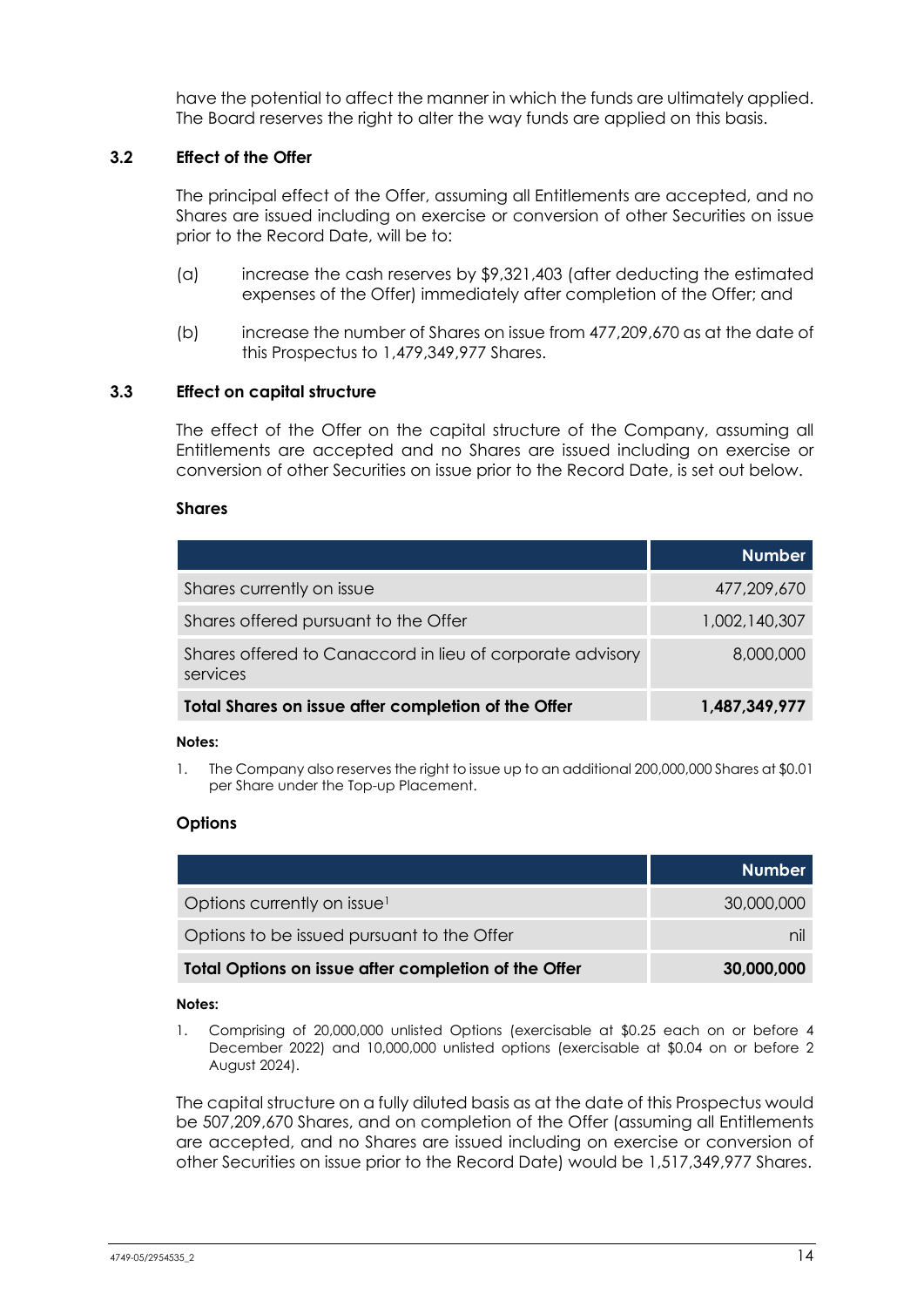## **3.4 Pro-forma balance sheet**

The reviewed balance sheet as at 31 December 2021, the unaudited balance sheet at 31 March 2022 and the unaudited pro-forma balance sheet as at 31 March 2022 shown below have been prepared on the basis of the accounting policies normally adopted by the Company and reflect the changes to its financial position.

The pro-forma balance sheet has been prepared assuming both the Minimum Subscription and the Full Subscription under the Offer are raised, no Options or convertible securities are exercised prior to the Record Date and including expenses of the Offer.

The pro-forma balance sheet has been prepared to provide investors with information on the assets and liabilities of the Company and pro-forma assets and liabilities of the Company as noted below. The historical and pro-forma financial information is presented in an abbreviated form, insofar as it does not include all of the disclosures required by Australian Accounting Standards applicable to annual financial statements.

|                                     | <b>Notes</b>   | <b>Reviewed</b><br>31-Dec-21 | <b>Unaudited</b><br>31-Mar-22 | Pro Forma<br>Adjustment<br>(Min. \$8m) | Pro Forma<br>Adjustment<br>(Full \$10m) | Pro Forma<br>31/03/2022<br>(Min. \$8m) | Pro Forma<br>31/03/2022<br>(Full \$10m) |
|-------------------------------------|----------------|------------------------------|-------------------------------|----------------------------------------|-----------------------------------------|----------------------------------------|-----------------------------------------|
| <b>Assets</b>                       |                |                              |                               |                                        |                                         |                                        |                                         |
| <b>Current Assets</b>               |                |                              |                               |                                        |                                         |                                        |                                         |
| Cash & Cash<br>Equivalents          |                | 486,481                      | 86,161                        | 4,842,452                              | 4,842,452                               | 4,928,613                              | 4,928,613                               |
| Trade and<br>other<br>receivables   |                | 1,475,215                    | 1,277,486                     |                                        |                                         | 1,277,486                              | 1,277,486                               |
| Prepayments                         |                | 438,199                      | 361,914                       |                                        |                                         | 361,914                                | 361,914                                 |
| Inventory                           |                | $\qquad \qquad =$            | $\overline{\phantom{a}}$      | $\overline{a}$                         | $\overline{a}$                          | $\overline{\phantom{a}}$               | $\overline{\phantom{a}}$                |
| <b>Total Current</b><br>Assets      |                | 2,399,895                    | 1,725,561                     | 4,842,452                              | 4,842,452                               | 6,568,013                              | 6,568,013                               |
| Non-Current<br>Assets               |                |                              |                               |                                        |                                         |                                        |                                         |
| Property, Plant<br>& Equipment      |                | 25,606,965                   | 28,549,805                    |                                        |                                         | 28,549,805                             | 28,549,805                              |
| Right-of-use<br>Asset               |                | 1,874,692                    | 1,623,543                     |                                        |                                         | 1,623,543                              | 1,623,543                               |
| Other<br>noncurrent<br>assets       |                | 3,906,500                    | 3,906,500                     |                                        |                                         | 3,906,500                              | 3,906,500                               |
| Investment in<br>Joint Venture      |                | 339,208                      | 312,718                       |                                        |                                         | 312,718                                | 312,718                                 |
| Total Non-<br><b>Current Assets</b> |                | 31,727,365                   | 34,392,566                    |                                        |                                         | 34,392,566                             | 34,392,566                              |
| <b>Total Assets</b>                 |                | 34,127,260                   | 36,118,127                    | 4,842,452                              | 4,842,452                               | 40,960,579                             | 40,960,579                              |
| <b>Liabilities</b>                  |                |                              |                               |                                        |                                         |                                        |                                         |
| Current<br>Liabilities              |                |                              |                               |                                        |                                         |                                        |                                         |
| Trade and<br>other Creditors        | $\mathbf{1}$   | 3,447,153                    | 6,292,151                     | (1,500,000)                            | (1,500,000)                             | 4,792,151                              | 4,792,151                               |
| <b>Borrowings</b>                   | $\overline{2}$ | 2,605,836                    | 10,848,062                    | $\overline{a}$                         | (1,921,403)                             | 10,848,062                             | 8,926,659                               |
| Lease liabilities                   |                | 972,736                      | 972,736                       | ٠                                      |                                         | 972.736                                | 972.736                                 |
| Provisions                          |                | 144,223                      | 151,631                       | ٠                                      |                                         | 151,631                                | 151,631                                 |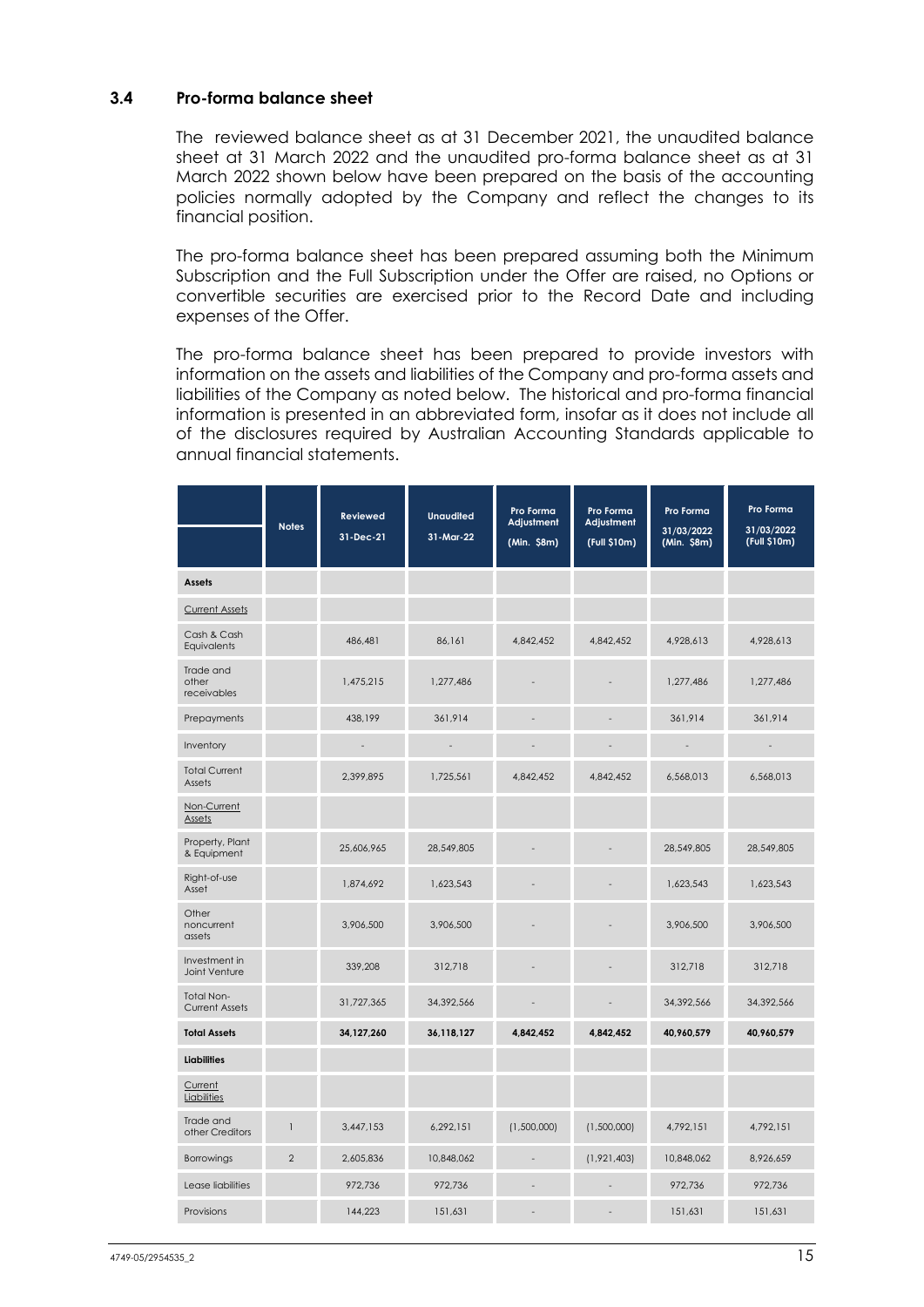|                                             | <b>Notes</b>   | <b>Reviewed</b> | <b>Unaudited</b> | Pro Forma<br>Adjustment  | Pro Forma<br>Adjustment | Pro Forma<br>31/03/2022 | <b>Pro Forma</b><br>31/03/2022 |
|---------------------------------------------|----------------|-----------------|------------------|--------------------------|-------------------------|-------------------------|--------------------------------|
|                                             |                | 31-Dec-21       | 31-Mar-22        | (Min. \$8m)              | (Full \$10m)            | (Min. \$8m)             | (Full \$10m)                   |
| <b>Total Current</b><br>Liabilities         |                | 7.169.948       | 18,264,580       | (1,500,000)              | (3,421,403)             | 16,764,580              | 14,843,177                     |
| Non-Current<br>Liabilities                  |                |                 |                  |                          |                         |                         |                                |
| Borrowings                                  | 3              | 9,450,221       | 1,573,637        | (1,057,548)              | (1,057,548)             | 516,089                 | 516,089                        |
| Lease liabilities                           |                | 8,105,666       | 7,949,962        | $\overline{\phantom{a}}$ |                         | 7,949,962               | 7,949,962                      |
| Other liabilities                           |                | 39,000          | 19,500           | $\overline{\phantom{a}}$ |                         | 19,500                  | 19,500                         |
| <b>Total Non-</b><br>Current<br>Liabilities |                | 17,594,887      | 9.543.099        | (1,057,548)              | (1,057,548)             | 8.485.551               | 8,485,551                      |
| <b>Total Liabilities</b>                    |                | 24,764,835      | 27,807,679       | (2, 557, 548)            | (4,478,951)             | 25,250,131              | 23,328,728                     |
|                                             |                |                 |                  |                          |                         |                         |                                |
| <b>NET ASSETS</b>                           |                | 9,362,425       | 8,310,448        | 7,400,000                | 9,321,403               | 15,710,448              | 17,631,851                     |
| <b>Shareholders'</b><br>Equity              |                |                 |                  |                          |                         |                         |                                |
| <b>Issued Capital</b>                       | $\overline{4}$ | 46.513.006      | 46,513,006       | 8,000,000                | 10.021.403              | 54.513.006              | 56.534.409                     |
| Share based<br>payment<br>reserve           |                | 1,236,301       | 1,236,301        |                          |                         | 1,236,301               | 1,236,301                      |
| Accumulated<br>Losses                       |                | (38, 386, 882)  | (33, 268, 593)   | $\overline{\phantom{a}}$ |                         | (33, 268, 593)          | (33, 268, 593)                 |
| Current Net<br>Income / (Loss)              | 5              |                 | (6,170,266)      | (600,000)                | (700,000)               | (6,770,266)             | (6,870,266)                    |
| Total<br>Shareholders'<br>Equity            |                | 9.362.425       | 8.310.448        | 7.400.000                | 9.321.403               | 15.710.448              | 17.631.851                     |

#### **Notes:**

- 1. An amount of \$4,266,424 is owed to SBANG Australia Pty Ltd (for the Gingin construction contract). Upon successful completion of the Offer, a payment of \$1,500,000 will be made from the proceeds of the Offer.
- 2. Under the Maximum Subscription of \$10,021,403, the Company proposes to repay \$1,921,403 of the Remagen Loan.
- 3. M8 Holdings Ltd (M8H): The Company has entered into a loan agreement with M8H for an amount of AUD \$4,000,000 at an interest rate of 10% per annum. In addition to a historical amount owed of \$1,057,548, a further \$342,452 is expected to be received (between 1 April 2022 and completion of the Offer) resulting in a total debt of \$1,400,000. M8H has agreed to convert the debt as part of its Entitlement under the Offer.
- 4. Proceeds from offer: Total share capital raised: \$8,000,000 (800,000,000 Shares) Minimum Subscription; \$10,021,403 (1,002,140,307 Shares) – Full Subscription
- 5. Transaction costs: Minimum Subscription (\$8m) a sum total of \$600,000 and Full Subscription (\$10m), a sum total of \$700,000 - comprising corporate advisory fees, Broker fees, selling fees and legal fees to be paid from the proceeds of the Offer.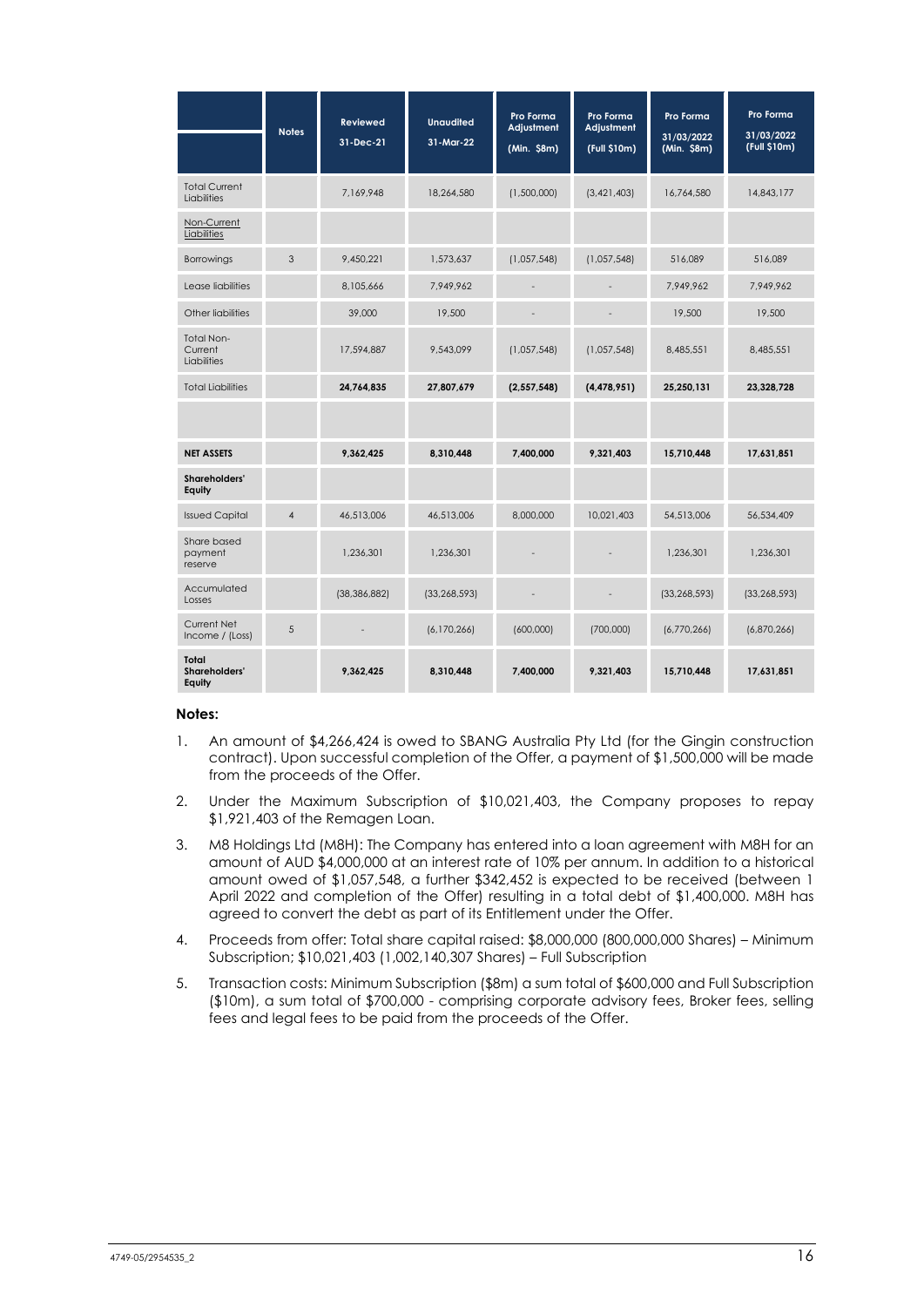## <span id="page-21-0"></span>**4. RIGHTS AND LIABILITIES ATTACHING TO SECURITIES**

## <span id="page-21-1"></span>**4.1 Rights and liabilities attaching to Shares**

The following is a summary of the more significant rights and liabilities attaching to the Shares being offered pursuant to this Prospectus. This summary is not exhaustive and does not constitute a definitive statement of the rights and liabilities of Shareholders. To obtain such a statement, persons should seek independent legal advice.

Full details of the rights and liabilities attaching to Shares are set out in the Constitution, a copy of which is available for inspection at the Company's registered office during normal business hours.

## (a) **General meetings**

Shareholders are entitled to be present in person, or by proxy, attorney or representative to attend and vote at general meetings of the Company.

Shareholders may requisition meetings in accordance with section 249D of the Corporations Act and the Constitution of the Company.

## (b) **Voting rights**

Subject to any rights or restrictions for the time being attached to any class or classes of shares, at general meetings of shareholders or classes of shareholders:

- (i) each Shareholder entitled to vote may vote in person or by proxy, attorney or representative;
- (ii) on a show of hands, every person present who is a Shareholder or a proxy, attorney or representative of a Shareholder has one vote; and
- (iii) on a poll, every person present who is a Shareholder or a proxy, attorney or representative of a Shareholder shall, in respect of each fully paid Share held by him, or in respect of which he is appointed a proxy, attorney or representative, have one vote for each Share held, but in respect of partly paid shares shall have such number of votes as bears the same proportion to the total of such Shares registered in the Shareholder's name as the amount paid (not credited) bears to the total amounts paid and payable (excluding amounts credited).

## (c) **Dividend rights**

Subject to the rights of any preference Shareholders and to the rights of the holders of any shares created or raised under any special arrangement as to dividend, the Directors may from time to time declare a dividend to be paid to the Shareholders entitled to the dividend which shall be payable on all Shares according to the proportion that the amount paid (not credited) is of the total amounts paid and payable (excluding amounts credited) in respect of such Shares.

The Directors may from time to time pay to the Shareholders any interim dividends as they may determine. No dividend shall carry interest as against the Company. The Directors may set aside out of the profits of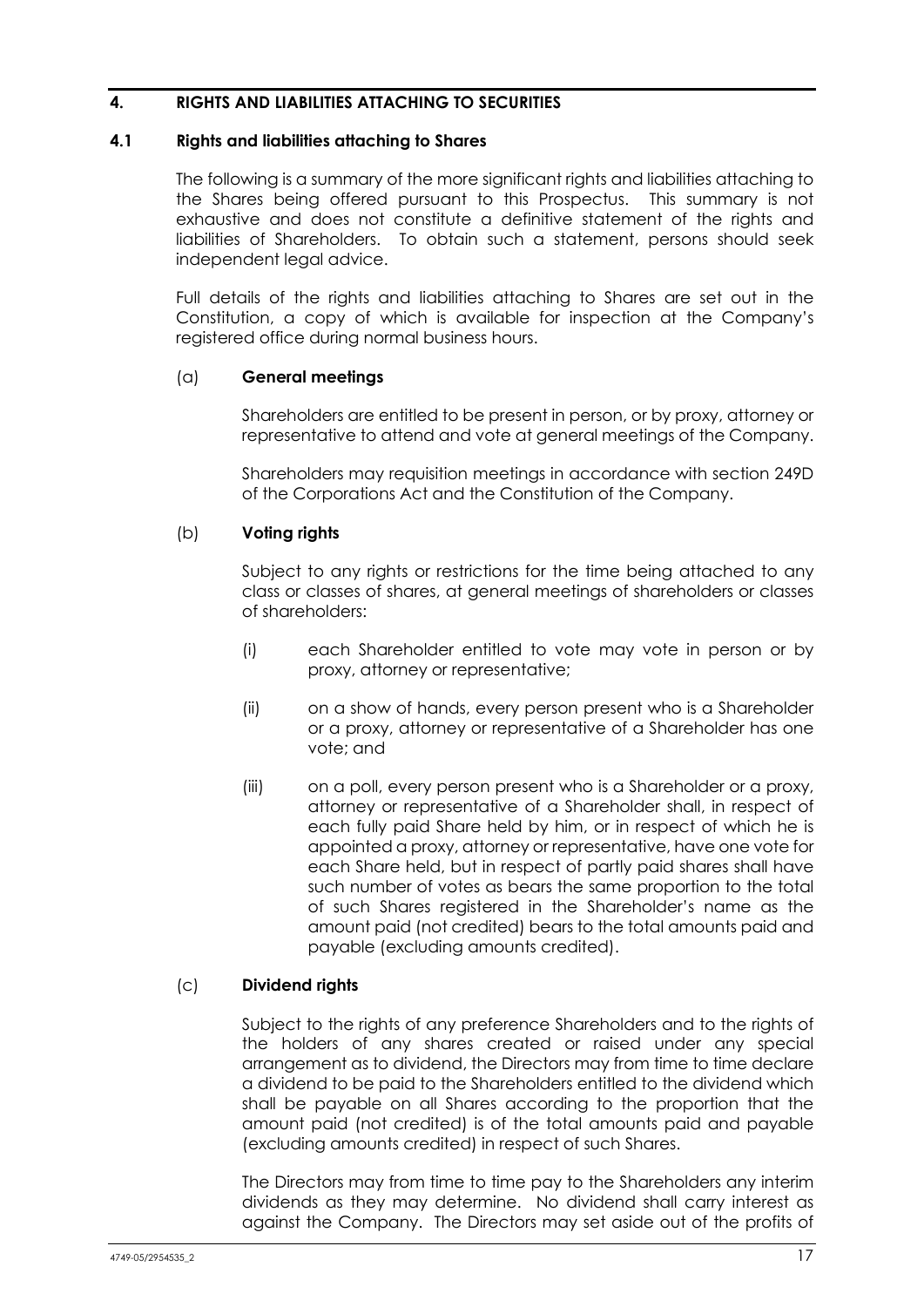the Company any amounts that they may determine as reserves, to be applied at the discretion of the Directors, for any purpose for which the profits of the Company may be properly applied.

Subject to the ASX Listing Rules and the Corporations Act, the Company may, by resolution of the Directors, implement a dividend reinvestment plan on such terms and conditions as the Directors think fit and which provides for any dividend which the Directors may declare from time to time payable on Shares which are participating Shares in the dividend reinvestment plan, less any amount which the Company shall either pursuant to the Constitution or any law be entitled or obliged to retain, be applied by the Company to the payment of the subscription price of Shares.

## (d) **Winding-up**

If the Company is wound up, the liquidator may, with the authority of a special resolution, divide among the Shareholders in kind the whole or any part of the property of the Company, and may for that purpose set such value as he considers fair upon any property to be so divided, and may determine how the division is to be carried out as between the Shareholders or different classes of Shareholders.

The liquidator may, with the authority of a special resolution, vest the whole or any part of any such property in trustees upon such trusts for the benefit of the contributories as the liquidator thinks fit, but so that no Shareholder is compelled to accept any shares or other securities in respect of which there is any liability.

## (e) **Shareholder liability**

As the Shares issued will be fully paid shares, they will not be subject to any calls for money by the Directors and will therefore not become liable for forfeiture.

## (f) **Transfer of shares**

Generally, shares in the Company are freely transferable, subject to formal requirements, the registration of the transfer not resulting in a contravention of or failure to observe the provisions of a law of Australia and the transfer not being in breach of the Corporations Act and the ASX Listing Rules.

## (g) **Future increase in capital**

The issue of any new Shares is under the control of the Directors of the Company. Subject to restrictions on the issue or grant of securities contained in the ASX Listing Rules, the Constitution and the Corporations Act (and without affecting any special right previously conferred on the holder of an existing share or class of shares), the Directors may issue Shares as they shall, in their absolute discretion, determine.

## (h) **Variation of rights**

Under section 246B of the Corporations Act, the Company may, with the sanction of a special resolution passed at a meeting of Shareholders vary or abrogate the rights attaching to Shares.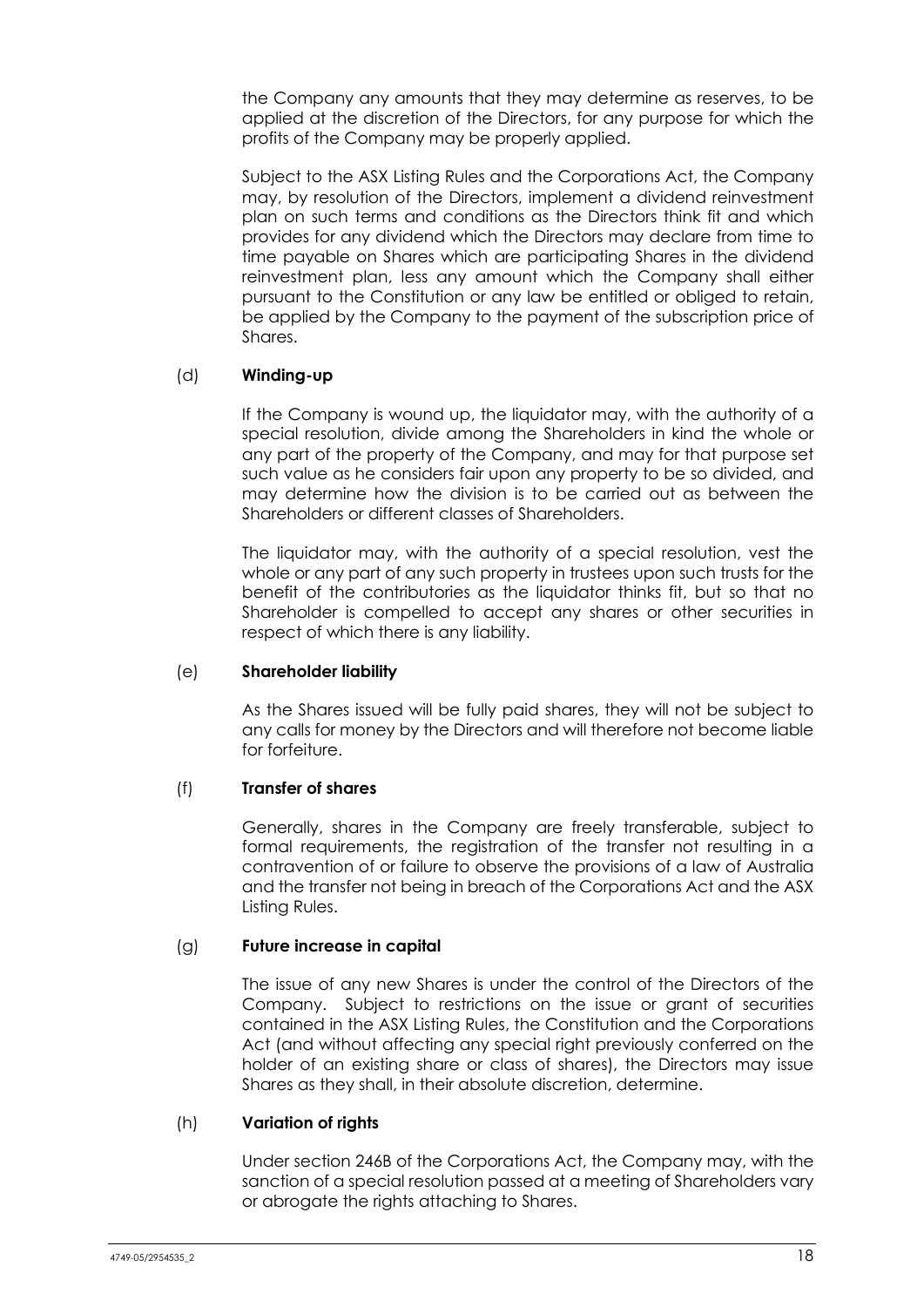If at any time the share capital is divided into different classes of shares, the rights attached to any class (unless otherwise provided by the terms of issue of the shares of that class), whether or not the Company is being wound up, may be varied or abrogated with the consent in writing of the holders of three quarters of the issued shares of that class, or if authorised by a special resolution passed at a separate meeting of the holders of the shares of that class.

## (i) **Alteration of constitution**

In accordance with the Corporations Act, the Constitution can only be amended by a special resolution passed by at least three quarters of Shareholders present and voting at the general meeting. In addition, at least 28 days written notice specifying the intention to propose the resolution as a special resolution must be given.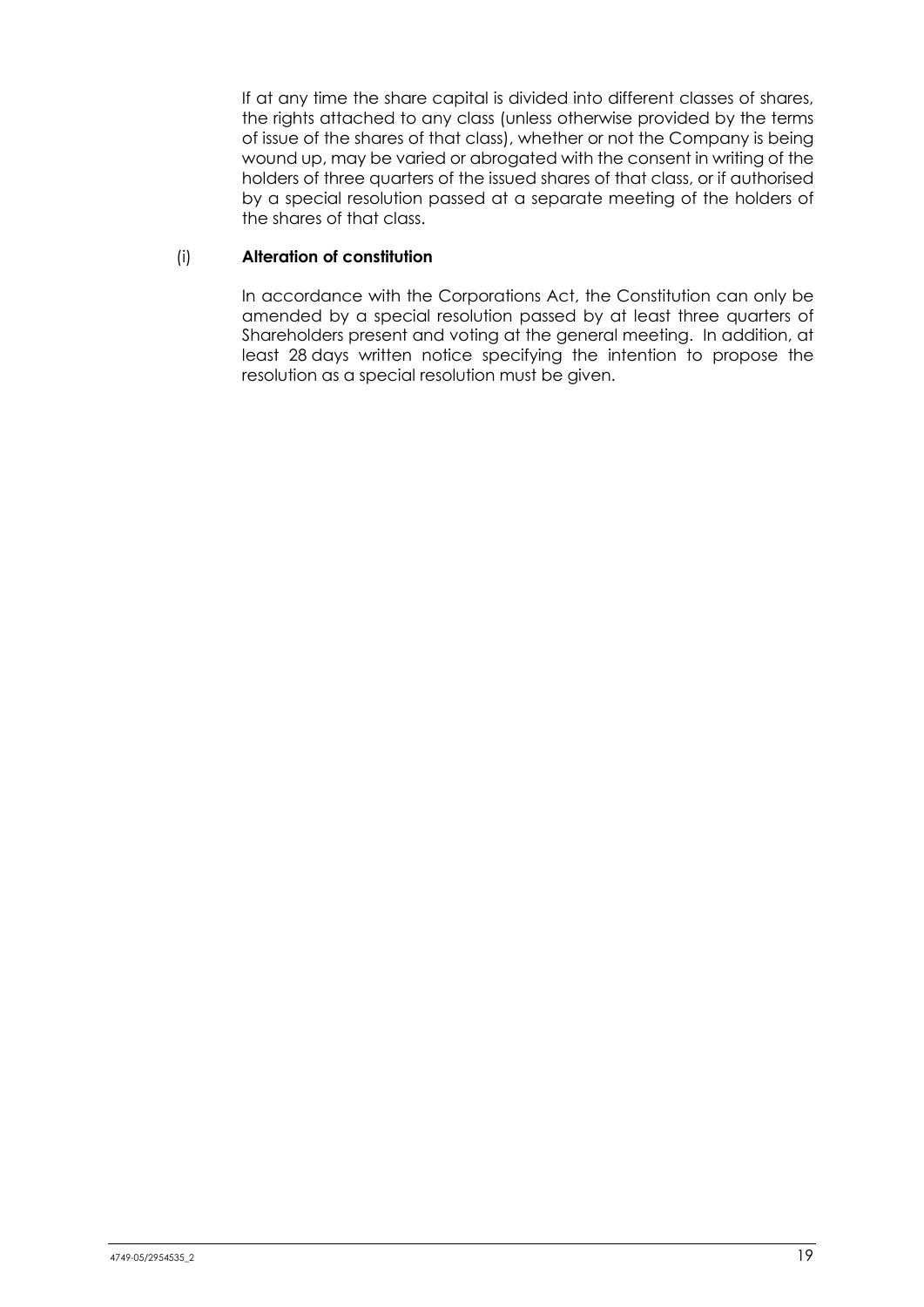## <span id="page-24-0"></span>**5. RISK FACTORS**

## **5.1 Introduction**

The Shares offered under this Prospectus should be considered as highly speculative and an investment in the Company is not risk free.

The Directors strongly recommend that prospective investors consider the risk factors set out in this Section 5, together with all other information contained in this Prospectus.

The future performance of the Company and the value of the Securities may be influenced by a range of factors, many of which are largely beyond the control of the Company and the Directors. Key risks associated with the Company's business, the industry in which it operates and general risks applicable to all investments in listed securities and financial markets generally are described below.

The risks factors set out in this Section 5, or other risk factors not specifically referred to, may have a materially adverse impact on the performance of the Company and the value of the Shares. This Section 5 is not intended to provide an exhaustive list of the risk factors to which the Company is exposed.

Before determining whether to invest in the Company you should ensure that you have a sufficient understanding of the risks described in this Section 5 and all of the other information set out in this Prospectus and consider whether an investment in the Company is suitable for you, taking into account your objectives, financial situation and needs.

If you do not understand any matters contained in this Prospectus or have any queries about whether to invest in the Company, you should consult your accountant, financial adviser, stockbroker, lawyer or other professional adviser.

## **5.2 Company specific**

| <b>Potential for Dilution</b> | Upon implementation of the Offer, assuming all Entitlements are<br>accepted, no other Shares are issued prior to the Record Date<br>(including as a result of the exercise or conversion of Options),<br>the number of Shares in the Company will increase from<br>477,209,670 Shares currently on issue to 1,479,349,977 Shares. This<br>means that immediately after the Offer each Share will represent<br>a significantly lower proportion of the ownership of the<br>Company. |
|-------------------------------|------------------------------------------------------------------------------------------------------------------------------------------------------------------------------------------------------------------------------------------------------------------------------------------------------------------------------------------------------------------------------------------------------------------------------------------------------------------------------------|
|                               | It is not possible to predict what the value of the Company's<br>Share will be following the completion of the Offer being<br>implemented and the Directors do not make any representation<br>as to such matters.                                                                                                                                                                                                                                                                  |
|                               | The last trading price of Shares on ASX prior to the Prospectus<br>being lodged of \$0.019 is not a reliable indicator as to the<br>potential trading price of Shares after implementation of the<br>Offer.                                                                                                                                                                                                                                                                        |
| Control                       | M8 Holding Limited (formerly SBANG Sustainable Energies<br>Limited) (M8H) is currently the largest Shareholder of the<br>Company and has a relevant interest in approximately 34.9% of<br>the Shares in the Company. Assuming M8H takes up its full<br>Entitlement and no other Shareholders accept their entitlements,<br>M8H's voting power in the Company could be as high as 62.4%.                                                                                            |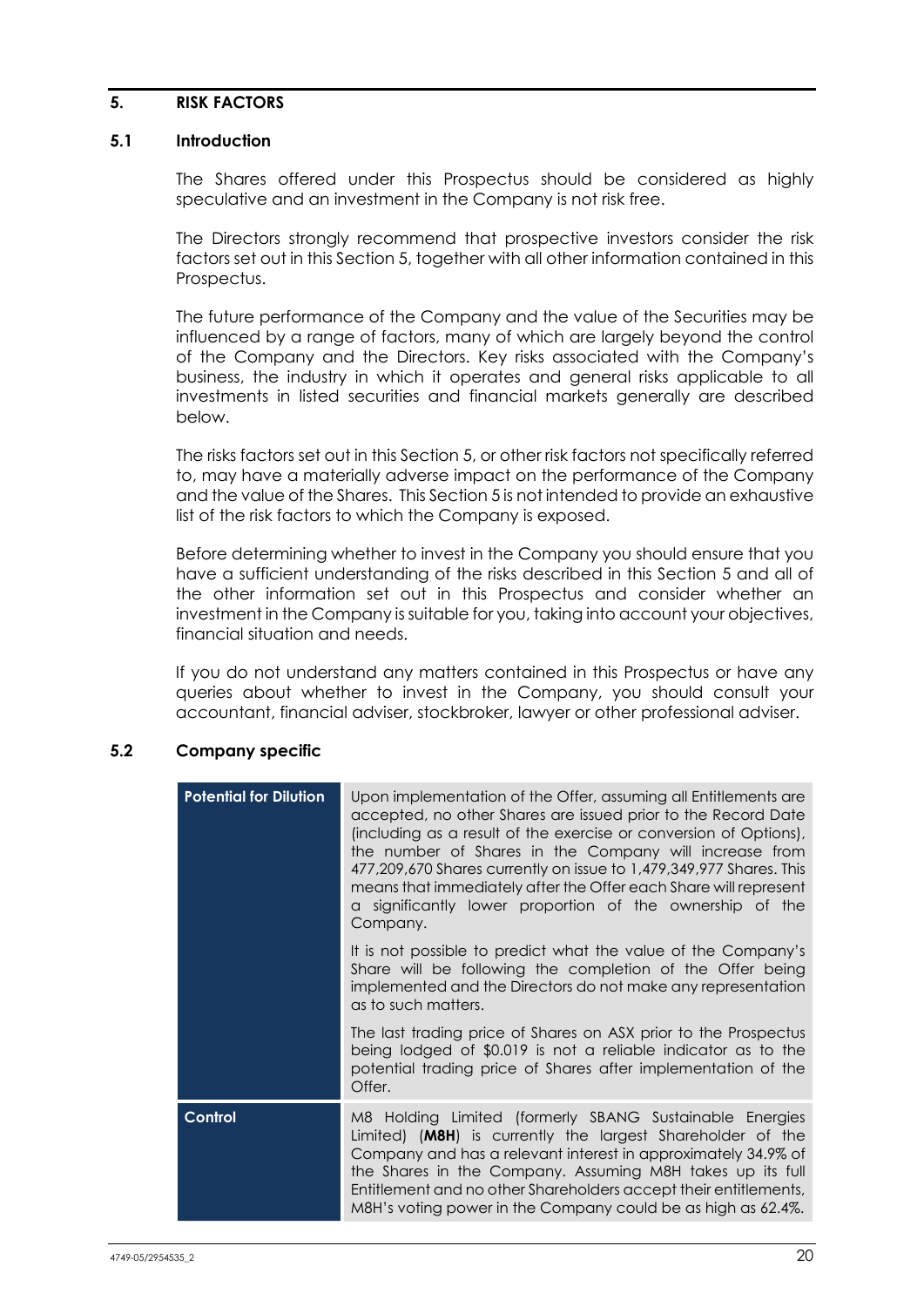|                      | M8H's significant interest in the capital of the Company means<br>that it is in a position to potentially influence the financial<br>decisions of the Company, and its interests may not align with<br>those of all other Shareholders.                                                                                                                                                                                                                                                                                                                                                                                                                                                                                                                                                                                                                                                                                                                                                                                                                                                                                                                                                                                                                                                                                                                                                 |
|----------------------|-----------------------------------------------------------------------------------------------------------------------------------------------------------------------------------------------------------------------------------------------------------------------------------------------------------------------------------------------------------------------------------------------------------------------------------------------------------------------------------------------------------------------------------------------------------------------------------------------------------------------------------------------------------------------------------------------------------------------------------------------------------------------------------------------------------------------------------------------------------------------------------------------------------------------------------------------------------------------------------------------------------------------------------------------------------------------------------------------------------------------------------------------------------------------------------------------------------------------------------------------------------------------------------------------------------------------------------------------------------------------------------------|
|                      | M8H holds a relevant interest in more than 25% of the Company<br>which means that it has the potential to prevent a special<br>resolution from being passed by the Company (such resolution<br>requiring at least 75% of the votes cast by members entitled to<br>vote on the resolution). Special resolutions are required in<br>relation to approve certain Company matters including<br>potentially seeking the delisting of the Company, amending the<br>Constitution, approving the voluntary winding up of the<br>Company and, if at any time the share capital of the Company<br>is divided into different classes of Shares, approving the variation<br>of the rights attached to any such class.                                                                                                                                                                                                                                                                                                                                                                                                                                                                                                                                                                                                                                                                               |
| <b>Going Concern</b> | The Company's financial report for the half year ended 31<br>December 2021 (Financial Report) stated that the Company<br>had recorded a net loss before tax of \$5,118,288, had operating<br>and investing cash outflows of \$5,616,495, had cash and cash<br>equivalents amounting to \$486,481 and had net current liabilities<br>of \$4,770,053. In addition, the Financial Report stated that the<br>Company's cash flow forecasts for the 12 months ended<br>February 2023 showed that the Company would be required to<br>raise additional equity or debt funding in order to fund working<br>capital and debt repayment requirements. The Financial Report<br>included a note which described the principal conditions that<br>raised doubt about the Company's ability to continue as a<br>going concern. Specifically, the Financial Report noted that<br>there remained a material uncertainty as to whether the<br>Company could raise sufficient funding (as outlined above)<br>which may cast significant doubt about the Company's ability<br>to continue as a going concern and, therefore, whether the<br>Company would be able to realise its assets and extinguish its<br>liabilities in the normal course of business and at the amounts<br>stated in the Financial Report. Please refer to the Financial<br>Report (announced on 1 March 2022) for further details. |
|                      | It should also be noted that since the end of the half year<br>covered by the Financial Report, the Remagen Loan Facility<br>(defined below) has been re-classified as a current liability of the<br>Company (i.e. repayment is due in less than 12 months). Please<br>refer to the pro forma balance sheet at Section 3.4 for further<br>details.                                                                                                                                                                                                                                                                                                                                                                                                                                                                                                                                                                                                                                                                                                                                                                                                                                                                                                                                                                                                                                      |
|                      | Notwithstanding the 'going concern' matters included in the<br>Financial Report, the Directors believe that upon the successful<br>completion of the Offer, the Company will have sufficient funds<br>to adequately meet the Company's current commitments and<br>short-term working capital requirements, provided further equity<br>or debt fund raising is achieved (i.e. in addition to the funds<br>raised under the Offer) that is required to meet the repayment<br>schedule for the Remagen Loan Facility (refer to the risk factor<br>below for further details).                                                                                                                                                                                                                                                                                                                                                                                                                                                                                                                                                                                                                                                                                                                                                                                                              |
|                      | In the event that the Offer is not completed successfully there is<br>significant uncertainty as to whether the Company can<br>continue as a going concern which is likely to have a material<br>adverse effect on the Company's activities. Further, in the event<br>the Company is unable to raise the further equity or debt funding<br>required to repay the Remagen Loan Facility, there would be<br>significant uncertainty as to whether the Company could<br>continue as a going concern which is likely to have a material<br>adverse effect on the Company's activities.                                                                                                                                                                                                                                                                                                                                                                                                                                                                                                                                                                                                                                                                                                                                                                                                      |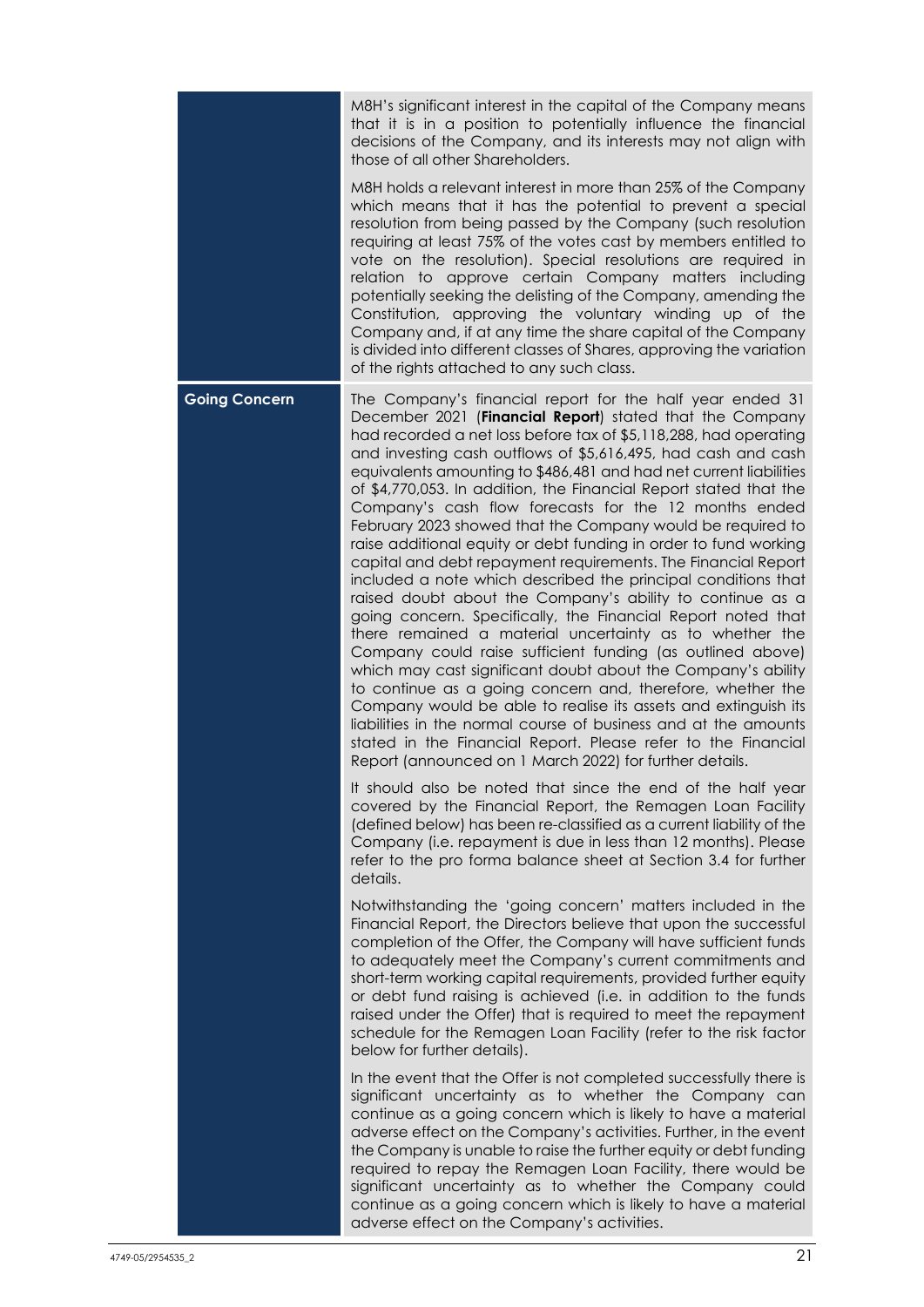| <b>Additional</b><br>requirements<br>for<br>capital       | The Company's capital requirements depend on numerous<br>factors. As noted above, the Company will need to raise further<br>equity or debt funding to repay the Remagen Loan Facility<br>which is repayable on or before January 2023. In addition to this,<br>and depending on the Company's ability to generate income<br>from its operations, the Company may require further financing<br>in addition to amounts raised under the Offer and in addition to<br>amounts raised to repay the Remagen Loan Facility.<br>Any<br>additional equity financing will dilute shareholdings,<br>and<br>additional debt financing, if available, may involve restrictions<br>on financing and operating activities. If the Company is unable<br>to obtain additional financing as needed, it may be required to<br>reduce the scope of its operations and scale back its operations<br>as the case may be. There is however no guarantee that the<br>Company will be able to secure any additional funding or be<br>able to secure funding on terms favourable to the Company. |
|-----------------------------------------------------------|------------------------------------------------------------------------------------------------------------------------------------------------------------------------------------------------------------------------------------------------------------------------------------------------------------------------------------------------------------------------------------------------------------------------------------------------------------------------------------------------------------------------------------------------------------------------------------------------------------------------------------------------------------------------------------------------------------------------------------------------------------------------------------------------------------------------------------------------------------------------------------------------------------------------------------------------------------------------------------------------------------------------------------------------------------------------|
| <b>Risk</b><br><b>Default</b><br>-<br><b>Remagen Loan</b> | As announced on 11 February 2021, the Company secured an<br>\$11 million financing facility provided by Remagen Capital<br>Management Pty Ltd (Remagen) to enable construction of the<br>Gingin Facility, fund the \$3.5 million bank guarantee required by<br>the regulatory authority for Gingin Facility and for general<br>working capital (Loan Facility). The Loan Facility is secured by a<br>first ranking mortgage over the land upon which the Gingin<br>Facility is being constructed and over the Company's lease over<br>the Maddington Waste Facility and a security interest over all of<br>the present and future property and assets of the Company and<br>its subsidiary, Fernview Environmental Pty Ltd.                                                                                                                                                                                                                                                                                                                                            |
|                                                           | Under the terms of the Loan Facility, the Company has<br>obligations to make periodic interest and principal payments to<br>Remagen on a monthly basis and fully repay the Remagen Loan<br>Facility on or before January 2023.                                                                                                                                                                                                                                                                                                                                                                                                                                                                                                                                                                                                                                                                                                                                                                                                                                         |
|                                                           | The Company expects to be able to repay the Loan Facility from<br>the proceeds from future debt or equity raisings, cash flows from<br>operations or proceeds from the sale of assets. However, there is<br>a risk that the Company may be unable to procure or raise<br>sufficient cash resources from its operations, future debt or equity<br>raisings.                                                                                                                                                                                                                                                                                                                                                                                                                                                                                                                                                                                                                                                                                                             |
|                                                           | Should the Company default on its obligations under the Loan<br>Facility (including the obligation to make interest payments) an<br>event of default will occur. In these circumstances, if the<br>Company is unable to raise sufficient funds or otherwise cure the<br>default, Remagen will be able to seek immediate repayment of<br>the debts or enforce the security granted and sell some or all of<br>the Company's assets.                                                                                                                                                                                                                                                                                                                                                                                                                                                                                                                                                                                                                                     |
| <b>Joint Venture Risk</b>                                 | On 17 September 2021, the Company announced that it had<br>launched Access Waste Management, a cloud-based waste<br>management and logistics platform joint venture in which the<br>Company holds a 50% interest. The Company is subject to the<br>risk that changes in the status of this joint venture (or any joint<br>venture the Company enters into in the future) may adversely<br>affect the operations and performance of the Company.                                                                                                                                                                                                                                                                                                                                                                                                                                                                                                                                                                                                                        |
|                                                           | There is also a risk of financial failure or default by a joint venture<br>participant under the Access Waste Management joint venture<br>arrangements or any future joint venture the Company enters.<br>Any withdrawal by a joint venture party or any issues with their<br>ability to perform the obligations due under the joint venture<br>arrangements could have a material adverse impact on the<br>financial position of the Company. There is also the risk of<br>disputes arising with the Company's joint venture partners, the                                                                                                                                                                                                                                                                                                                                                                                                                                                                                                                            |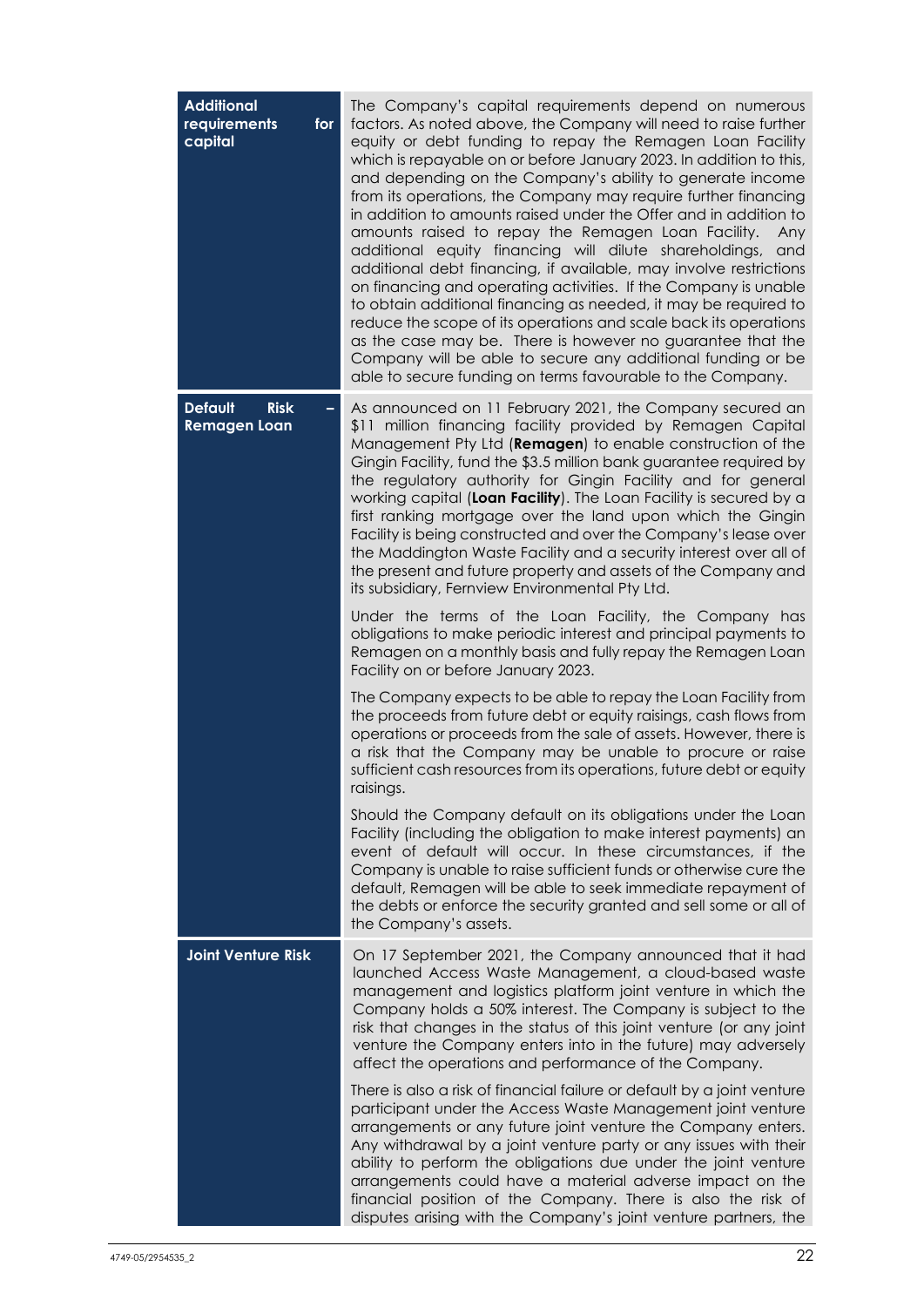|                                                                                            | resolution of which could lead to delays in the Company's<br>proposed development activities or financial loss and could<br>lead to reputational damage.                                                                                                                                                                                                                                                                                                                                                                                                                                                                                                                                                                                                                                                                                                                                                                                                                                                                                                                                                                                                                       |
|--------------------------------------------------------------------------------------------|--------------------------------------------------------------------------------------------------------------------------------------------------------------------------------------------------------------------------------------------------------------------------------------------------------------------------------------------------------------------------------------------------------------------------------------------------------------------------------------------------------------------------------------------------------------------------------------------------------------------------------------------------------------------------------------------------------------------------------------------------------------------------------------------------------------------------------------------------------------------------------------------------------------------------------------------------------------------------------------------------------------------------------------------------------------------------------------------------------------------------------------------------------------------------------|
| <b>Negative</b><br>publicity<br>adversely<br>may<br>affect<br>the<br><b>Share</b><br>price | Any negative publicity or announcement relating to any of the<br>Company's substantial Shareholders, key personnel or activities<br>may adversely affect the stock performance of the Company,<br>whether or not this is justifiable. Examples of such negative<br>publicity or announcements may include involvement in legal<br>or insolvency proceedings, failed attempts in takeovers, joint<br>ventures or other business transactions. No such issues are<br>currently known to affect the Company.                                                                                                                                                                                                                                                                                                                                                                                                                                                                                                                                                                                                                                                                      |
| <b>Activity in the waste</b><br>management sector<br>geographical<br>and                   | The Company operates in the waste management sector,<br>focusing on the collection and recycling of waste in Western<br>Australia.                                                                                                                                                                                                                                                                                                                                                                                                                                                                                                                                                                                                                                                                                                                                                                                                                                                                                                                                                                                                                                             |
| concentration                                                                              | The continued performance and future growth of the Company<br>is dependent on continued activity and expansion in the<br>Western Australian waste management sector, and any new<br>geographical markets in which the Company operates from<br>time to time. The level of activity in the waste management<br>sector may vary and be affected by prevailing or predicted<br>economic activity. There can be no assurance that the current<br>levels of activity in the waste management sector will be<br>maintained in the future or that customers of M8S (including<br>those in the construction sector - see below) will not reduce their<br>activities, capital expenditure and requirements for waste<br>management services in the future. Any prolonged period of<br>low growth in the waste management industry would be likely to<br>have an adverse effect on the business, financial condition and<br>profitability of the Company. As the Company is located in<br>Western Australia, it may be impacted by any decline in activity<br>in the Western Australia waste management industry more so<br>than a company that had a diversified geographical presence. |
| <b>Increasing</b><br>competition<br>in the<br>waste management<br>sector                   | A number of entities currently compete with the Company in the<br>Western Australian waste management sector, and new<br>competitors may enter the sector in the future. The market share<br>of M8S's competitors may increase or decrease as a result of<br>various factors such as securing major new contracts,<br>developing new technologies, adopting pricing strategies<br>specifically designed to gain market share and the emergence<br>of disruptors or disruptive behaviours. These competitive actions<br>may reduce the prices the Company is able to charge for its<br>services and products or reduce the Company's activity levels,<br>both of which would negatively impact the financial<br>performance of the Company.                                                                                                                                                                                                                                                                                                                                                                                                                                     |
| operating<br><b>Business</b><br>risks                                                      | The performance of the Company may be subject to conditions<br>beyond the control of management, and these conditions may<br>reduce sales of its services and/or increase costs of both current<br>and future operations.                                                                                                                                                                                                                                                                                                                                                                                                                                                                                                                                                                                                                                                                                                                                                                                                                                                                                                                                                      |
|                                                                                            | The Company believes that one of the most significant<br>operating risks is the unplanned shutdown of the Maddington<br>Facility for an extended period of time, whether due to a fire,<br>flood or otherwise.                                                                                                                                                                                                                                                                                                                                                                                                                                                                                                                                                                                                                                                                                                                                                                                                                                                                                                                                                                 |
|                                                                                            | Other operating risks beyond the control of management<br>include, but are not limited to changes in legislative<br>requirements, variation in timing of regulatory approvals,<br>abnormal or severe weather or climatic conditions, natural<br>disasters, unexpected maintenance or technical problems, new<br>technology failures and industrial disruption.                                                                                                                                                                                                                                                                                                                                                                                                                                                                                                                                                                                                                                                                                                                                                                                                                 |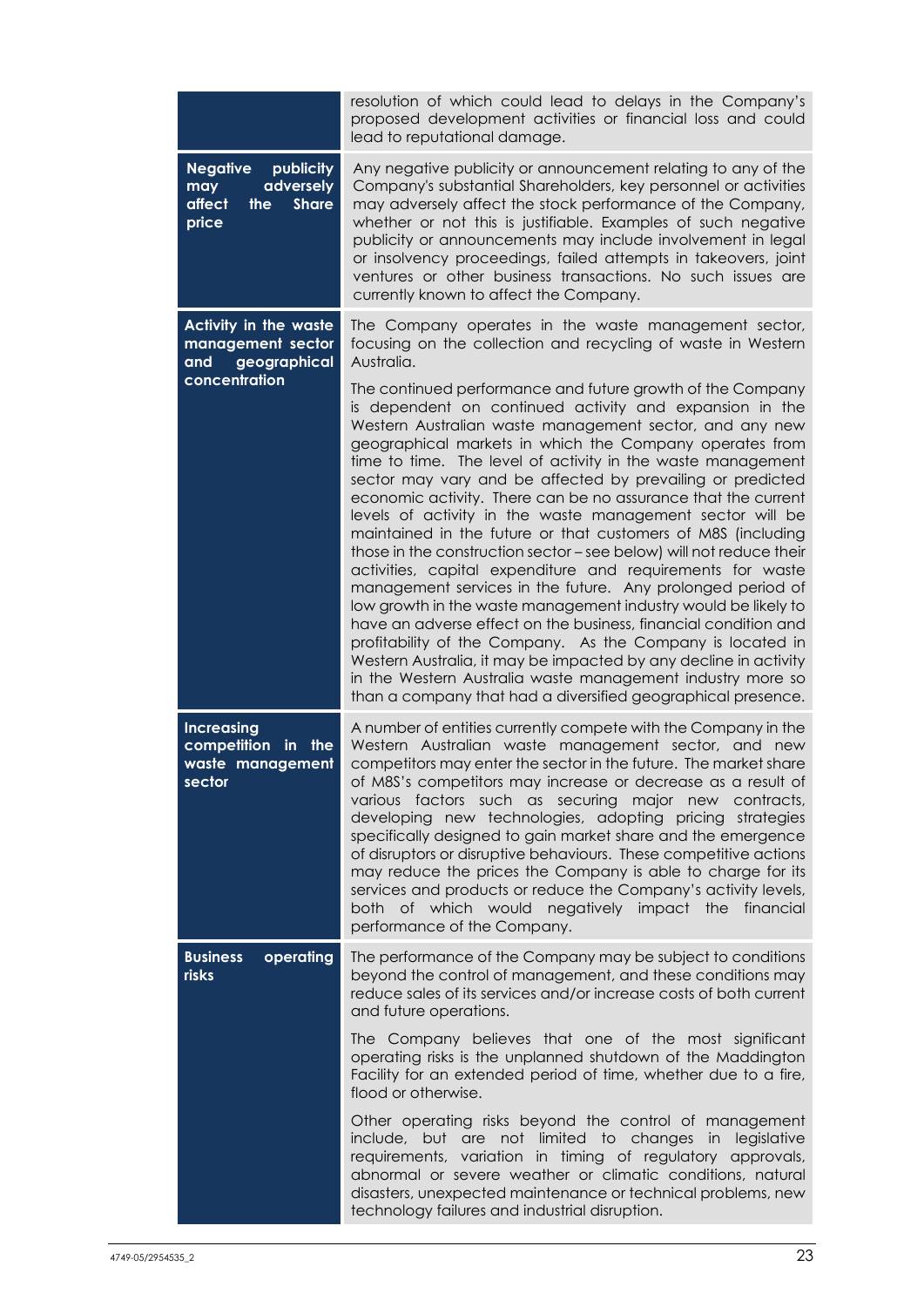|                                                                        | These circumstances may adversely affect M8S's reputation,<br>profitability and growth.                                                                                                                                                                                                                                                                                                                                                                                                                                                                                                                                                                                                                                                                                                                                         |
|------------------------------------------------------------------------|---------------------------------------------------------------------------------------------------------------------------------------------------------------------------------------------------------------------------------------------------------------------------------------------------------------------------------------------------------------------------------------------------------------------------------------------------------------------------------------------------------------------------------------------------------------------------------------------------------------------------------------------------------------------------------------------------------------------------------------------------------------------------------------------------------------------------------|
| <b>Reliance</b><br>on<br>customers<br>and<br>customer<br>concentration | The success of the Company's business and its ability to grow<br>relies on its ability to retain existing client relationships and<br>develop new ones. This is particularly relevant to the Company's<br>revenue with its contracted clients. There is no guarantee that<br>these relationships will continue beyond the terms of contracts<br>or if they do continue, that these relationships will be successful.                                                                                                                                                                                                                                                                                                                                                                                                            |
|                                                                        | If the Company's clients amend or terminate their agreements<br>with M8S, this may have an adverse effect on the financial<br>performance and/or financial position of the Company. There is<br>also potential that the Company will not receive payments for<br>the provision of its services if a customer becomes insolvent or<br>fails to provide payment in accordance with its agreement with<br>the Company.                                                                                                                                                                                                                                                                                                                                                                                                             |
| <b>Supplier</b><br>arrangements                                        | The Company has arrangements with a number of key suppliers<br>to the business. Some arrangements with suppliers are not<br>subject to fixed terms or are not the subject of a formal contract,<br>meaning that if they were to come to an end at the instigation<br>of a counterparty, there may be a time lag until the Company<br>has entered into new arrangements with an alternative supplier.<br>An inability to secure ongoing supply of required goods and<br>services at prices assumed within production targets could also<br>potentially impact the results of the Company S's operations.                                                                                                                                                                                                                         |
| <b>Environmental</b><br>compliance<br>costs<br>and liabilities         | management activities are subject to significant<br>Waste<br>environmental and other regulation. Key legislation that M8S is<br>required to comply with includes legislation relating to the<br>environment and the protection of the environment such as the<br>Environment Protection and Biodiversity Conservation Act 1999<br>(Cth), Environmental Protection Act 1986 (WA), Environmental<br>Protection Regulations 1987 (WA) and the Environmental<br>Protection (Clearing of Native Vegetation) Regulations 2004<br>$(WA)$ .                                                                                                                                                                                                                                                                                             |
|                                                                        | These regulations impact the Company both from a site<br>planning/development perspective and also at an operational<br>level, seeking to minimise the impact of waste management<br>activities on human health, the environment (including in<br>relation to minimising the risk of hazardous materials and<br>contamination, dust or other environmental impacts) and public<br>transport infrastructure (such as roads).                                                                                                                                                                                                                                                                                                                                                                                                     |
|                                                                        | Unforeseen environmental issues may affect any of the recycling<br>facilities used by the Company and there is a risk that a recycling<br>facility may be contaminated now or in the future.                                                                                                                                                                                                                                                                                                                                                                                                                                                                                                                                                                                                                                    |
|                                                                        | Although the Company does have measures in place to<br>minimise the risk of contamination and pollution, this may not<br>always be effective. For example, stockpiles of waste at<br>recycling facilities may unintentionally become contaminated<br>with prohibited or hazardous materials which were not detected<br>at the time of entry to the Company's facilities. If even a small<br>amount of a prohibited or hazardous material is processed at a<br>plant and contaminates a stockpile of waste and/or product<br>material, the entire stockpile or product material could be<br>deemed to be contaminated waste. There is also a risk that<br>contaminated material originating from a recycling facility is<br>transferred to the land of a customer or otherwise causes or<br>contributes to a pollution incident. |
|                                                                        | In these and other circumstances, environmental authorities<br>may take regulatory action against the Company. Regulatory                                                                                                                                                                                                                                                                                                                                                                                                                                                                                                                                                                                                                                                                                                       |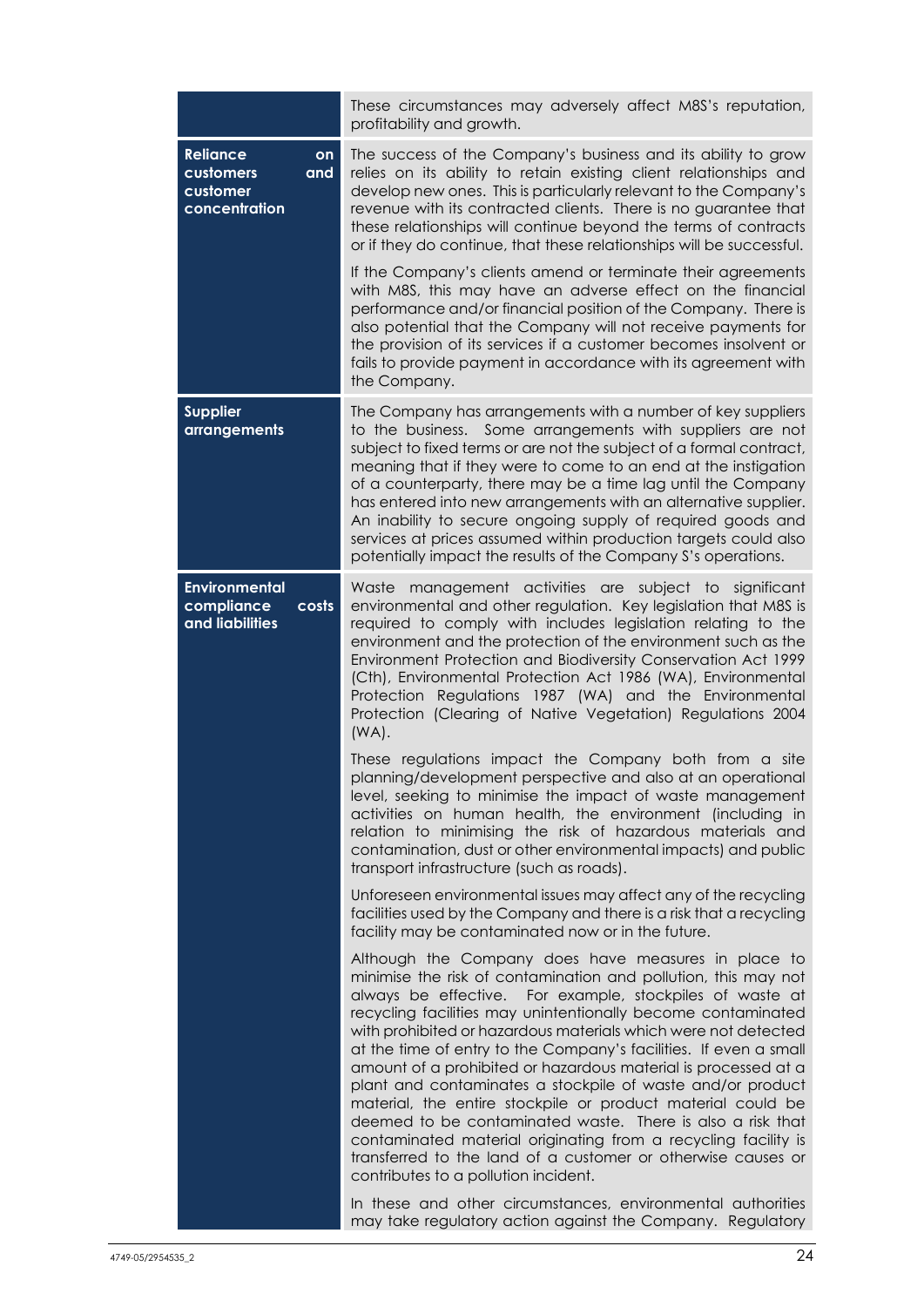|                                                                      | action may require the Company to pay a fine and/or<br>remediate any contamination and may require the Company<br>to undertake such remediation at its own cost. M8S may be<br>liable to remedy recycling facilities affected by environmental<br>issues even in circumstances where the Company is not<br>responsible for causing the environmental liability. The cost of<br>such fine and/or remediation could be substantial.<br>If the<br>Company is not able to remediate the recycling facility properly,<br><b>this</b><br>adversely<br>impact the Company's<br>financial<br>may<br>performance.                                                                                                                                                                                                                                                                                         |
|----------------------------------------------------------------------|--------------------------------------------------------------------------------------------------------------------------------------------------------------------------------------------------------------------------------------------------------------------------------------------------------------------------------------------------------------------------------------------------------------------------------------------------------------------------------------------------------------------------------------------------------------------------------------------------------------------------------------------------------------------------------------------------------------------------------------------------------------------------------------------------------------------------------------------------------------------------------------------------|
|                                                                      | addition, environmental<br>laws<br>impose<br>penalties<br>for<br>In<br>environmental damage and contamination.<br>If a person is<br>exposed to a hazardous substance at a recycling facility used<br>by the Company or in a product material supplied by the<br>Company, they may make a personal injury claim against the<br>Company. Such a claim could be for an amount that is greater<br>than the value of the contaminated property.                                                                                                                                                                                                                                                                                                                                                                                                                                                       |
|                                                                      | An environmental issue may also result in interruptions to the<br>operations of a recycling facility. Any lost income caused by<br>such an interruption to operations may not be recoverable.                                                                                                                                                                                                                                                                                                                                                                                                                                                                                                                                                                                                                                                                                                    |
| Capital<br>costs<br>and<br>planned<br>capital<br>projects            | The Company's forecasts are based on the best available<br>information at the time, and certain assumptions in relation to<br>cost and timing of planned development or expansion of<br>facilities, receipt of design and development approvals and<br>regulatory approvals, and the level of capital expenditure<br>required to undertake planned development and maintain the<br>assets. Any significant unforeseen increases in the capital costs<br>or delays in receipt of approvals may adversely impact the<br>Company's future cash flow and profitability.                                                                                                                                                                                                                                                                                                                              |
| <b>Delays</b><br>Gingin<br>in<br>operational<br>regulatory approvals | In the event there are delays in receiving the regulatory<br>approvals required to enable operations to commence at the<br>Gingin Landfill Facility in a timely fashion as us currently planned,<br>it will take longer for the Company to reach break-even in cash<br>flow and profitability for the Company overall, which would result<br>in the Company requiring further working capital.                                                                                                                                                                                                                                                                                                                                                                                                                                                                                                   |
| <b>Regulatory risks</b>                                              | The Company may be exposed to changes in the regulatory<br>conditions under which it operates in Western Australia. Such<br>regulatory changes can include, for instance, changes in<br>taxation laws and policies, transport legislation, accounting laws,<br>policies, standards and practices, environmental laws and<br>regulations that may impact upon the operations and processes<br>of the Company, and employment laws and regulations,<br>including laws and regulations relating to occupational health<br>and safety. Any changes required to be made to the business<br>model of M8S as a result of any legislative or regulatory changes<br>may result in a material loss of revenue for the Company and to<br>the extent that fixed costs cannot be reduced and/or costs<br>cannot be passed onto customers, could adversely impact the<br>financial performance of the Company. |
|                                                                      | The Company's facilities have the benefit of approvals from<br>Government authorities.<br>These approvals may contain<br>ambiguous conditions that require legal interpretation. There is<br>a risk that the Company may incorrectly interpret the conditions<br>of any such approvals. This may cause the Company to be at<br>risk of adverse regulatory action by a Government authority<br>which may result in a material adverse impact on the<br>Company's forecasted earnings, expenses and profitability.                                                                                                                                                                                                                                                                                                                                                                                 |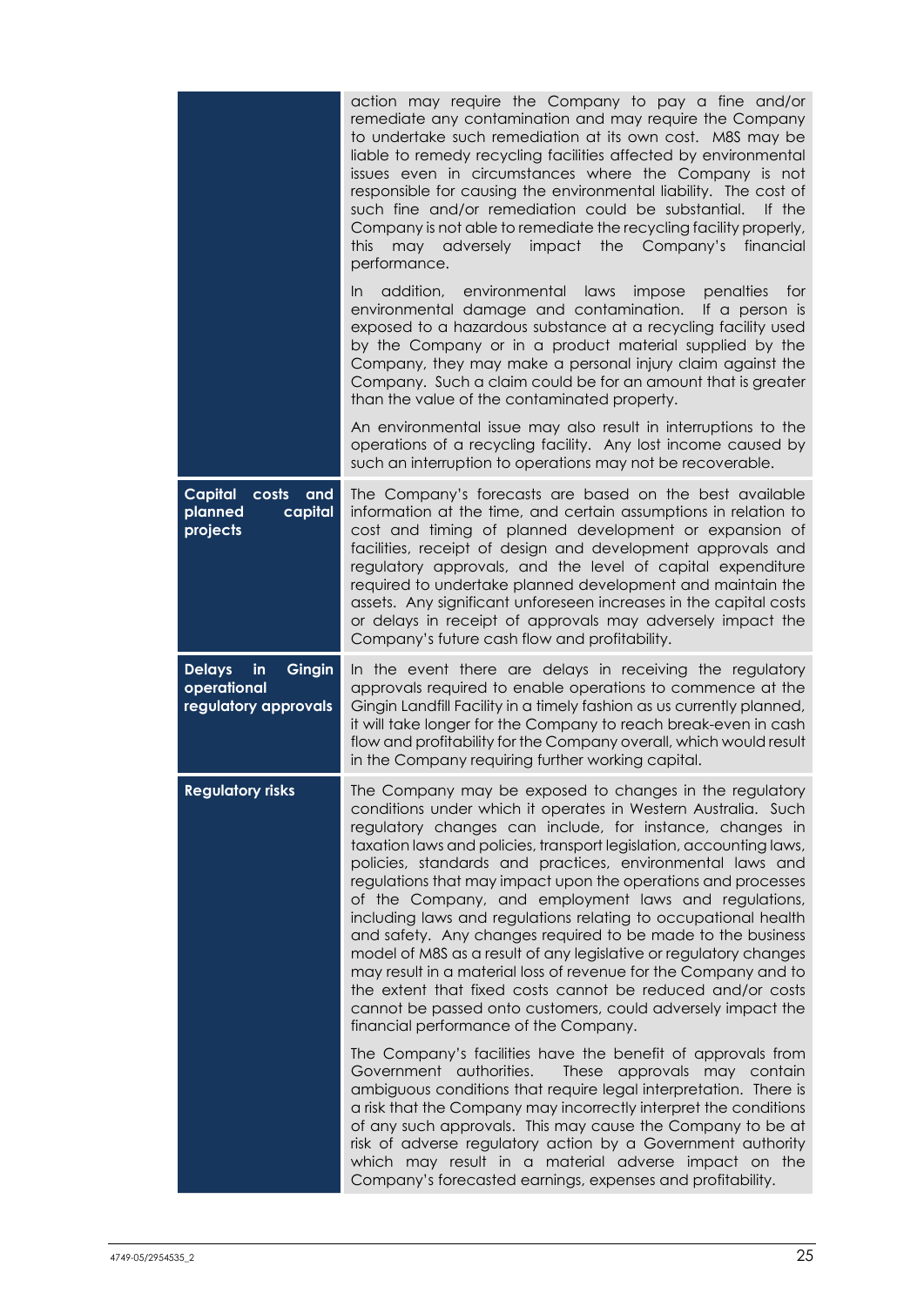| <b>Metals Recycling</b>        | The Company is exposed to changes in the regulatory conditions<br>in the metals recycling industry. Any changes required to be<br>made to the business model of M8S as a result of any legislative<br>or regulatory changes may result in a material loss of<br>turnover/profit for the Company and to the extent that fixed<br>costs cannot be reduced and/or costs cannot be passed onto<br>customers, could adversely impact the financial performance of<br>the Company.                                                                                                                                                                                                      |    |
|--------------------------------|-----------------------------------------------------------------------------------------------------------------------------------------------------------------------------------------------------------------------------------------------------------------------------------------------------------------------------------------------------------------------------------------------------------------------------------------------------------------------------------------------------------------------------------------------------------------------------------------------------------------------------------------------------------------------------------|----|
| <b>Contractual risk</b>        | The Company is party to numerous contracts in respect of its<br>business, including an Operation and Maintenance Agreement<br>with Star Shenton Energy Pty Ltd for the Brockwaste Facility. The<br>Operation and Maintenance Agreement includes certain<br>obligations that the Company and Star Shenton Energy Pty Ltd<br>must comply with. There is no guarantee that such obligations<br>will be met or that the Operation and Maintenance Agreement<br>might not be terminated. Termination of this agreement may<br>have a material adverse effect on the Company and its<br>operations.                                                                                     |    |
|                                | There are a number of other risks associated with contracts<br>entered into by the Company, including the risk that those<br>contracts may contain unfavourable<br>provisions, or<br>terminated, lost or impaired, or renewed on less favourable<br>terms. As with any contract, there is a risk that the business could<br>be disrupted in situations where there is a disagreement or<br>dispute in relation to a term of the contract. Should such a<br>disagreement or dispute occur, this may have an adverse<br>impact on the Company's operations and performance<br>generally. It is not possible for the Company to predict or protect<br>itself against all such risks. | be |
| Growth strategy and<br>funding | Part of the Company's strategic plan involves the ability to<br>identify and acquire suitable business acquisitions and sites in the<br>future. In particular, the success of the Company's acquisition<br>strategy will be dependent on a number of factors, including:                                                                                                                                                                                                                                                                                                                                                                                                          |    |
|                                | (a)<br>the availability of suitable business acquisitions or sites<br>at an acceptable price to the Company, including<br>geographic expansion nationally and into Asia;                                                                                                                                                                                                                                                                                                                                                                                                                                                                                                          |    |
|                                | (b)<br>leveraging the key competencies of the Company's<br>major shareholder, M8H;                                                                                                                                                                                                                                                                                                                                                                                                                                                                                                                                                                                                |    |
|                                | the Company's competitors bidding for any target<br>(C)<br>acquisitions;                                                                                                                                                                                                                                                                                                                                                                                                                                                                                                                                                                                                          |    |
|                                | (d)<br>securing long term contractual relationships with local<br>government authorities in close proximity to the<br>facilities and large industrial clients both in the waste<br>management sector as well as the construction sector;                                                                                                                                                                                                                                                                                                                                                                                                                                          |    |
|                                | the availability of debt and equity funding and the<br>(e)<br>suitability of the terms of funding; and                                                                                                                                                                                                                                                                                                                                                                                                                                                                                                                                                                            |    |
|                                | (f)<br>due diligence issues.                                                                                                                                                                                                                                                                                                                                                                                                                                                                                                                                                                                                                                                      |    |
|                                | There is no assurance that the Company will secure any<br>acquisitions to drive future growth. While the Company intends<br>historic and future acquisitions will improve its<br>that its<br>competitiveness and profitability, the Company cannot be<br>certain that they will meet its operational or strategic<br>expectations.                                                                                                                                                                                                                                                                                                                                                |    |
|                                | involve special risks, including<br>Acquisitions<br>accounting,<br>regulatory, compliance, information technology and human<br>resource issues that could arise in connection with, or as a result<br>of, the acquisition of the acquired business, the potential                                                                                                                                                                                                                                                                                                                                                                                                                 |    |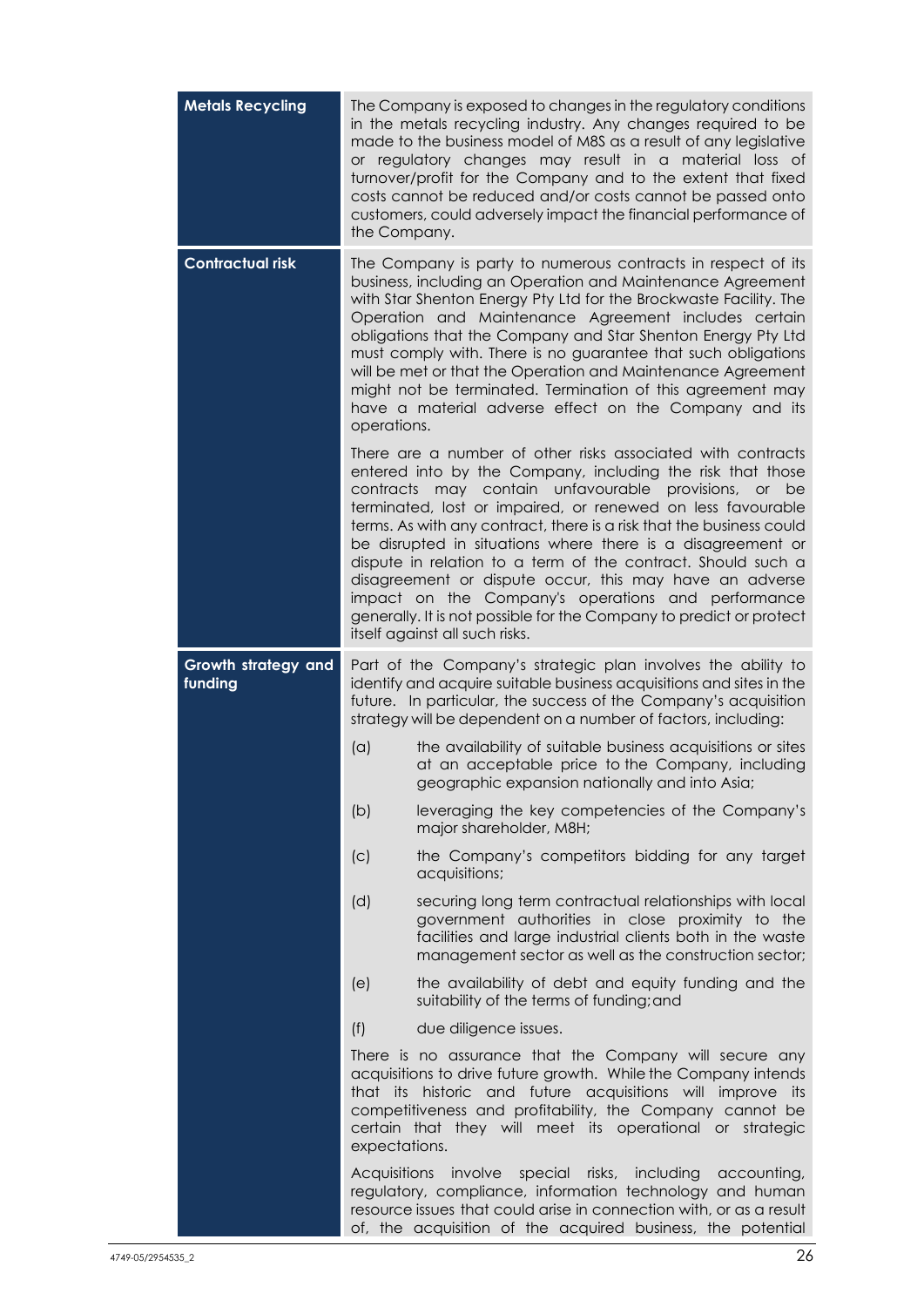|                                           | assumption of unanticipated liabilities and contingencies, and<br>difficulties in integrating acquired businesses.<br>There are<br>integration risks, including challenges in implementing a<br>consistent culture across the business, the loss of key personnel,<br>higher than anticipated integration costs, delays in achieving<br>integration and the realisation of lower than anticipated cost<br>synergies. In addition, the success of a geographic expansion by<br>the Company could be adversely affected if the Company is<br>unable to adapt to the local operating and regulatory<br>environment.                                                                                                                                                                                                                                                                                                                                                            |
|-------------------------------------------|-----------------------------------------------------------------------------------------------------------------------------------------------------------------------------------------------------------------------------------------------------------------------------------------------------------------------------------------------------------------------------------------------------------------------------------------------------------------------------------------------------------------------------------------------------------------------------------------------------------------------------------------------------------------------------------------------------------------------------------------------------------------------------------------------------------------------------------------------------------------------------------------------------------------------------------------------------------------------------|
|                                           | Further, if the performance of an acquired business varies from<br>that in the Company's projections or assumptions, or estimates<br>about future profitability of an acquired business change, the<br>estimated fair value of an acquired business could change<br>materially and could result in an impairment of goodwill and other<br>acquisition-related<br>intangible<br>assets<br>recorded<br>on<br>the<br>Company's statement of financial position.                                                                                                                                                                                                                                                                                                                                                                                                                                                                                                                |
|                                           | The performance and profitability of the Company will also be<br>affected by:                                                                                                                                                                                                                                                                                                                                                                                                                                                                                                                                                                                                                                                                                                                                                                                                                                                                                               |
|                                           | (a)<br>its success in ramping up volumes at both the Gingin<br>Facility (once operations have commenced) and<br>Maddington Facility, including via Access Waste<br>Management; and                                                                                                                                                                                                                                                                                                                                                                                                                                                                                                                                                                                                                                                                                                                                                                                          |
|                                           | (b)<br>its business mix and end market exposures, including its<br>exposure to the Construction & Demolition and<br>Commercial & Industrial waste sector and other end<br>markets as well as its exposure to different geographic<br>markets.                                                                                                                                                                                                                                                                                                                                                                                                                                                                                                                                                                                                                                                                                                                               |
| <b>Reliance</b><br>key<br>on<br>personnel | The responsibility of overseeing day-to-day operations and the<br>management of the Company is currently<br>strategic<br>concentrated amongst a number of key employees. While it is<br>not currently anticipated, one or any number of these key<br>employees may cease employment with the Company, the loss<br>of any such key employees of the Company could have the<br>potential to have a detrimental impact on the Company until the<br>skills that are lost are adequately replaced.                                                                                                                                                                                                                                                                                                                                                                                                                                                                               |
| <b>Construction risk</b>                  | The Company has obtained planning and environmental<br>approvals and a works approval which allows for the<br>commencement of construction of the first landfill cell and<br>associated infrastructure on the Gingin Facility. There is a risk that<br>the development and construction of the Gingin Facility is not<br>completed on schedule, or that the construction cost exceeds<br>the budget, or that significant problems in constructing the<br>Gingin Facility arise. The Company will also depend on third<br>party contractors to undertake construction, equipment supply,<br>installation, commissioning and operation. There is a risk that one<br>or more of these third party contractors will not perform its<br>contractual obligations properly or at all. Weather conditions<br>are unpredictable and may also have a material adverse effect<br>on construction of the Gingin Facility, including on the delivery<br>of supplies, equipment and fuel. |
| <b>Occupational health</b><br>and safety  | The Company is exposed to risks associated with the<br>occupational health and safety of its employees. These risks<br>include hazardous material exposure for staff, fire caused by<br>welding or other activities and occurrences in recycling facilities,<br>injuries associated with the servicing and operation of<br>machinery, accidents around mobile plant, dust exposure and<br>electrical hazards.                                                                                                                                                                                                                                                                                                                                                                                                                                                                                                                                                               |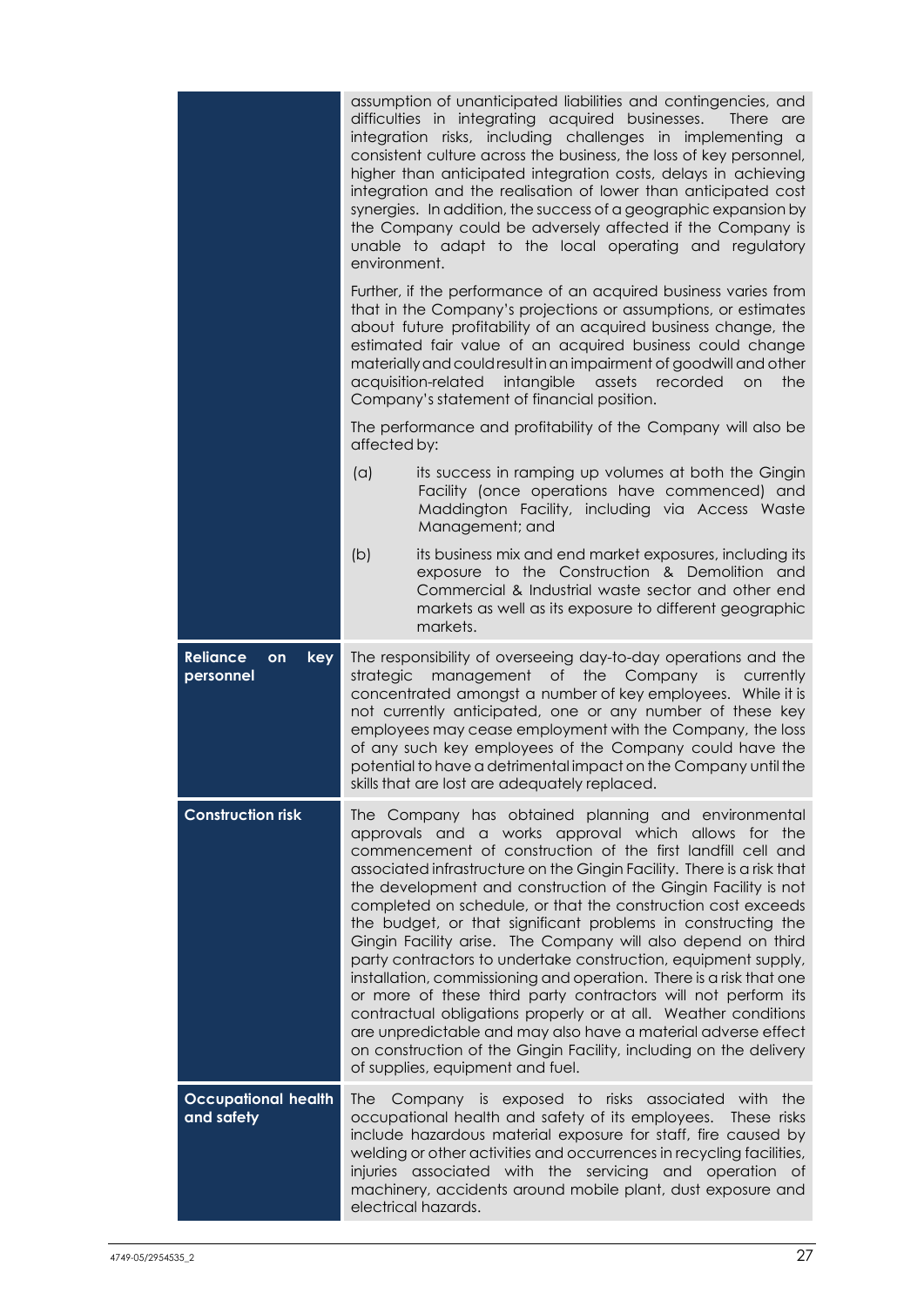|                                  | Injuries to employees may result in significant lost time for the<br>employee and costs and impacts on the Company's business<br>beyond what is covered under workers compensation schemes.                                                                                                                                                                                                                                                                                                                                                                                                                                                                                                                                                                                                                                                                                                                                                                                                                     |
|----------------------------------|-----------------------------------------------------------------------------------------------------------------------------------------------------------------------------------------------------------------------------------------------------------------------------------------------------------------------------------------------------------------------------------------------------------------------------------------------------------------------------------------------------------------------------------------------------------------------------------------------------------------------------------------------------------------------------------------------------------------------------------------------------------------------------------------------------------------------------------------------------------------------------------------------------------------------------------------------------------------------------------------------------------------|
|                                  | The Company has taken steps in order to increase the safety of,<br>and mitigate the risk of, workplace injuries occurring to staff.                                                                                                                                                                                                                                                                                                                                                                                                                                                                                                                                                                                                                                                                                                                                                                                                                                                                             |
| <b>Information</b><br>technology | The Company is dependent on technology for the delivery of<br>various services made available to customers, including core<br>technologies such as its phone systems, its computer servers, its<br>back-end processing systems, its website, weigh bridge related<br>systems and its other information technology systems including<br>the Access Waste Management platform joint venture in which<br>the Company holds a 50% interest.                                                                                                                                                                                                                                                                                                                                                                                                                                                                                                                                                                         |
|                                  | The Company has invested in the development of management<br>information and information technology systems designed to<br>maximise the efficiency of the Company's operations (including<br>its investment in the Access Waste Management joint venture).<br>Should these systems not be adequately maintained, secured or<br>updated or if the Company's (or the Access Waste<br>Management joint venture's) disaster recovery plans do not<br>adequately address an event that occurs, this may negatively<br>impact on the Company's performance. Any damage to, or<br>failure of, the Company's (or the Access Waste Management<br>joint venture's) key systems can result in disruptions in the<br>Company's ability to provide services. This in turn can reduce<br>the Company's ability to generate revenue, impact customer<br>service levels and damage the Company's brand. This could<br>adversely affect the Company's ability to generate new<br>business and cause it to suffer financial loss. |
|                                  | Key systems developed by the Company (and the Access Waste<br>Management joint venture) have been developed on licenced<br>software and the licence costs may increase. Licences may be<br>terminated or not renewed and certain technology suppliers of<br>the Company have early termination rights which, if exercised,<br>requires the Company to pay a fee to the supplier. The suppliers<br>may be subject to events, such as insolvency or technical failures,<br>leading to temporary or permanent loss of services and systems.<br>If any of these events occur, this may adversely affect the<br>Company's financial performance.                                                                                                                                                                                                                                                                                                                                                                     |
| Potential<br>data<br>breaches    | Through the ordinary course of business, the Company (and the<br>Access Waste Management joint venture) collects a wide range<br>of personal and financial data from customers using its website<br>and platforms through the secure transmission of confidential<br>information over public networks. This includes information such<br>as personal contact details as well as payment information and<br>credit card details.                                                                                                                                                                                                                                                                                                                                                                                                                                                                                                                                                                                 |
|                                  | The Company (and the Access Waste Management joint<br>venture) have a number of mechanisms in place that form a<br>control network to prevent potential data security breaches.<br>Among others, these include firewalls, encryption of consumer<br>data, a privacy policy, and policies to restrict access to data to<br>authorised employees. However, there is no guarantee that the<br>measures taken by the Company (or the Access Waste<br>Management joint venture) will be sufficient to detect or prevent<br>breaches.                                                                                                                                                                                                                                                                                                                                                                                                                                                                                 |
|                                  | Advancements in computing capabilities and cryptography (or<br>other similar developments) may lead to a compromise or even<br>breach of the technology platform used by M8S (or the Access<br>Waste Management joint venture) to protect confidential<br>information.<br>Third parties may attempt to penetrate the                                                                                                                                                                                                                                                                                                                                                                                                                                                                                                                                                                                                                                                                                            |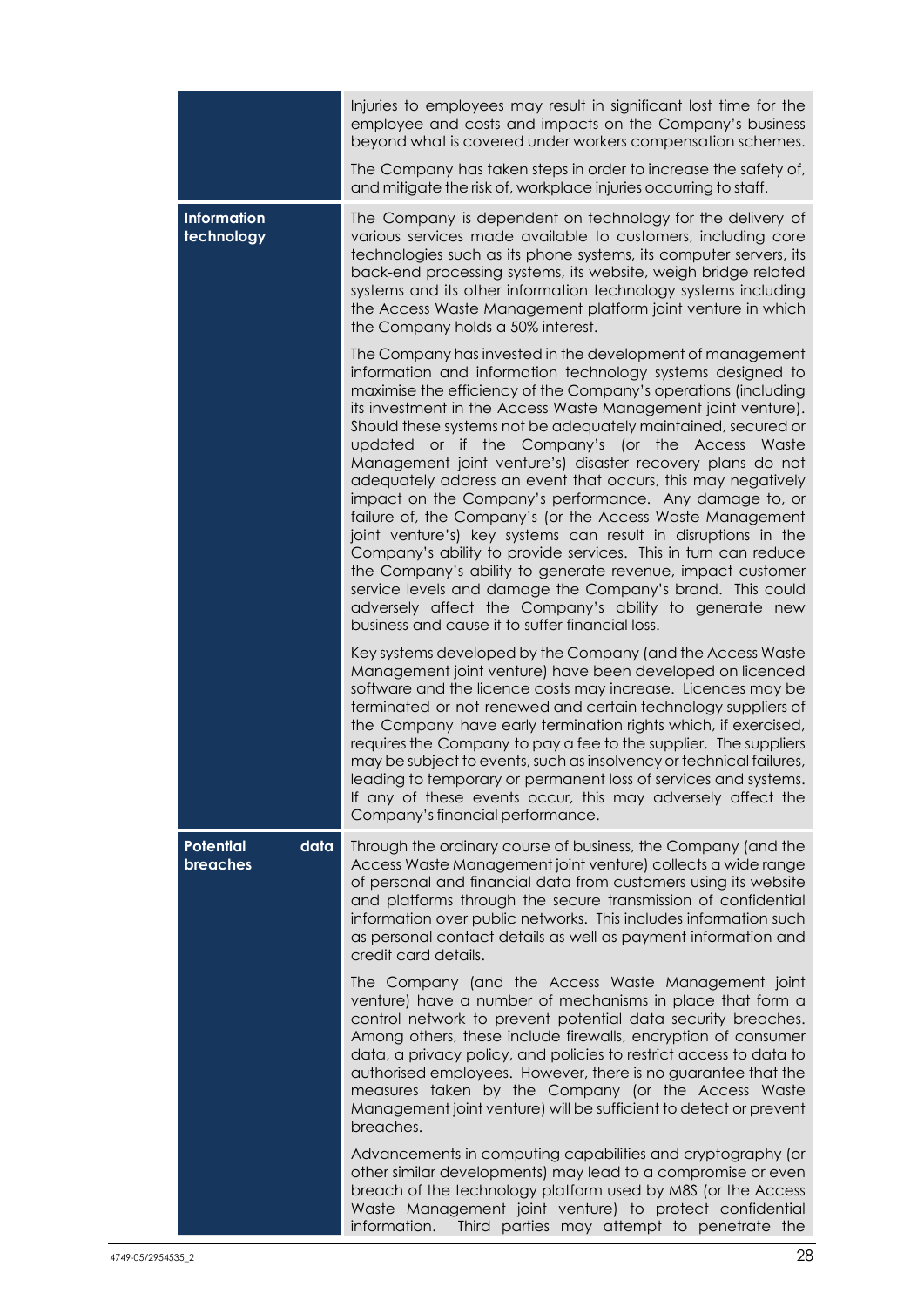|                           | Company's (or the Access Waste Management joint venture's)<br>network security and misappropriate consumer information.                                                                                                                                                                                                                                                                                                                                                                                                                                                                                                                                                                                                                                             |  |  |
|---------------------------|---------------------------------------------------------------------------------------------------------------------------------------------------------------------------------------------------------------------------------------------------------------------------------------------------------------------------------------------------------------------------------------------------------------------------------------------------------------------------------------------------------------------------------------------------------------------------------------------------------------------------------------------------------------------------------------------------------------------------------------------------------------------|--|--|
|                           | If successful, any data breaches or the Company's (or the<br>Access Waste Management joint venture's) failure to protect<br>confidential information could result in loss of information<br>integrity, breaches of the Company's (or the Access Waste<br>Management joint venture's) obligations under applicable<br>privacy laws (which will result in heavy penalties for serious and<br>repeated breaches) or contracts and website and system<br>outages, each of which may potentially have a material<br>adverse impact on the Company's reputation as well as the<br>Company's level of sales revenue and profitability.                                                                                                                                     |  |  |
| <b>Commodity prices</b>   | The Company collects and processes recyclable materials such<br>as metals and civil construction products for sale to third parties.<br>The Company's results of operations may be affected by<br>changing prices or market requirements for recyclable materials<br>and fluctuations in the cost of tipping.                                                                                                                                                                                                                                                                                                                                                                                                                                                       |  |  |
|                           | The resale and purchase prices of, and market demand for,<br>recyclable materials as well as the cost of tipping fluctuate due<br>to changes in economic conditions and numerous other factors<br>beyond the Company's control. These fluctuations may<br>adversely affect the Company's financial condition, results of<br>operations, cash flows and the ability to dispose of recyclable<br>materials at forecasted rates. If the Company is unable to pass<br>on any increases in the cost of tipping to its customers, this may<br>also adversely affect its financial performance.                                                                                                                                                                            |  |  |
| <b>Weather conditions</b> | The Company's operating results may be adversely affected by<br>weather conditions. In general, the volume of waste collected<br>by customers decreases during periods of heavy and sustained<br>rainfall, which in turn has an adverse impact on the volume<br>passed on to the Company for recycling and processing. In<br>addition, greater precipitation increases the weight of collected<br>waste, resulting in higher disposal costs. As a consequence of<br>these factors, management anticipates operating income to be<br>generally lower during periods of heavy and sustained rainfall.                                                                                                                                                                 |  |  |
| <b>Climate Risk</b>       | There are a number of climate-related factors that may affect<br>the operations and proposed activities of the Company. The<br>climate change risks particularly attributable to the Company<br>include:                                                                                                                                                                                                                                                                                                                                                                                                                                                                                                                                                            |  |  |
|                           | (a)<br>the emergence of new or expanded regulations<br>associated with the transitioning to a lower-carbon<br>economy and market changes related to climate<br>change mitigation. The Company may be impacted<br>by changes to local or international compliance<br>regulations related to climate change mitigation<br>efforts, or by specific taxation or penalties for carbon<br>emissions or environmental damage. These examples<br>sit amongst an array of possible restraints on industry<br>that may further impact the Company and its<br>profitability. While the Company will endeavour to<br>manage these risks and limit any consequential<br>impacts, there can be no guarantee that the<br>Company will not be impacted by these occurrences;<br>and |  |  |
|                           | (b)<br>climate change may cause certain physical and<br>environmental risks that cannot be predicted by the<br>Company, including events such as increased severity<br>of weather patterns and incidence of extreme<br>weather events and longer-term physical risks such as                                                                                                                                                                                                                                                                                                                                                                                                                                                                                        |  |  |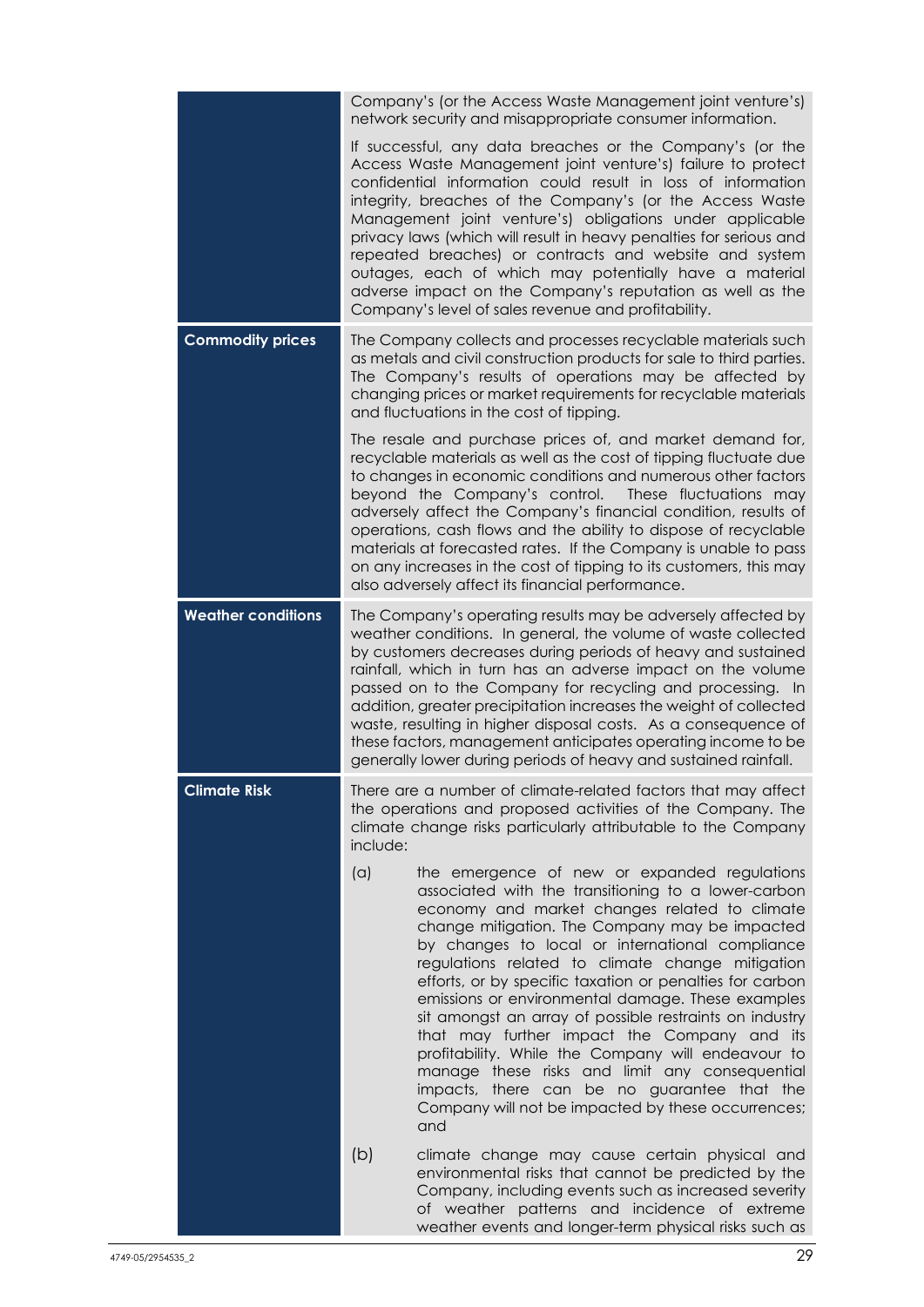|                               | shifting climate patterns. All these risks associated with<br>climate change may significantly change the industry<br>in which the Company operates.                                                                                                                                                                                                                                                                                                                                                                                                                                                                                                                                                                                                                                                                                                                          |
|-------------------------------|-------------------------------------------------------------------------------------------------------------------------------------------------------------------------------------------------------------------------------------------------------------------------------------------------------------------------------------------------------------------------------------------------------------------------------------------------------------------------------------------------------------------------------------------------------------------------------------------------------------------------------------------------------------------------------------------------------------------------------------------------------------------------------------------------------------------------------------------------------------------------------|
| <b>Insurance</b>              | The Company has in place various insurances for its current<br>business undertakings. However, the Company's insurance<br>arrangements may not be available, attract prohibitive<br>premium costs, or may not adequately protect the Company,<br>against liability for all losses, including, but not limited to<br>environmental losses, property damage, public liability or losses<br>arising from business interruption, flood, war, riots and civil<br>commotion. Any losses incurred due to uninsured risks, or a loss<br>in excess of the insured amounts could lead to a loss of some of<br>the capital invested by the Company, and could adversely<br>affect the financial performance of M8S. Additionally, if the<br>Company is unable to maintain sufficient insurance cover in the<br>future, the Company's financial performance may be adversely<br>affected. |
|                               | Increases in insurance premiums as a result of insurance claims,<br>global events, higher industry specific risks (particularly in the<br>waste recycling sector) or otherwise, may also adversely affect<br>the Company's financial performance. Insurance of all risks<br>associated with the Company's business may not always be<br>available and where available the costs may be prohibitive.                                                                                                                                                                                                                                                                                                                                                                                                                                                                           |
| <b>Leases</b>                 | The Company currently leases the land, office space and<br>buildings upon which the Maddington Facility business is<br>operated from a third party. The Company may also lease or<br>licence additional properties from third parties in the future.<br>Failure of a third party lessor or licensor to discharge its<br>obligations as agreed with the Company or vice versa, or failure<br>by the Company to exercise remaining options or renew any<br>leases or licences when they are due to expire, could adversely<br>affect the Company's operations and financial performance.                                                                                                                                                                                                                                                                                        |
| <b>Litigation or disputes</b> | The Company may, from time to time, be involved in legal<br>proceedings or disputes with a variety of parties, including, but<br>limited to, employees, major shareholders, former<br>not<br>employees, members of the communities around its facilities,<br>Government agencies or regulators, end-consumers, customers,<br>vendors or suppliers arising in the ordinary course of business or<br>otherwise. The outcome of litigation or a dispute cannot be<br>predicted with certainty, and adverse litigation outcomes could<br>adversely affect the Company's business, reputation, financial<br>condition and results of operations.                                                                                                                                                                                                                                   |

## **5.3 General risks**

| <b>Coronavirus (COVID-</b><br>19) | The outbreak of the coronavirus disease (COVID-19) is<br>continuing to impact global economic markets. The nature and<br>extent of the effect of the outbreak on the performance of the<br>Company remains unknown. The Company's Share price may<br>be adversely affected in the short to medium term by the<br>economic uncertainty caused by COVID-19. Further, any future<br>governmental or industry measures taken in response to COVID-<br>19 may adversely impact the Company's operations and are<br>likely to be beyond the control of the Company. |  |
|-----------------------------------|---------------------------------------------------------------------------------------------------------------------------------------------------------------------------------------------------------------------------------------------------------------------------------------------------------------------------------------------------------------------------------------------------------------------------------------------------------------------------------------------------------------------------------------------------------------|--|
|                                   | The Directors are monitoring the situation closely and have<br>considered the impact of COVID-19 on the Company's business<br>and financial performance. However, the situation is continually<br>evolving, and the consequences are therefore inevitably<br>In compliance with its continuous disclosure<br>uncertain.                                                                                                                                                                                                                                       |  |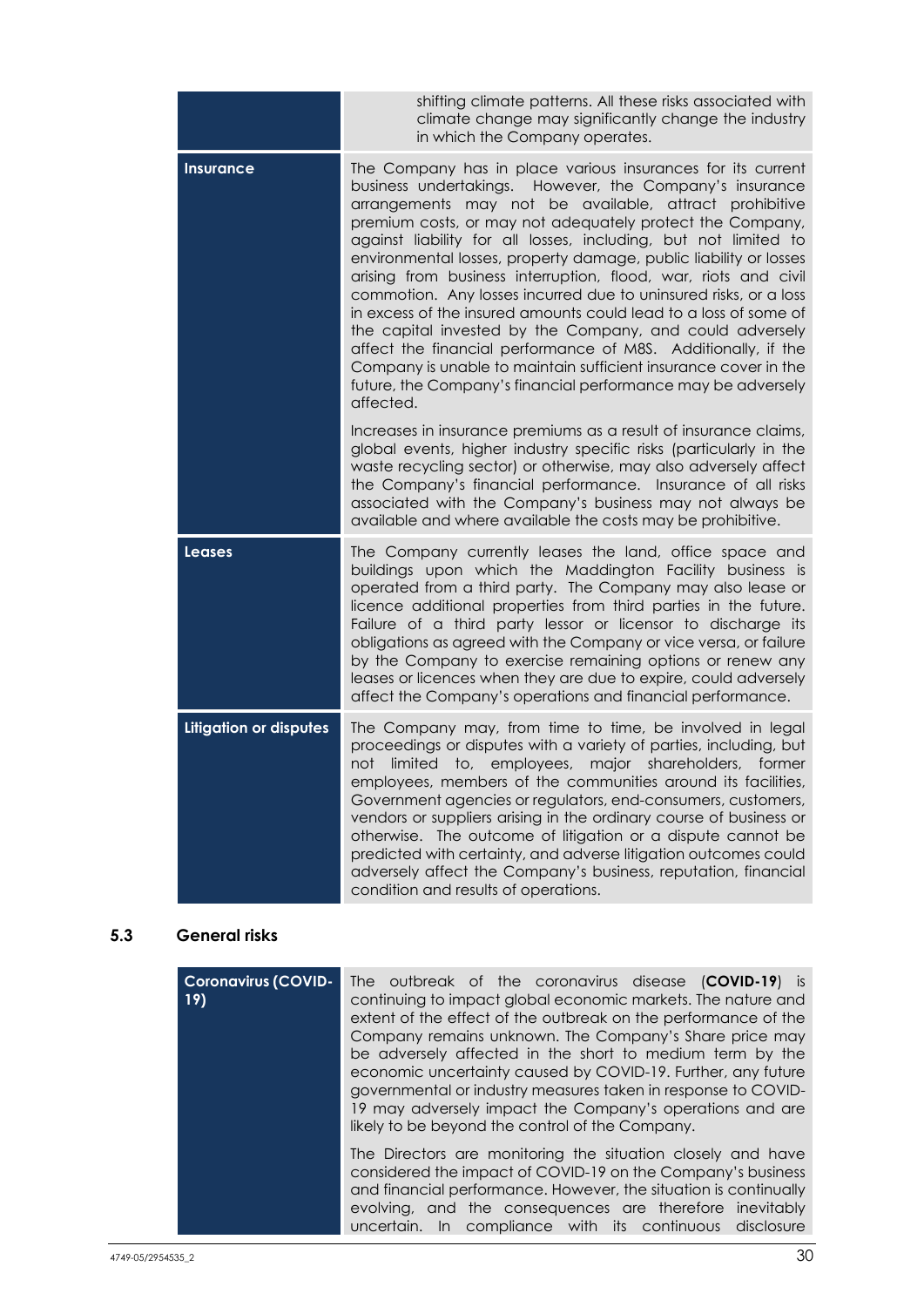|                                 | obligations, the Company will continue to update the market in<br>regard to the impact of COVID-19 on its revenue channels and<br>any adverse impact on the Company. If any of these impacts<br>appear material prior to close of the Offer, the Company will<br>notify investors under a supplementary prospectus. |                                                                                                                                                                                                                                                                                                                                                                                             |  |
|---------------------------------|---------------------------------------------------------------------------------------------------------------------------------------------------------------------------------------------------------------------------------------------------------------------------------------------------------------------|---------------------------------------------------------------------------------------------------------------------------------------------------------------------------------------------------------------------------------------------------------------------------------------------------------------------------------------------------------------------------------------------|--|
| <b>Economic</b>                 |                                                                                                                                                                                                                                                                                                                     | General economic conditions, introduction of tax reform,<br>commercial lending practices by the banking sector, new<br>legislation, movements in interest and inflation rates and<br>currency exchange rates may have an adverse effect on the<br>Company, as well as on its ability to fund its operations.                                                                                |  |
| <b>Market conditions</b>        | Share market conditions may affect the value of the Company's<br>quoted securities regardless of the Company's operating<br>performance. Share market conditions are affected by many<br>factors such as:                                                                                                           |                                                                                                                                                                                                                                                                                                                                                                                             |  |
|                                 | (a)                                                                                                                                                                                                                                                                                                                 | general economic outlook;                                                                                                                                                                                                                                                                                                                                                                   |  |
|                                 | (c)                                                                                                                                                                                                                                                                                                                 | introduction of tax reform or other new legislation;                                                                                                                                                                                                                                                                                                                                        |  |
|                                 | (d)                                                                                                                                                                                                                                                                                                                 | interest rates and inflation rates;                                                                                                                                                                                                                                                                                                                                                         |  |
|                                 | (e)                                                                                                                                                                                                                                                                                                                 | changes in investor sentiment toward particular market<br>sectors;                                                                                                                                                                                                                                                                                                                          |  |
|                                 | (f)                                                                                                                                                                                                                                                                                                                 | the demand for, and supply of, capital;                                                                                                                                                                                                                                                                                                                                                     |  |
|                                 | (g)                                                                                                                                                                                                                                                                                                                 | global events; and                                                                                                                                                                                                                                                                                                                                                                          |  |
|                                 | (h)                                                                                                                                                                                                                                                                                                                 | terrorism or other hostilities.                                                                                                                                                                                                                                                                                                                                                             |  |
|                                 | The market price of securities can rise and fall and may be<br>subject to varied and unpredictable influences on the market for<br>equities. Neither the Company nor the Directors warrant the<br>future performance of the Company or any return on an<br>investment in the Company.                               |                                                                                                                                                                                                                                                                                                                                                                                             |  |
|                                 |                                                                                                                                                                                                                                                                                                                     | Applicants should be aware that there are risks associated with<br>any securities investment. Securities listed on the stock market<br>experience extreme price and volume fluctuations that have<br>often been unrelated to the operating performance of such<br>companies. These factors may materially affect the market<br>price of the Shares regardless of the Company's performance. |  |
|                                 | Shares.                                                                                                                                                                                                                                                                                                             | In addition, the extent of the effects of COVID-19 is at this stage<br>uncertain and continuing to evolve. The COVID-19 pandemic is<br>having, and is expected to continue to have, a significant<br>influence on the volatility of equity markets generally and may<br>continue to impact and influence the value of the Company's                                                         |  |
| <b>Taxation</b>                 | <b>The</b>                                                                                                                                                                                                                                                                                                          | acquisition<br>disposal of<br>Shares<br>will<br>and<br>have<br>tax<br>consequences, which will differ depending on the individual<br>financial affairs of each investor. All potential investors in the<br>Company are urged to obtain independent financial advice<br>about the consequences of acquiring Shares from a taxation<br>viewpoint and generally.                               |  |
|                                 |                                                                                                                                                                                                                                                                                                                     | To the maximum extent permitted by law, the Company, its<br>officers and each of their respective advisors accept no liability<br>and responsibility with respect to the taxation consequences of<br>subscribing for Shares under this Prospectus.                                                                                                                                          |  |
| Government<br>policy<br>changes |                                                                                                                                                                                                                                                                                                                     | Adverse changes in government policies or legislation may<br>affect the activities of the Company.                                                                                                                                                                                                                                                                                          |  |
| <b>Dividends</b>                |                                                                                                                                                                                                                                                                                                                     | Any future determination as to the payment of dividends by the<br>Company will be at the discretion of the Directors and will<br>depend on the financial condition of the Company, future                                                                                                                                                                                                   |  |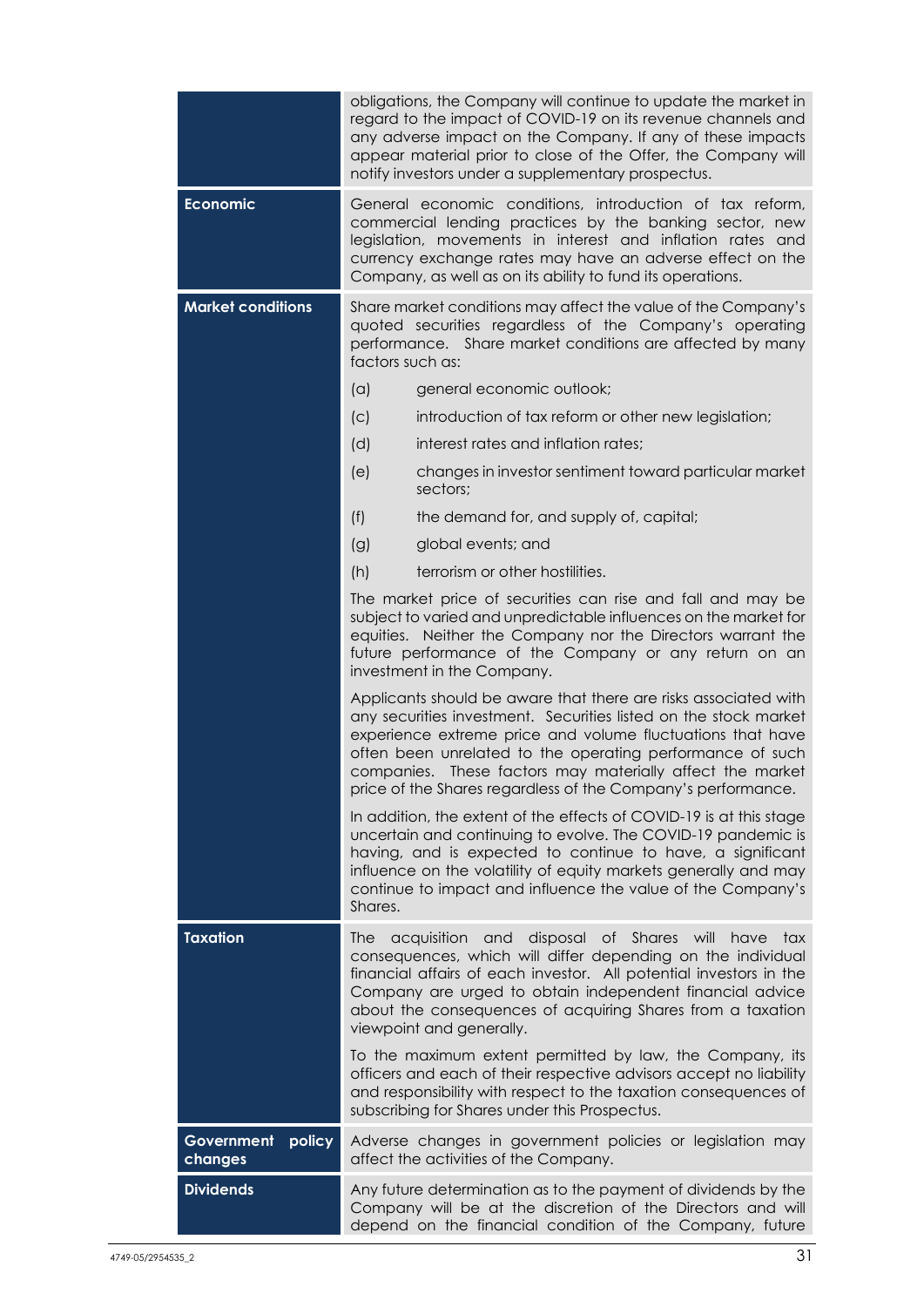|                         | capital requirements and general business and other factors<br>considered relevant by the Directors. No assurance in relation<br>to the payment of dividends or franking credits attaching to<br>dividends can be given by the Company.                                                                                                                                                                                                                                                                                                                                    |
|-------------------------|----------------------------------------------------------------------------------------------------------------------------------------------------------------------------------------------------------------------------------------------------------------------------------------------------------------------------------------------------------------------------------------------------------------------------------------------------------------------------------------------------------------------------------------------------------------------------|
| <b>Ukraine Conflict</b> | The current conflict between Ukraine and Russia (Ukraine<br><b>Conflict</b> ) is impacting global economies and financial markets.<br>The nature and extent of the effect the Ukraine Conflict may<br>have on the Company's operations remains uncertain at this<br>time. In the short to medium term, the Company's Share price<br>may be adversely affected by the economic uncertainty<br>caused by the Ukraine Conflict and the wider effect the conflict<br>has on global economies and financial markets.                                                            |
|                         | The Directors are monitoring the potential secondary and tertiary<br>macroeconomic impacts of the Ukraine Conflict, including the<br>fluctuations in commodity and energy prices and the potential<br>risk of cyber activity impacting governments and businesses. The<br>Company is monitoring the situation closely and considers the<br>impact of the Ukraine Conflict on the Company's business and<br>financial performance to, at this stage, be low. However, the<br>situation is continually evolving, and the consequences are<br>therefore inevitably uncertain. |

## **5.4 Speculative investment**

The risk factors described above, and other risks factors not specifically referred to, may have a materially adverse impact on the performance of the Company and the value of the Shares.

Prospective investors should consider that an investment in the Company is highly speculative.

There is no guarantee that the Shares offered under this Prospectus will provide a return on capital, payment of dividends or increases in the market value of those Shares.

Before deciding whether to subscribe for Shares under this Prospectus you should read this Prospectus in its entirety and consider all factors, taking into account your objectives, financial situation and needs.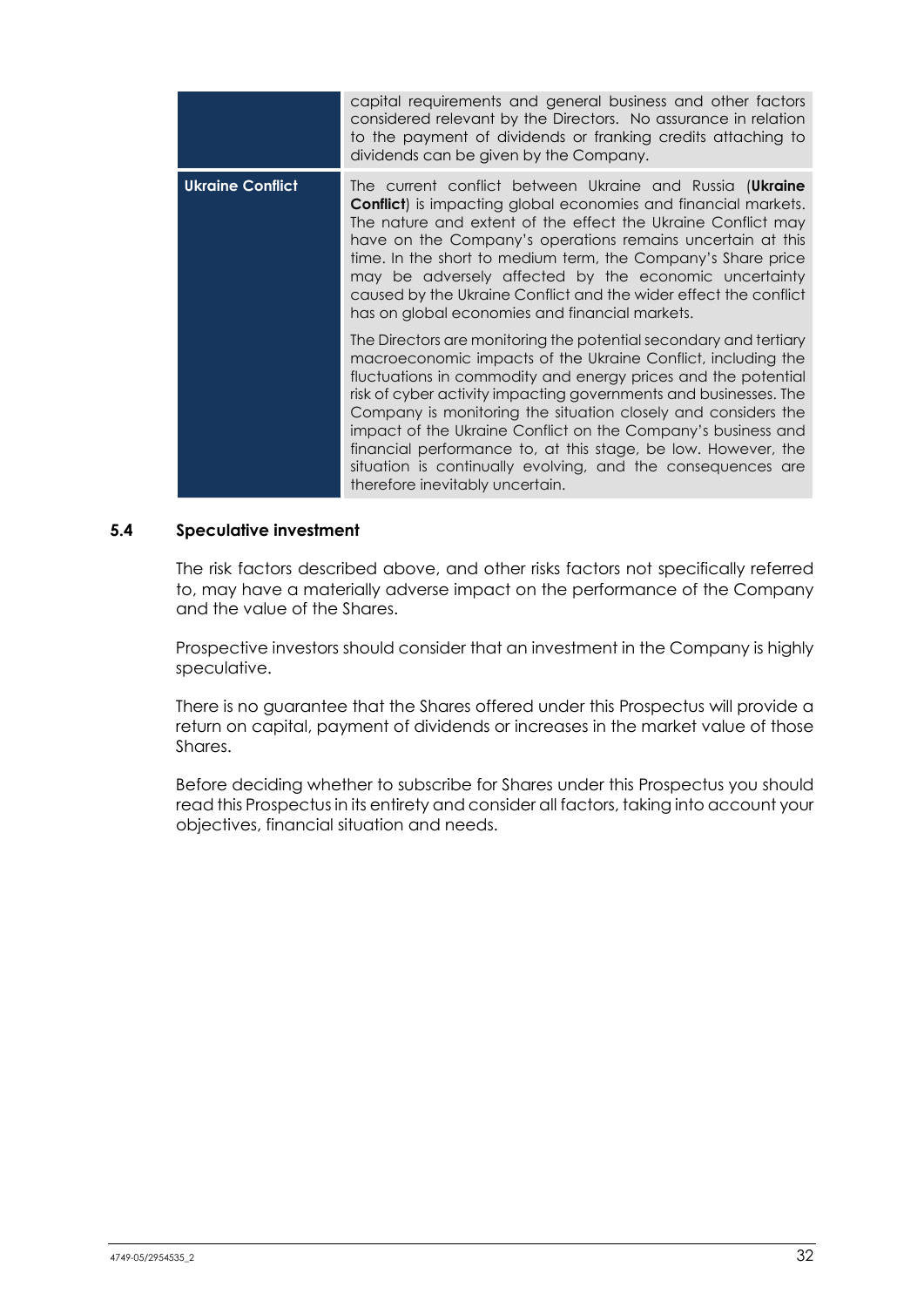## <span id="page-37-1"></span>**6. ADDITIONAL INFORMATION**

## **6.1 Litigation**

As at the date of this Prospectus, the Company is not involved in any legal proceedings and the Directors are not aware of any legal proceedings pending or threatened against the Company.

## <span id="page-37-0"></span>**6.2 Continuous disclosure obligations**

As set out in the Important Notes Section of this Prospectus, the Company is a disclosing entity for the purposes of section 713 of the Corporations Act. Accordingly, information that is already in the public domain has not been reported in this Prospectus other than that which is considered necessary to make this Prospectus complete.

The Company is in the early stages of negotiations with a third party in relation to a potential joint venture focused on metals recycling activities, including at the Company's Maddington facility. In the event a formal binding agreement is entered into, the Company will release an announcement on ASX with full details of the joint venture.

The Company, as a disclosing entity under the Corporations Act states that:

- (a) it is subject to regular reporting and disclosure obligations;
- (b) copies of documents lodged with the ASIC in relation to the Company (not being documents referred to in section 1274(2)(a) of the Corporations Act) may be obtained from, or inspected at, the offices of the ASIC; and
- (c) it will provide a copy of each of the following documents, free of charge, to any person on request between the date of issue of this Prospectus and the Closing Date:
	- (i) the annual financial report most recently lodged by the Company with the ASIC;
	- (ii) any half-year financial report lodged by the Company with the ASIC after the lodgement of the annual financial report referred to in (i) and before the lodgement of this Prospectus with the ASIC; and
	- (iii) any continuous disclosure documents given by the Company to ASX in accordance with the ASX Listing Rules as referred to in section 674(1) of the Corporations Act after the lodgement of the annual financial report referred to in (i) and before the lodgement of this Prospectus with the ASIC.

Copies of all documents lodged with the ASIC in relation to the Company can be inspected at the registered office of the Company during normal office hours.

Details of documents lodged by the Company with ASX since the date of lodgement of the Company's latest annual financial report and before the lodgement of this Prospectus with the ASIC are set out in the table below.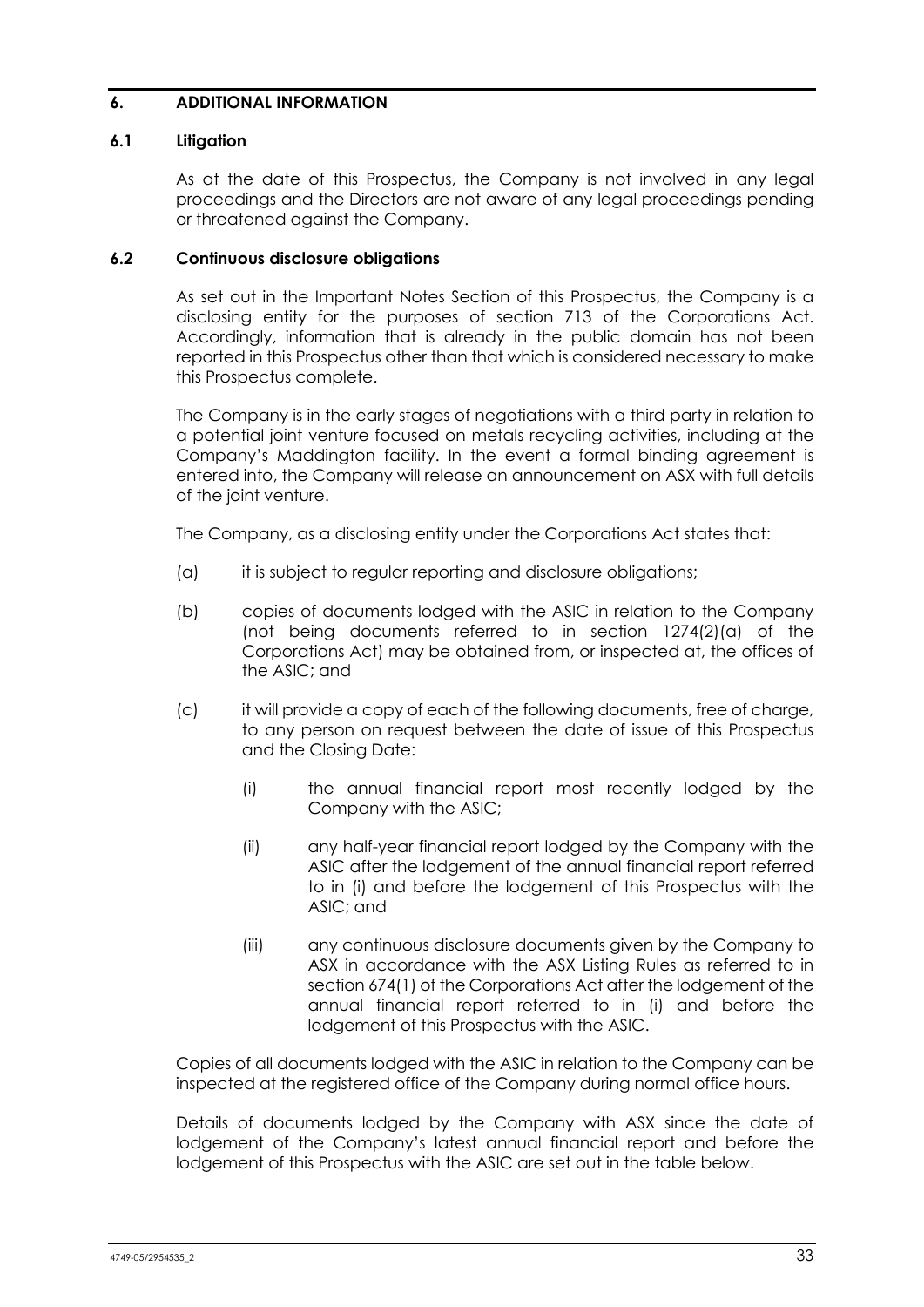| <b>Date</b> | <b>Description of Announcement</b>                            |  |
|-------------|---------------------------------------------------------------|--|
| 29/04/2022  | Quarterly Activities Report & Appendix 4C - 31.03.22          |  |
| 13/04/2022  | Brajkovich Waste Disposal Agreement                           |  |
| 11/04/2022  | Access Waste - WasteVantage Software Platform Launch          |  |
| 30/03/2022  | Gingin Landfill Update - March 2022                           |  |
| 1/03/2022   | M8S Media Release - Half Year Results - 31.12.21              |  |
| 1/03/2022   | M8S Appendix 4D & Financial Report - half year ended 31.12.21 |  |
| 31/01/2022  | Quarterly Activities Report & Appendix 4C - 31.12.21          |  |
| 8/12/2021   | Change of Director's Interest Notice - Puzey                  |  |
| 8/12/2021   | Change of Director's Interest Notice - Rudas                  |  |
| 8/12/2021   | Change of Director's Interest Notice - Saksitthisereekul      |  |
| 8/12/2021   | Final Director's Interest Notice - Fisher                     |  |
| 6/12/2021   | <b>Director Resignation</b>                                   |  |
| 2/12/2021   | Cleansing Notice under Section 708A(e) of Corporations Act    |  |
| 2/12/2021   | Application for quotation of securities - M8S                 |  |
| 2/12/2021   | Application for quotation of securities - M8S                 |  |
| 1/12/2021   | Release of Securities from Escrow                             |  |
| 26/11/2021  | ASX Appendix 3Z - Final Director's Interest Notice - Hyams    |  |
| 24/11/2021  | 2021 Annual General Meeting - Voting Results                  |  |
| 24/11/2021  | Presentation - November 2021                                  |  |
| 24/11/2021  | 2021 AGM - Chairman's Address                                 |  |
| 24/11/2021  | <b>Director Resignation</b>                                   |  |
| 18/11/2021  | Gingin Landfill Update (Nov 2021)                             |  |
| 9/11/2021   | Change of Director's Interest Notice - Puzey                  |  |
| 4/11/2021   | Securities Trading Policy                                     |  |
| 4/11/2021   | Audit & Risk Committee                                        |  |
| 2/11/2021   | 2020 Corporate Governance Statement & Appendix 4G             |  |
| 29/10/2021  | Quarterly Activities Report & Appendix 4C - 30.09,2021        |  |
| 22/10/2021  | 2021 Corporate Governance Statement & Appendix 4G             |  |
| 22/10/2021  | 2021 AGM - Notice of Meeting, Proxy & Shareholder Letter      |  |
| 22/10/2021  | 2021 Annual Report                                            |  |

ASX maintains files containing publicly available information for all listed companies. The Company's file is available for inspection at ASX during normal office hours.

The announcements are also available through the Company's website [www.m8sustainable.com.au](http://www.m8sustainable.com.au/) – under the tab Investors - ASX Announcements.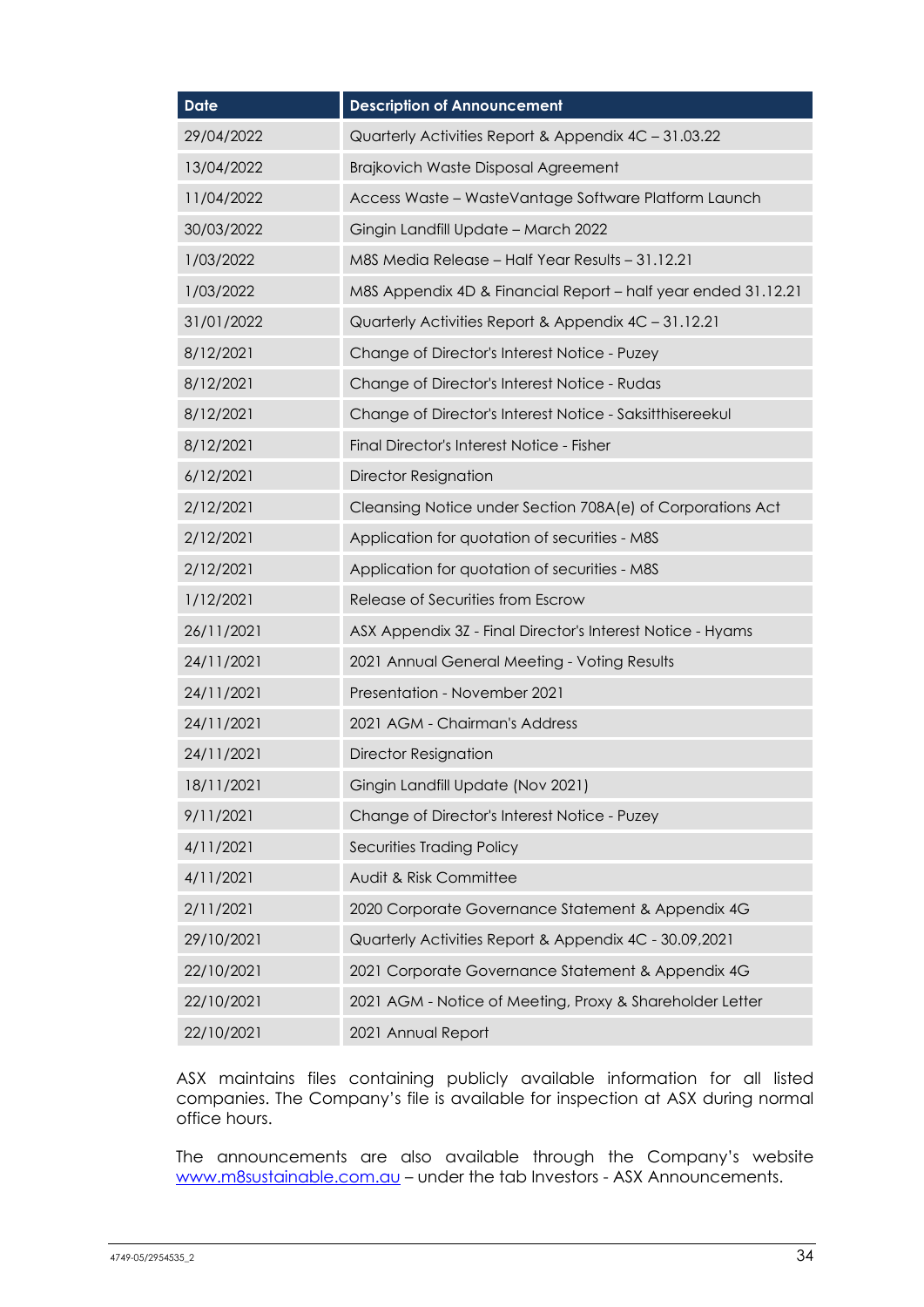## **6.3 Market price of Shares**

The Company is a disclosing entity for the purposes of the Corporations Act and its Shares are enhanced disclosure securities quoted on ASX.

The highest, lowest and last market sale prices of the Shares on ASX during the three months immediately preceding the date of lodgement of this Prospectus with the ASIC and the respective dates of those sales were:

|         | (5)     | <b>Date</b>                  |
|---------|---------|------------------------------|
| Highest | \$0.024 | 13, 14 & 19 April 2022       |
| Lowest  | \$0.015 | 29 March and 6 April<br>2022 |
| Last    | \$0.019 | 19 May 2022                  |

## **6.4 Interests of Directors**

Other than as set out in this Prospectus, no Director or proposed director holds, or has held within the two years preceding lodgement of this Prospectus with the ASIC, any interest in:

- (a) the formation or promotion of the Company;
- (b) any property acquired or proposed to be acquired by the Company in connection with:
	- (i) its formation or promotion; or
	- (ii) the Offer; or
- (c) the Offer,

and no amounts have been paid or agreed to be paid and no benefits have been given or agreed to be given to a Director or proposed director:

- (d) as an inducement to become, or to qualify as, a Director; or
- (e) for services provided in connection with:
	- (i) the formation or promotion of the Company; or
	- (i) the Offer.

## *Security holdings*

The relevant interest of each of the Directors in the Securities as at the date of this Prospectus, together with their respective Entitlement, is set in Section [1.4.](#page-6-0)

## *Remuneration*

The remuneration of an executive Director is decided by the Board, without the affected executive Director participating in that decision-making process. The total maximum remuneration of non-executive Directors is initially set by the Constitution and subsequent variation is by ordinary resolution of Shareholders in general meeting in accordance with the Constitution, the Corporations Act and the ASX Listing Rules, as applicable. The determination of non-executive Directors'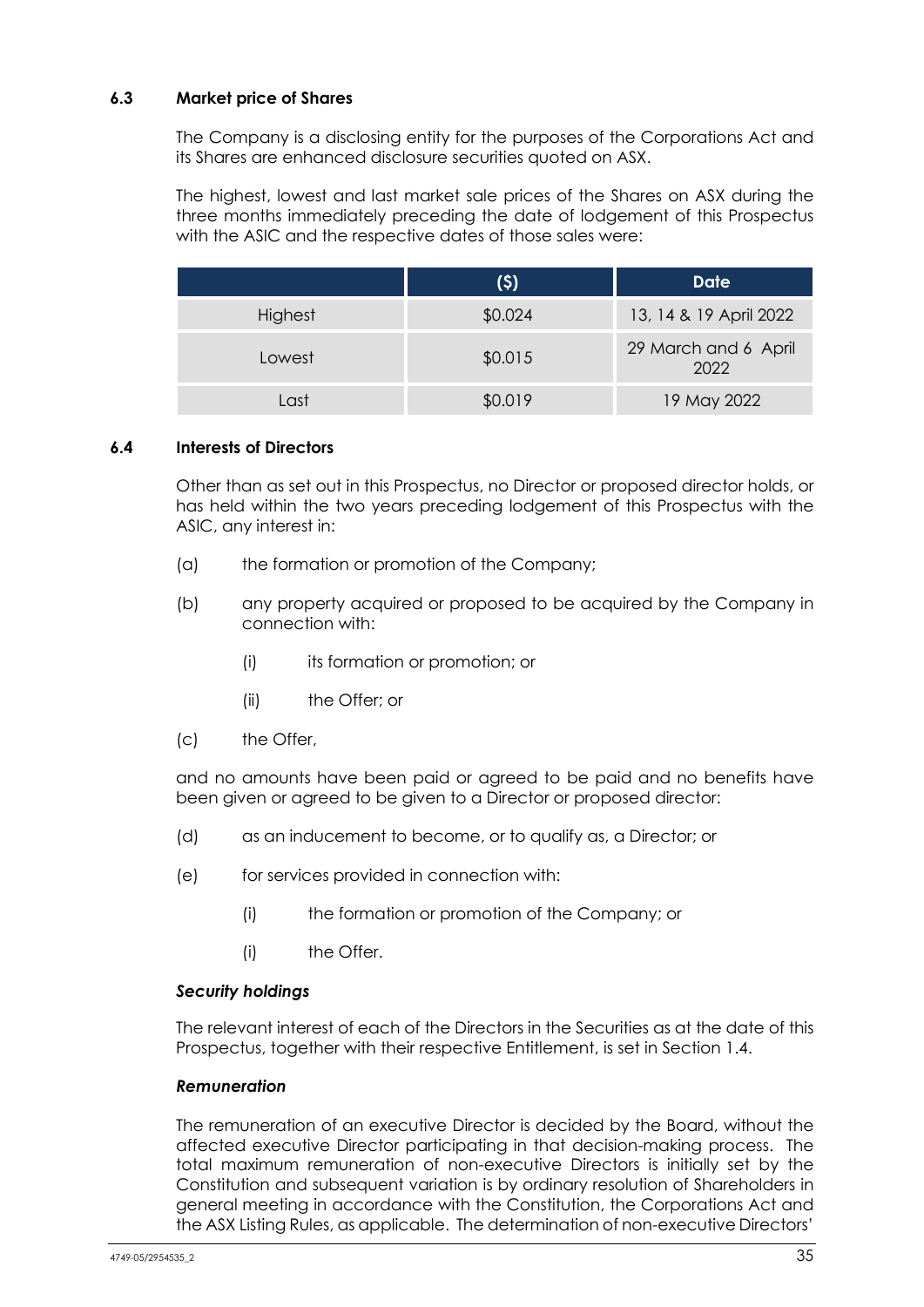remuneration within that maximum will be made by the Board having regard to the inputs and value to the Company of the respective contributions by each non-executive Director. The current amount has been set at an amount not to exceed \$500,000 per annum.

A Director may be paid fees or other amounts (i.e. non-cash performance incentives such as Options, subject to any necessary Shareholder approval) as the other Directors determine where a Director performs special duties or otherwise performs services outside the scope of the ordinary duties of a Director. In addition, Directors are also entitled to be paid reasonable travelling, hotel and other expenses incurred by them respectively in or about the performance of their duties as Directors.

The following table shows the total (and proposed) annual remuneration, including superannuation entitlements, paid to both executive and nonexecutive Directors as disclosed in the Company's Annual Report for the financial year ended 30 June 2021.

| Director                    | <b>Proposed Remuneration for</b><br>FY ending 30 June 2022 | <b>Remuneration for</b><br>FY ended 30 June 2021 |
|-----------------------------|------------------------------------------------------------|--------------------------------------------------|
| Mark Puzey                  | \$150,053 <sup>2</sup>                                     | \$102,111                                        |
| Tomasz Rudas                | \$347.513 <sup>3</sup>                                     | \$200,395                                        |
| Saithsiri Saksitthisereekul | \$75,000                                                   | \$54,927                                         |

## **Notes:**

- 1. Remuneration fee includes committee fees (if any) and superannuation contributions required under the Australian superannuation guarantee legislation, annual leave, fringe benefits tax and share based payments (if any).
- 2. Mark Puzey assumed the role of Chairman in October 2020, resulting in an increased level of remuneration for the financial year ending June 2022.
- 3. Tomasz Rudas (or his nominee) was also issued 2,000,000 Shares (for no cash consideration) in December 2021, as outlined in the December 2021 half year financial statements as additional remuneration.

The Company's intention is to transition its current significant focus on the development of the Gingin Landfill to a focus on operating the fully constructed facility (in conjunction with its other operations). The Board is considering bolstering its current mix of skills and experience to ensure the Company has sufficient management to properly supervise its operations which is expected to include increasing the size of the current Board.

## **6.5 Interests of experts and advisers**

Other than as set out below or elsewhere in this Prospectus, no:

- (a) person named in this Prospectus as performing a function in a professional, advisory or other capacity in connection with the preparation or distribution of this Prospectus;
- (b) promoter of the Company; or
- (c) underwriter (but not a sub-underwriter) to the issue or a financial services licensee named in this Prospectus as a financial services licensee involved in the issue,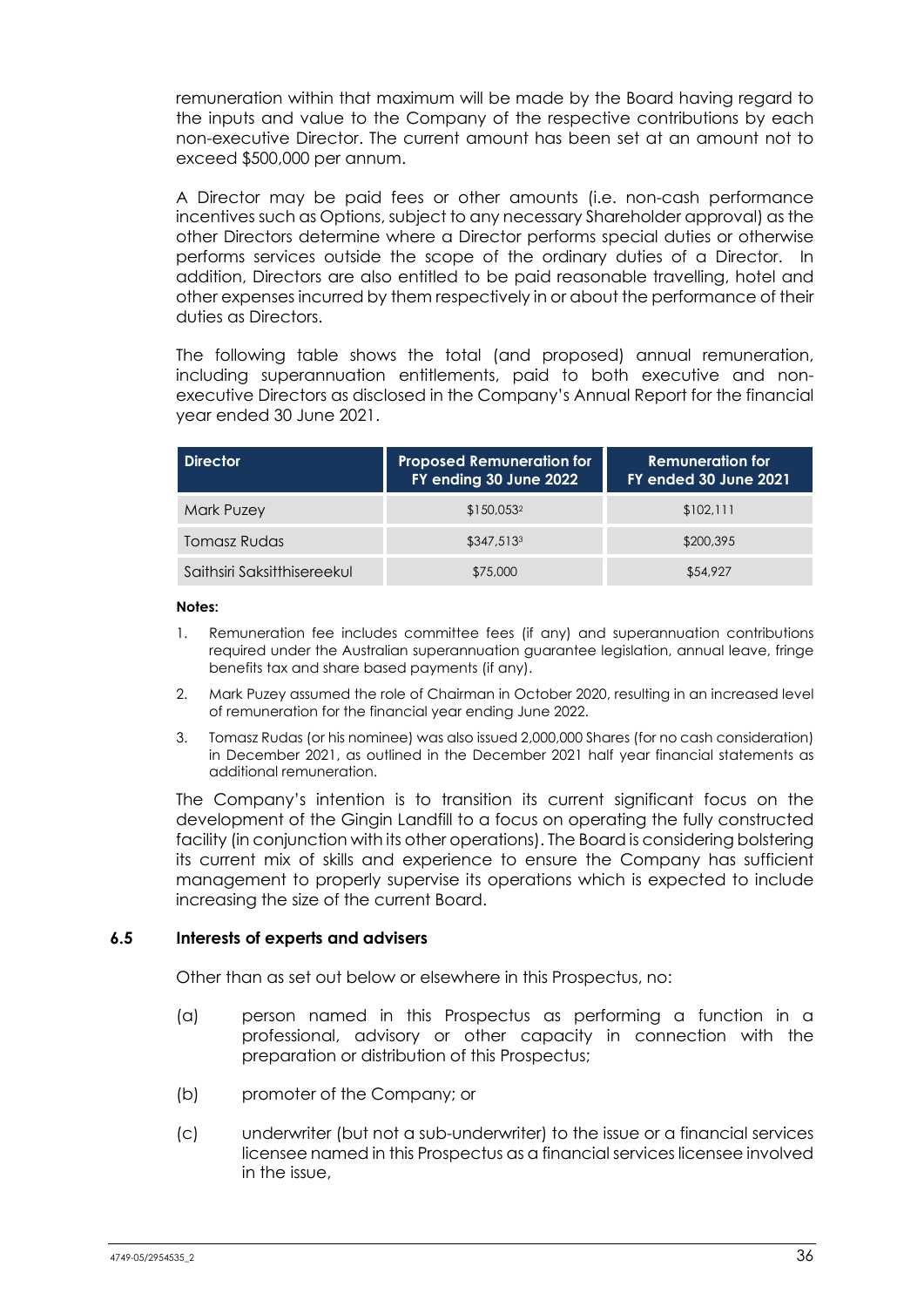holds, or has held within the two years preceding lodgement of this Prospectus with the ASIC, any interest in:

- (d) the formation or promotion of the Company;
- (e) any property acquired or proposed to be acquired by the Company in connection with:
	- (i) its formation or promotion; or
	- (ii) the Offer,

and no amounts have been paid or agreed to be paid and no benefits have been given or agreed to be given to any of these persons for services provided in connection with:

- (f) the formation or promotion of the Company; or
- (g) the Offer.

Steinepreis Paganin has acted as the legal advisers to the Company in relation to the Offer. The Company estimates it will pay Steinepreis Paganin \$40,000 (excluding GST and disbursements) for these services. During the 24 months preceding lodgement of this Prospectus with the ASIC, Steinepreis Paganin has been paid fees totalling \$372,426 (excluding GST and disbursements) for legal services provided to the Company.

## **6.6 Consents**

Chapter 6D of the Corporations Act imposes a liability regime on the Company (as the offeror of the securities), the Directors, the persons named in the Prospectus with their consent as Proposed Directors, any underwriters, persons named in the Prospectus with their consent having made a statement in the Prospectus and persons involved in a contravention in relation to the Prospectus, with regard to misleading and deceptive statements made in the Prospectus. Although the Company bears primary responsibility for the Prospectus, the other parties involved in the preparation of the Prospectus can also be responsible for certain statements made in it.

Each of the parties referred to in this Section:

- (a) does not make, or purport to make, any statement in this Prospectus other than those referred to in this Section;
- (b) in light of the above, only to the maximum extent permitted by law, expressly disclaim and take no responsibility for any part of this Prospectus other than a reference to its name and a statement included in this Prospectus with the consent of that party as specified in this Section; and
- (c) has not withdrawn its consent prior to the lodgement of this Prospectus with the ASIC.

Steinepreis Paganin has given its written consent to being named as the legal advisers to the Company in this Prospectus.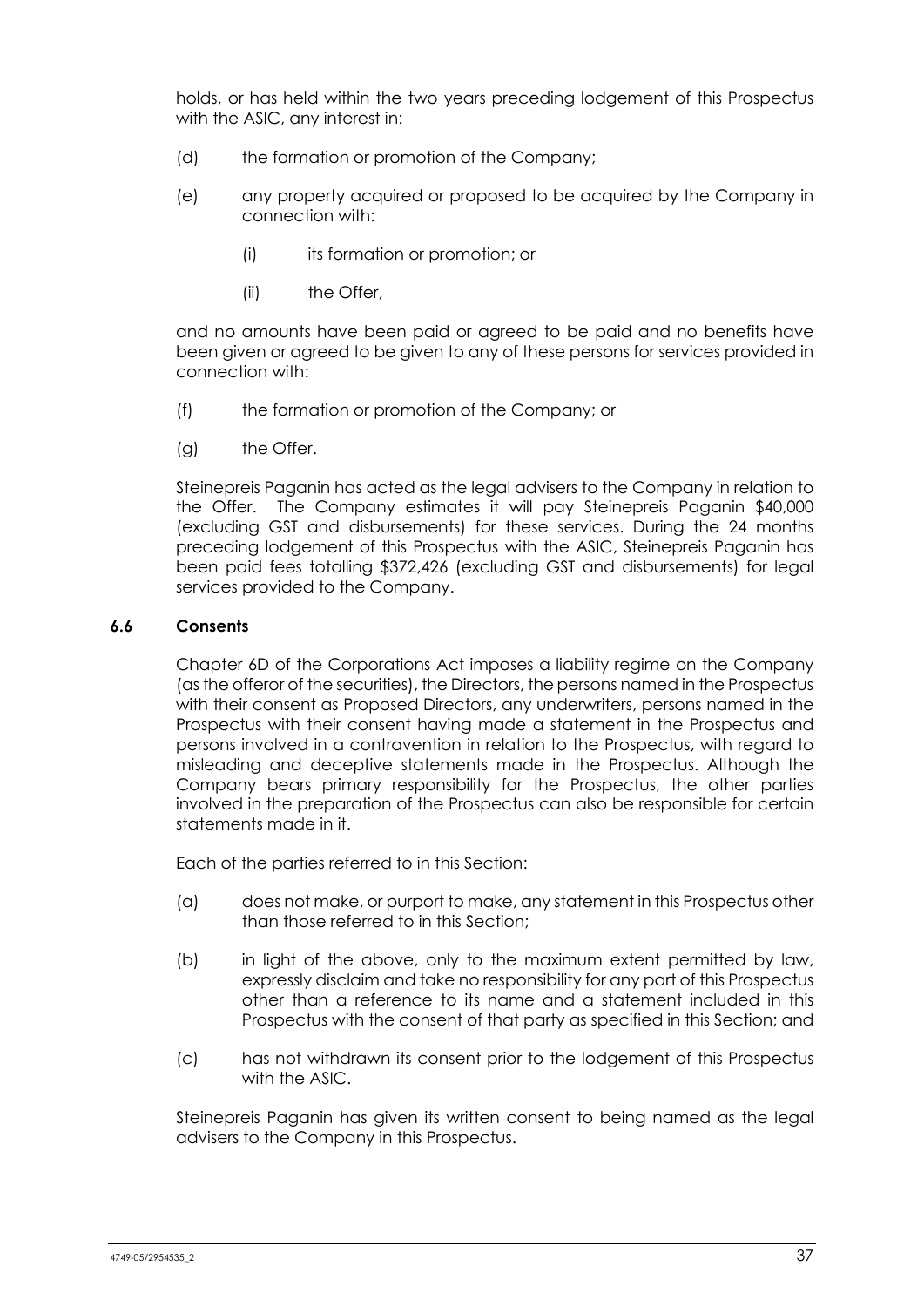## <span id="page-42-0"></span>**6.7 Expenses of the Offer**

In the event that all Entitlements are accepted, the total expenses of the Offer are estimated to be approximately \$600,000 (excluding GST) for Minimum Subscription and \$700,000 (excluding GST) for Full Subscription and are expected to be applied towards the items set out in the table below:

|                           | \$      | S       |
|---------------------------|---------|---------|
| ASIC fees                 | 3,206   | 3,206   |
| ASX fees                  | 19,255  | 22,647  |
| <b>Broker Fees</b>        | 480,000 | 601,284 |
| Legal fees                | 50,000  | 50,000  |
| Printing and distribution | 20,000  | 20,000  |
| <b>Miscellaneous</b>      | 27,539  | 2,863   |
| Total                     | 600,000 | 700,000 |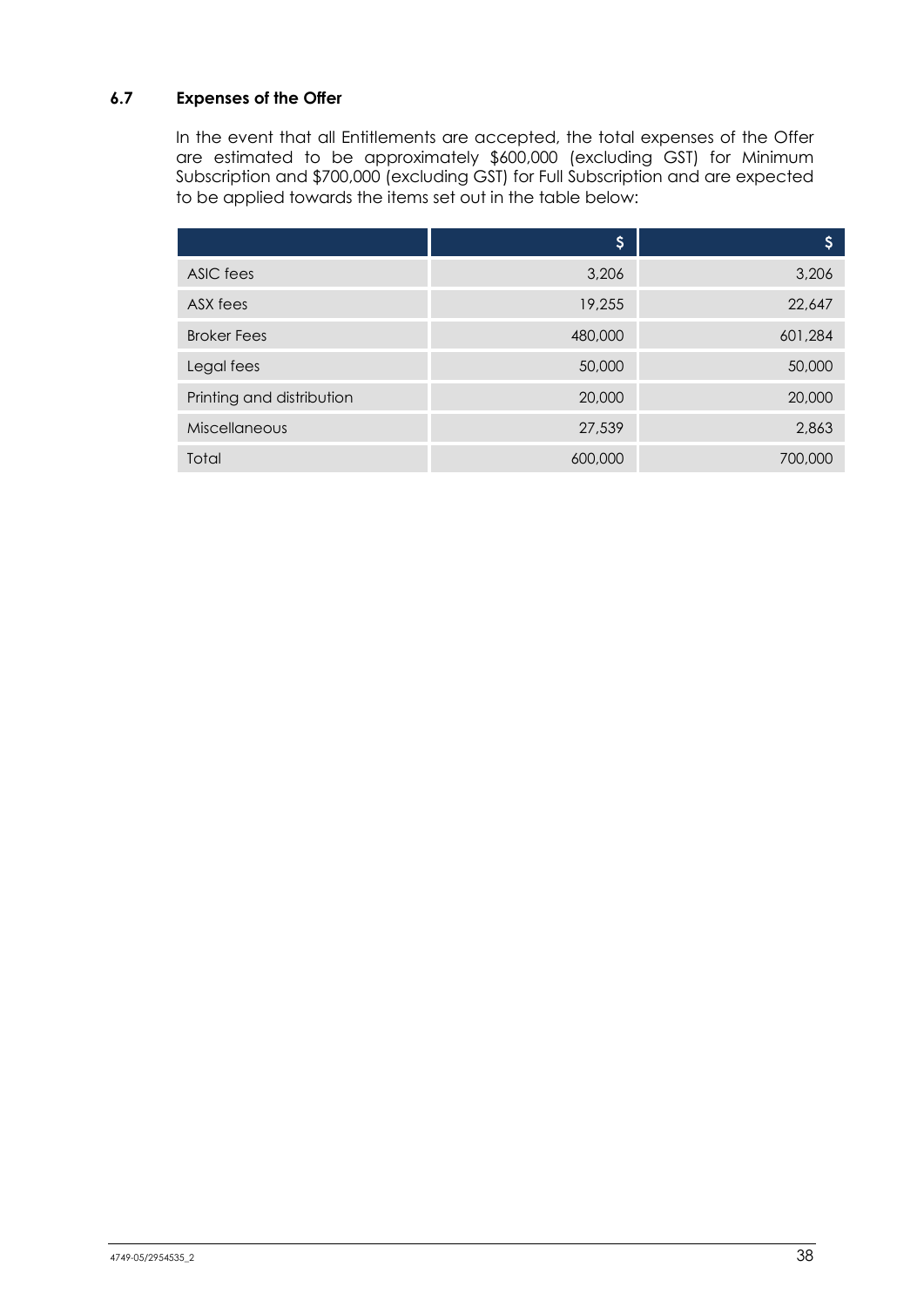## <span id="page-43-0"></span>**7. DIRECTORS' AUTHORISATION**

This Prospectus is issued by the Company and its issue has been authorised by a resolution of the Directors.

In accordance with section 720 of the Corporations Act, each Director has consented to the lodgement of this Prospectus with the ASIC.

 $\overline{\phantom{a}}$  , where  $\overline{\phantom{a}}$  , where  $\overline{\phantom{a}}$  , where  $\overline{\phantom{a}}$ 

**Tomasz Rudas Managing Director M8 SUSTAINABLE LIMITED**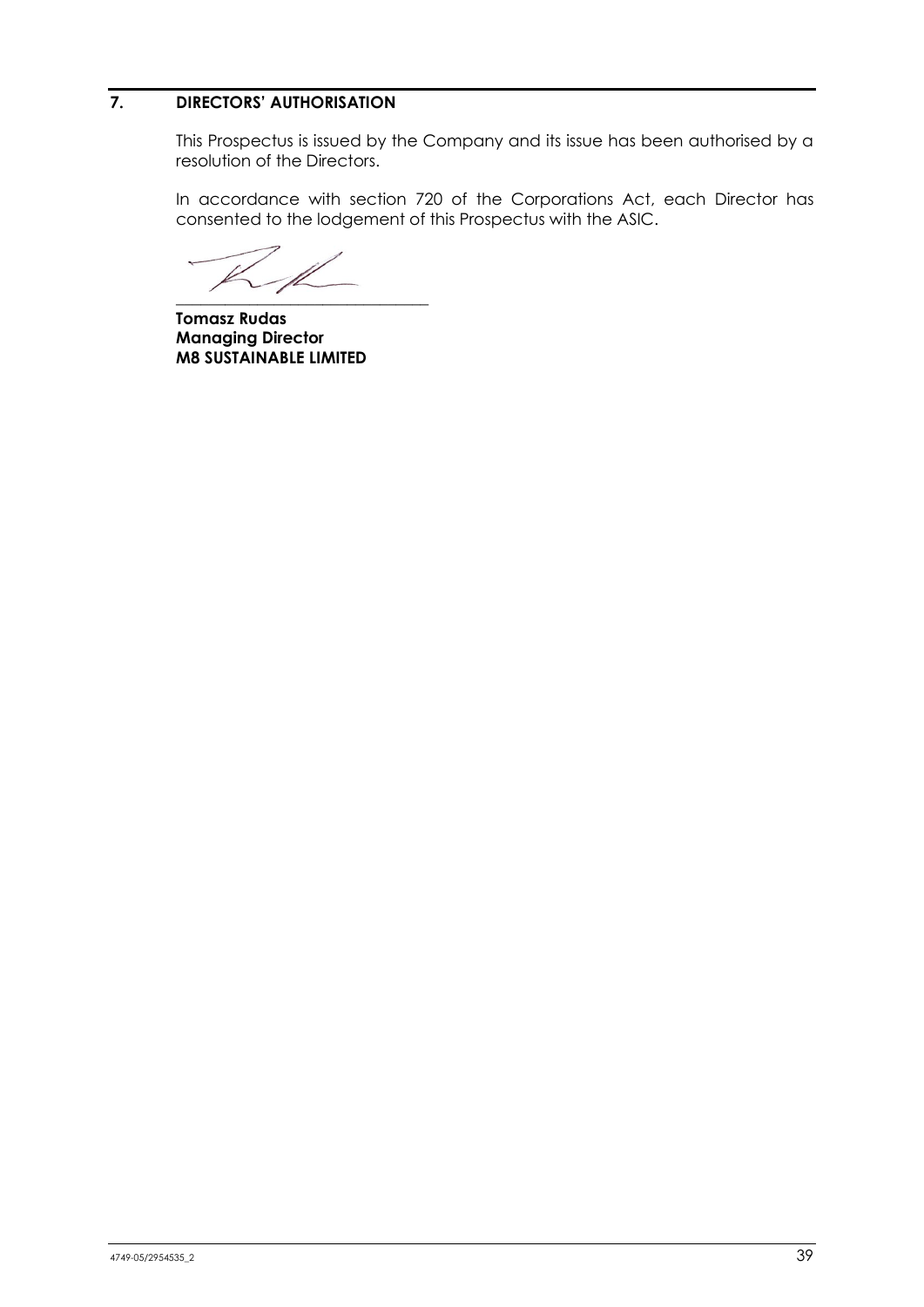## <span id="page-44-0"></span>**GLOSSARY**

**\$** means the lawful currency of the Commonwealth of Australia.

**Application Form** means an Entitlement and Acceptance Form or Shortfall Application Form as the context requires.

**ASIC** means the Australian Securities and Investments Commission.

**ASX** means ASX Limited (ACN 008 624 691) or the financial market operated by it as the context requires.

**ASX Listing Rules** means the listing rules of the ASX.

**ASX Settlement Operating Rules** means the settlement rules of the securities clearing house which operates CHESS.

**Broker** means Canaccord.

**Board** means the board of Directors unless the context indicates otherwise.

**Business Day** means Monday to Friday inclusive, except New Year's Day, Good Friday, Easter Monday, Christmas Day, Boxing Day and any other day that ASX declares is not a business day.

**Canaccord** means Canaccord Genuity (Australia) Limited (ACN 075 071 466) (AFSL 234 666).

**Closing Date** means the date specified in the timetable set out at Section 1 (unless extended).

**Company** means M8 Sustainable Limited (ACN 620 758 358).

**Constitution** means the constitution of the Company as at the date of this Prospectus.

**Corporations Act** means the *Corporations Act 2001* (Cth).

**CRN** means Customer Reference Number in relation to BPAY®.

**Directors** means the directors of the Company as at the date of this Prospectus.

**Eligible Shareholder** means a Shareholder as at the Record Date who is eligible to participate in the Offer.

**Entitlement** means the entitlement of a Shareholder who is eligible to participate in the Offer.

**Entitlement and Acceptance Form** means the entitlement and acceptance form either attached to or accompanying this Prospectus.

**Group** means the Company and its related bodies corporate and each of them is a **Group Member**.

**Ineligible Shareholder** means a Shareholder as at the Record Date whose registered address is not situated in Australia, New Zealand, Hong Kong, Singapore or Thailand.

**Offer** means the renounceable entitlement issue the subject of this Prospectus.